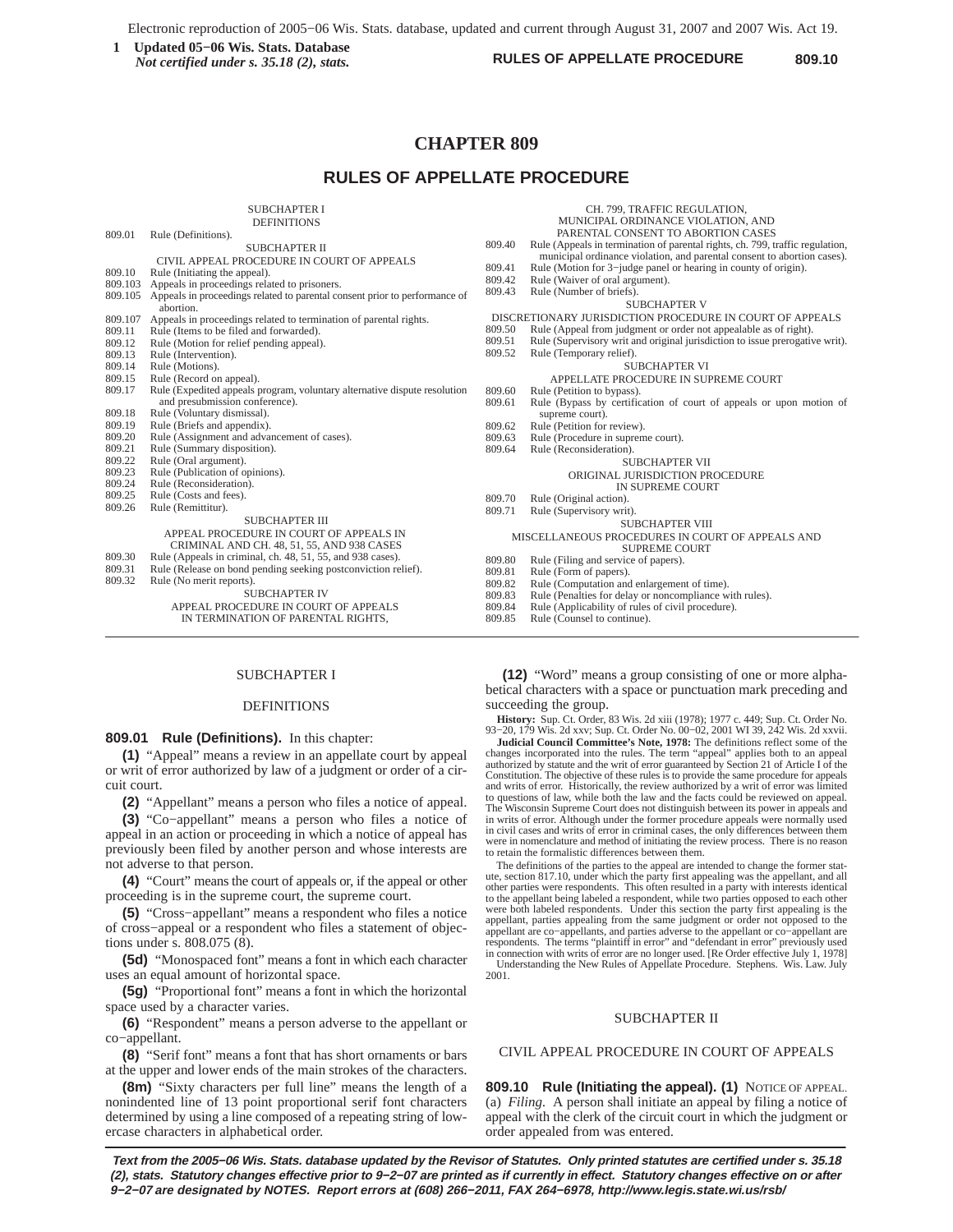# **809.10 RULES OF APPELLATE PROCEDURE** *Not certified under s. 35.18 (2), stats.*

**Updated 05−06 Wis. Stats. Database 2**

(b) *Content.* The notice of appeal shall include all of the following:

1. The case name and number.

2. An identification of the judgment or order from which the person filing the notice intends to appeal and the date on which it was entered.

3. A statement of whether the appeal arises in one of the types of cases specified in s. 752.31 (2).

4. A statement of whether the appeal is to be given preference in the circuit court or court of appeals pursuant to statute.

5. If the appeal is under s. 809.30 or 809.32, a statement of the date of service of the last transcript or copy of the circuit court case record if no postconviction motion is filed, the date of the order deciding postconviction motions, or the date of any other notice− of−appeal deadline that was established by the court of appeals.

6. If counsel is appointed under ch. 977, a copy of the order appointing counsel.

(c) *Copies of the notice.* At the same time that the person files the notice of appeal, the person shall send a copy of the notice of appeal to the clerk of the court of appeals.

(d) *Docketing statement.* The person shall send the court of appeals an original and one copy of a completed docketing statement on a form prescribed by the court of appeals. The docketing statement shall accompany the court of appeals' copy of the notice of appeal. The person shall send a copy of the completed docketing statement to the other parties to the appeal. Docketing statements need not be filed in appeals brought under s. 809.105, 809.107, 809.32, or 974.06 (7), in cases under ch. 980, or in cases in which a party represents himself or herself. Docketing statements need not be filed in appeals brought under s. 809.30 or 974.05, or by the state or defendant in permissive appeals in criminal cases pursuant to s. 809.50, except that docketing statements shall be filed in cases arising under chs. 48, 51, 55, or 938.

(e) *Time for filing.* The notice of appeal must be filed within the time specified by law. The filing of a timely notice of appeal is necessary to give the court jurisdiction over the appeal.

(f) *Error in content not jurisdictional defect.* An inconsequential error in the content of the notice of appeal is not a jurisdictional defect.

**(2)** MULTIPLE APPEALS. (a) *Joint and co−appeals.* If 2 or more persons are each entitled to appeal from the same judgment or order entered in the same action or proceeding in the trial court and their interests are such as to make joinder practicable, they may file a joint notice of appeal or may, after filing separate notices of appeal, proceed as a single appellant. If the persons do not file a joint appeal or elect to proceed as a single appellant, or if their interests are such as to make joinder impracticable, they shall proceed as appellant and co−appellant, with each co−appellant to have the same procedural rights and obligations as the appellant.

(b) *Cross−appeal.* A respondent who seeks a modification of the judgment or order appealed from or of another judgment or order entered in the same action or proceeding shall file a notice of cross−appeal within the period established by law for the filing of a notice of appeal, or 30 days after the filing of a notice of appeal, whichever is later. A cross−appellant has the same rights and obligations as an appellant under this chapter.

**(3)** CONSOLIDATED APPEALS IN SEPARATE CASES. The court may consolidate separate appeals in separate actions or proceedings in the trial court upon its own motion, motion of a party, or stipulation of the parties.

**(4)** MATTERS REVIEWABLE. An appeal from a final judgment or final order brings before the court all prior nonfinal judgments, orders and rulings adverse to the appellant and favorable to the respondent made in the action or proceeding not previously appealed and ruled upon.

**History:** Sup. Ct. Order, 83 Wis. 2d xiii (1978); Sup. Ct. Order, 104 Wis. 2d xi<br>(1981); 1981 c. 390 s. 252; Sup. Ct. Order, 123 Wis. 2d xix (1985); Sup. Ct. Order,<br>131 Wis. 2d xv (1986); 1987 a. 403; Sup. Ct. Order, 161

Order No. 93−19, 179 Wis. 2d xxiii; Sup. Ct. Order No. 00−02, 2001 WI 39, 242 Wis. 2d xxvii; Sup. Ct. Order No. 02−01, 2002 WI 120, 255 Wis. 2d xiii; 2005 a. 434. **Cross−reference:** See also s. 767.217 (2) for appeals involving child support and maintenance.

**Court of Appeals Note, 1986:** Sub.  $(1)$  (a) is amended to require appellants to file a docketing statement in the court of appeals on a form prescribed by the court at the time the notice of appeal is filed in the trial vide the court with information for its expedited appeals program pursuant to s. 809.17 and the rules and procedures set forth in Section VII, Expedited Appeals, of the Court of Appeals Internal Operating Procedures (amended March 1, 1986). Docketing statement forms are available in the offices of clerks of the circuit courts. [Re Order effective January 1, 1987]

**Judicial Council Committee's Note, 1978:** Sub. (1) (a) establishes the same procedure for initiating a review by the Court of Appeals whether it be the statutory<br>appeal or constitutional writ of error. Both are begun by filing a notice of appeal in<br>the trial court. The prior procedure under which a p from the Supreme Court and then file it in the trial court at his leisure is eliminated. It is important to recognize that the right to seek review by writ of error as established by the Constitution is not abolished, but the procedure for seeking that review is made uniform with that for filing an appeal.

The second sentence of sub. (1) (b) is designed to change the law as declared in former s. 817.11 (4), and the decisions of the Supreme Court interpreting former s.<br>269.59 (1), under which the Supreme Court was vested with subject matter jurisdic-<br>tion when an appealable order was entered. Under former of appeal was necessary only to confer personal jurisdiction which could have been<br>waived. The court often had to decide whether the respondent by some conduct, such<br>as signing a stipulation or receiving a brief, had waive jurisdiction. The result was that a judgment of a trial court in Wisconsin was never completely final because even after the expiration of the time for an appeal a party could still appeal, and if the respondent failed to object or take some step that could be considered as participating in the appeal prior to objecting, the Supreme Court was able to review the judgment. This section conforms Wisconsin practice to that in the federal system and most other states.

Sub. (2) (a) provides that appellants whose interests are substantially identical may proceed jointly or separately. See Rule 3 (b), Federal Rules of Appellate Procedure (FRAP). If they do not wish to proceed jointly, or their interests are not the same, or if they are challenging from the same judgment or order, the subsequent appeal<br>should be docketed with the first appeal, but the second person appealing has the same<br>procedural rights, such as filing of briefs, as the firs separate briefing rights as to each appellant and co−appellant filing a separate brief. It is anticipated under this section that all appeals arising out of the same case filed within the same appeal period will be considered in a single appeal and not be treated as separate cases in the Court of Appeals.

Sub. (2) (b). The respondent who desires to challenge a judgment or order must file a notice of cross−appeal. Notices of review are abolished. Under former s. 817.12, it was very difficult to ascertain when a notice of review or cross−appeal was appropriate. Requiring a notice of cross−appeal in each instance eliminates this confusion. The respondent is given a minimum of 30 days after the filing of the notice of appeal to determine whether to file a cross−appeal. As was the case under former s. 817.12, a respondent loses the right to cross−appeal if the cross−appeal is not filed within the specified time.

Sub. (3). Appeals from judgments or orders in separate cases in the trial court are docketed as separate appeals in the Court of Appeals. If appropriate, these cases can be consolidated after docketing by order of the Court of Appeals. Rule 3 (b), FRAP.

Sub. (4). The provision of former s. 817.34 that an appeal from a final judgment brings before the court for review all of the prior orders entered in the case is contin-ued. This does not apply, however, to any prior final order or judgment which could have been appealed as of right under s. 808.03 (1). Thus a judgment dismissing a<br>codefendant from a case must be appealed immediately and cannot be reviewed when<br>judgment is rendered on the plaintiff's claim against the ot orders and judgments that are appealed and ruled upon by the Court of Appeals are, of course, not subject to further review upon appeal of the final judgment. This section is also limited to those orders made in favor of the named respondents to prevent the possibility of the court reviewing an order in favor of a person not a party to the appeal.

A change is made in prior law in that an interlocutory judgment, Rule 806.01 (2), which previously must have been appealed within the statutory period from the entry of the interlocutory judgment, Richter v. Standard Manufacturing Co., 224 Wis. 121, 271 N.W. 14 (1937), is now reviewable by the Court of Appeals upon an appeal of<br>the final judgment. The objective is to have only one appeal in each case, absent<br>unusual circumstances which would justify an appeal from a n 808.03 (2). [Re Order effective July 1, 1978]

**Judicial Council Committee's Note, 1981:** To facilitate the efficient administration of appeals by the court of appeals, sub. (1) (a) is amended to require that the notice of appeal state whether the appeal is in one of the types of cases specified in s. 752.31 (2). [Re Order effective Jan. 1, 1982]

**Judicial Council Note, 2001:** Former sub. (1) (a) has been repealed and recreated as subs. (1) (a) to (d). Subsection 1 (d) clarifies when a docketing statement must be filed. Former sub. (1) (b) has been repealed and recreated as sub. (1) (e). Subsection (1) (f) codifies existing law. See *Northridge Bank v. Community Eye Care Ctr.*, 94<br>Wis. 2d 201, 203, 287 N.W.2d 810, 811 (1980); *Carrington v. St. Paul Fire & Marine*<br>*Ins. Co.*, 169 Wis. 2d 211, 217 n.2, 485 N.W.2d 267, 809.32 for special requirements for a Notice of Appeal in a No−Merit Report appeal. [Re Order No. 00−02 effective July 1, 2001]

**Judicial Council Note, 2002:** See also related changes in ss. 809.40 (3) and 809.50 (3). Prior to 2001 WI 39, effective 7/1/01, s. 809.10 (1) provided that docketing statements were not required in "criminal cases or in cases in which a party<br>appears pro se." State's appeals in criminal cases were inadvertently omitted from<br>the list of statutory references that replaced "criminal c state's appeals in criminal cases. The amendment also clarifies that docketing statements are not required in permissive appeals in criminal cases, but are required in other permissive appeals. [Re Order No. 02−01 effective January 1, 2003]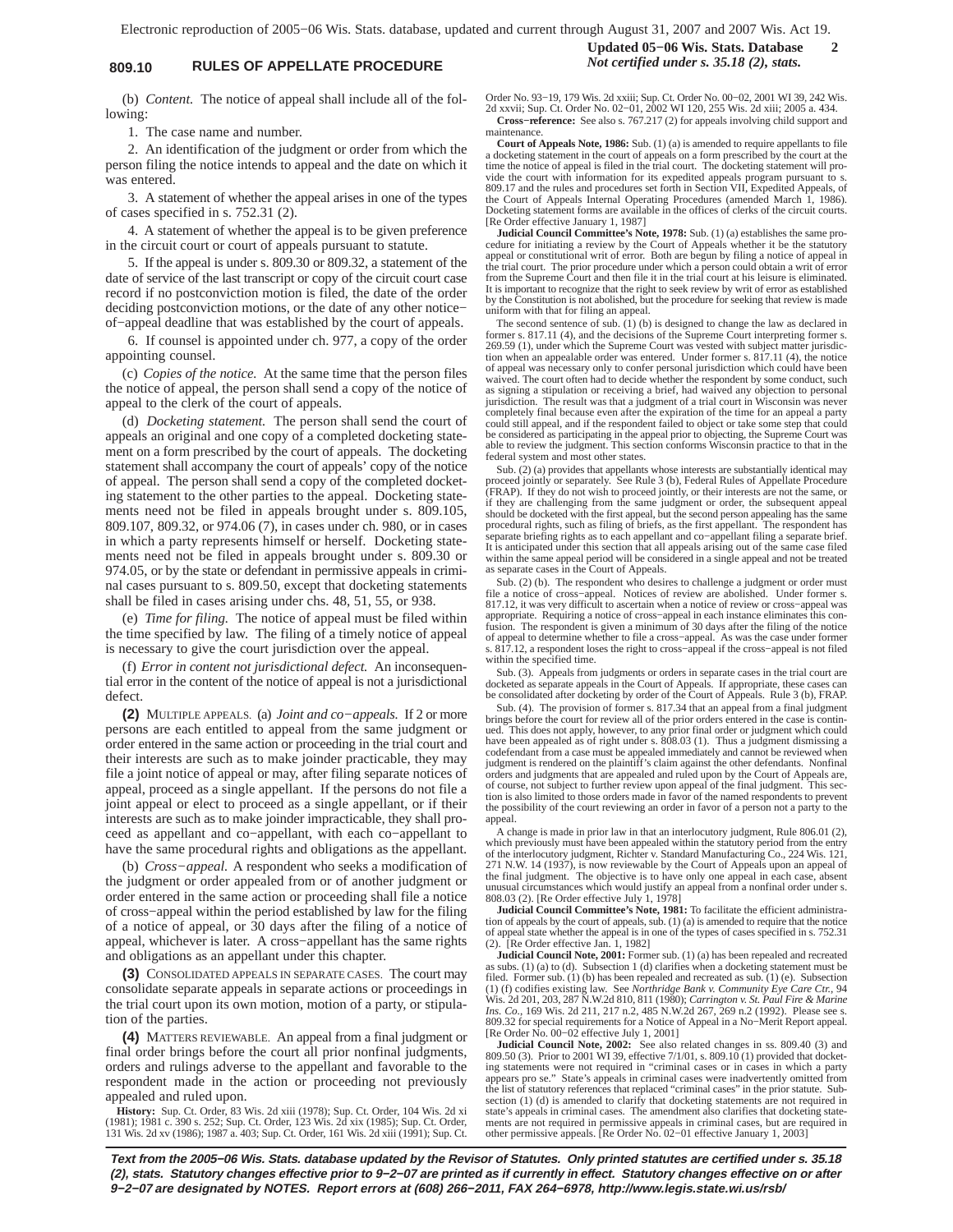### **RULES OF APPELLATE PROCEDURE 809.105 3 Updated 05−06 Wis. Stats. Database** *Not certified under s. 35.18 (2), stats.*

When an appeal is pending, matters not directly concerned with the appeal but related to the case are still properly within the trial court's jurisdiction. In Matter of Trust Estate of Schaefer, 91 Wis. 2d 360, 283 N.W.2d 410 (Ct. App. 1979).

The filing date stamped on the notice of appeal is not conclusive as to the date of filing. Boston Old Colony Insurance Co. v. International Rectifier Corp. 91 Wis. 2d 813, 284 N.W.2d 93 (1979).

A respondent was allowed to challenge a trial court order denying a motion for summary judgment despite the failure to file a notice of cross−appeal. Auric v. Continental Casualty Co. 111 Wis. 2d 507, 331 N.W.2d 325 (1983).

Service of the notice of appeal on opposing parties is not necessary to confer juris-diction on the court of appeals. Rhyner v. Sauk County, 118 Wis. 2d 324, 348 N.W.2d 588 (Ct. App. 1984).

Failure to submit the docketing fee within the time specified for filing a notice of appeal does not deprive the court of appeals of jurisdiction. The notice of appeal, not the docketing fee, vests the court with jurisdiction. Douglas v. Dewey, 147 Wis. 2d 328, 433 N.W.2d 243 (1989).

The federal prohibition against stacking cross−appeals is not applicable under sub. (2) (b). The time limits under sub. (1) (b) are jurisdictional and may not be extended. Estate of Donnell v. Milwaukee, 160 Wis. 2d 529, 466 N.W.2d 670 (Ct. App. 1991).

A nonlawyer may not sign and file a notice of appeal on behalf of a corporation. To do so constitutes practicing law without a license in violation of s. 757.30 and voids the appeal. Requiring a lawyer to represent a corporation in filing the notice is constitutional. Jadair Inc. v. United States Fire Insurance Co. 209 Wis. 2d 187, 561 N.W.2d 718 (1997), 95−1946.

Section 799.06 (2) authorizes a non−lawyer employee to represent a party to a small claims action at the appellate, as well as trial court, level and is an exception to the rule stated in *Jadair*. Holz v. Busy Bees Contracting, Inc. 223 Wis. 2d 598, 589

N.W.2d 633 (Ct. App. 1998), 98−1076. The failure to sign a notice of appeal can be corrected and does not compel immedi-ate dismissal. State v. Seay, 2002 WI App 37, 250 Wis. 2d 761, 641 N.W.2d 437,

00−3490. Section 753.016 (1) and (2) provide that in Milwaukee County each branch of the circuit court shall have a deputy clerk provided by the clerk of the circuit court. In<br>Milwaukee County "the clerk of the trial court" under sub. (1) (a) necessarily encom-<br>passes the deputy clerk assigned to the specific

v. State, 2003 WI App 81, 261 Wis. 2d 803, 661 N.W.2d 854, 02−1495. Appeal of a judgment, the date of which was specified in the notice of appeal, included an appeal of an order for costs entered after that date. A judgment is perfected by the taxation of costs and the insertion of the amount into the judgment so<br>that the order of costs becomes part of the judgment subject to appeal. DeWitt Ross<br>& Stevens v. Galaxy Gaming and Racing, 2003 WI App 19 N.W.2d 74, 02−0359. Affirmed on other grounds, 2004 WI 92, 273 Wis. 2d 577, 682 N.W.2d 839, 02−0359.

In order to confer jurisdiction on the court of appeals, a notice of appeal filed by counsel must contain the handwritten signature of an attorney authorized to practice law in Wisconsin. Counsel cannot delegate the duty to affix a signature on a notice of appeal to a person not authorized to practice law in Wisconsin. When a notice of appeal is not signed by an attorney when an attorney is required, the notice of appeal<br>is fundamentally defective and cannot confer jurisdiction. Brown v. MR Group, LLC<br>2004 WI App 121, 274 Wis. 2d 804, 683 N.W.2d 804, 03–

Mechanics of making an appeal in the court of appeals. Felsenthal, WBB October 1981.

Appellate review: Choosing and shaping the proper standard. Leavell. WBB Apr. 1987.

Changing standards of review. Leavell. WBB May 1987.

**809.103 Appeals in proceedings related to prisoners. (1)** In this section, "prisoner" has the meaning given in s. 801.02 (7) (a) 2.

**(2)** The appellate court shall notify the department of justice by a procedure developed by the director of state courts in cooperation with the department of justice when the appellate court rules that an appeal or supervisory writ proceeding brought by a prisoner meets any of the following conditions:

(a) Is frivolous, as determined under s. 802.05 (2).

(b) Is used for any improper purpose, such as to harass, to cause unnecessary delay or to needlessly increase the cost of litigation.

(c) Seeks review of a denial of monetary damages from a defendant who is immune from such relief.

(d) There is no ground upon which relief may be granted.

**(3)** A prisoner is not relieved from paying the full filing fee related to an appeal or supervisory writ proceeding if the appellate court dismisses the appeal or supervisory writ proceeding for one of the reasons listed in sub. (2).

**History:** 1997 a. 133; Sup. Ct. Order No. 03−06A, 2005 WI 86, 280 Wis. 2d xiii.

**809.105 Appeals in proceedings related to parental consent prior to performance of abortion. (1)** APPLICA-BILITY. This section applies to the appeal of an order under s. 48.375 (7) and supersedes all inconsistent provisions of this chapter

**(2)** INITIATING AN APPEAL. Only a minor may initiate an appeal under this section. The minor shall initiate the appeal by filing, or by a member of the clergy filing on the minor's behalf, a notice of appeal with the clerk of the trial court in which the order appealed from was entered and shall specify in the notice of appeal the order appealed from. At the same time, the minor or member of the clergy shall notify the court of appeals of the filing of the appeal by sending a copy of the notice of appeal to the clerk of the court of appeals. The clerk of the trial court shall assist the minor or member of the clergy in sending a copy of the notice of appeal to the clerk of the court of appeals. The minor may use the name "Jane Doe" instead of her name on the notice of appeal and all other papers filed with the court of appeals.

**(3)** PERFECTING THE APPEAL. (a) *Fee.* No fee for filing an appeal in the court of appeals under this section may be required of a minor or of a member of the clergy who files an appeal under this section on behalf of the minor.

(b) *Forwarding to court of appeals.* The clerk of the trial court shall forward to the court of appeals within 3 calendar days after the filing of the notice of appeal a copy of the notice of appeal and a copy of the trial court case record maintained as provided in s. 59.40 (2) (b), using the name "Jane Doe" instead of the minor's name, and the record on appeal, assembled as provided in sub. (4).

(c) *Filing in court of appeals.* The clerk of the court of appeals shall file the appeal immediately upon receipt of the items specified in par. (b).

(d) *Statement on transcript.* A minor or member of the clergy may not be required to file a statement on transcript in an appeal under this section.

**(4)** RECORD ON APPEAL. The record in an appeal under this section consists of the following:

(a) The petition.

(b) Proof of service of the notice of hearing.

(c) The findings of fact, conclusions of law and final order of the trial court.

(d) Any other order made that is relevant to the appeal and the papers upon which that other order is based.

(e) Exhibits material to the appeal, whether or not received in evidence

(f) Any other paper or exhibit filed in the trial court that the minor requests to have included in the record.

(g) The notice of appeal.

(h) A transcript of the reporter's notes.

(i) The certificate of the clerk.

(j) If the trial court appointed a guardian ad litem under s. 48.235 (1) (d), a letter written to the court of appeals by the guardian ad litem indicating his or her position on whether or not the minor is mature and well−informed enough to make the abortion decision on her own and whether or not the performance or inducement of an abortion is in the minor's best interests.

**(5)** TRANSCRIPT OF REPORTER'S NOTES. At the time that a minor or member of the clergy files a notice of appeal, the minor or member of the clergy shall make arrangements with the reporter for the preparation of a transcript of the reporter's notes of the proceedings under s. 48.375 (7). The reporter shall file the transcript with the trial court within 2 calendar days after the notice of appeal is filed. The county of the court that held the proceeding under s. 48.375 (7) shall pay the expense of transcript preparation under this subsection.

**(6)** VOLUNTARY DISMISSAL. A minor may dismiss an appeal under this section by filing a notice of dismissal in the court of appeals.

**(7)** BRIEFS. Briefs are not required to be filed in appeals under this section.

**(8)** ASSIGNMENT AND ADVANCEMENT OF CASES. The court of appeals shall take cases appealed under this section in an order that ensures that a judgment is made within 4 calendar days after the appeal has been filed in the court of appeals. The time limit under this subsection may be extended with the consent of the minor and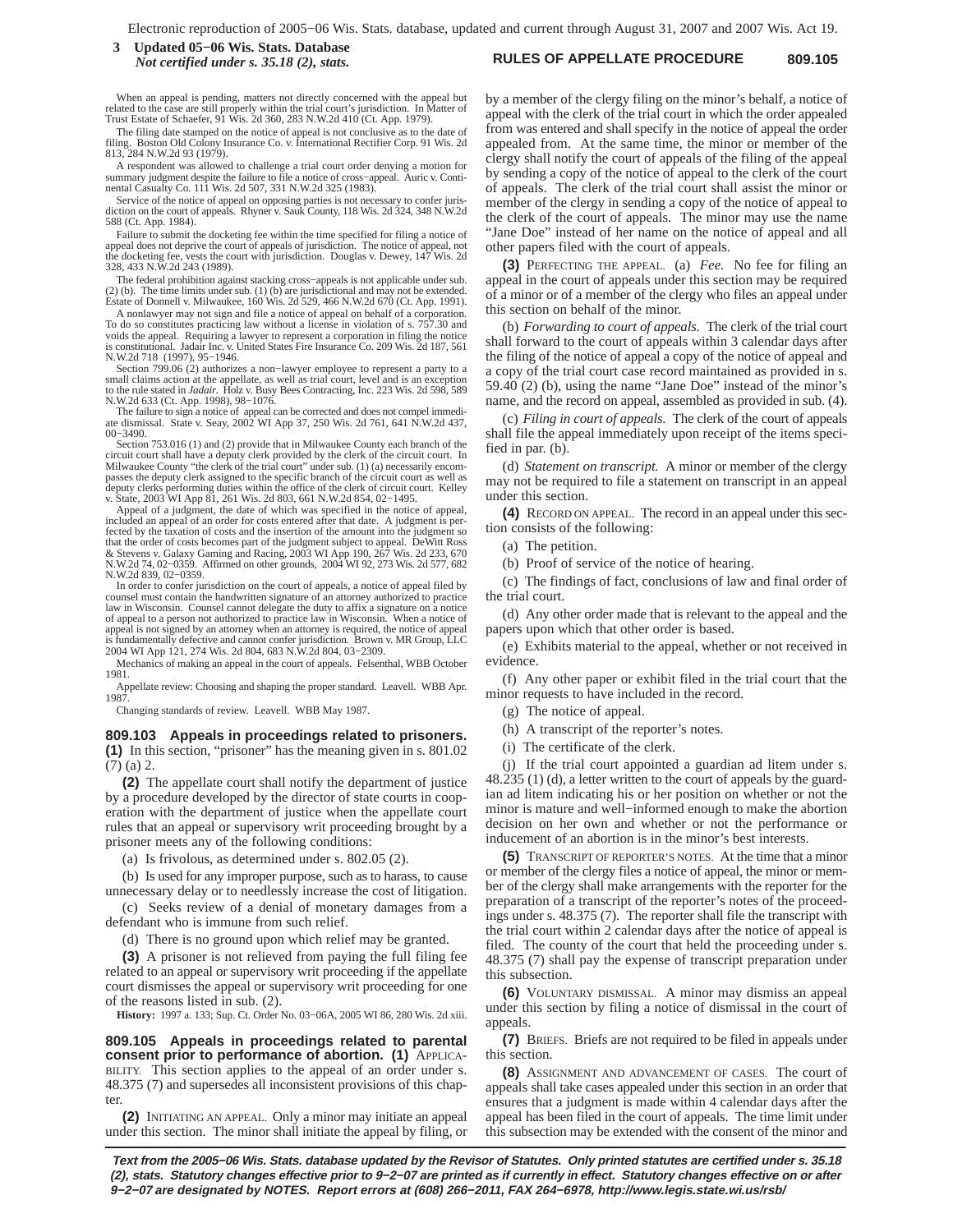# **809.105 RULES OF APPELLATE PROCEDURE** *Not certified under s. 35.18 (2), stats.*

**Updated 05−06 Wis. Stats. Database 4**

her counsel, if any, or the member of the clergy who initiated the appeal under this section, if any.

**(8m)** ORAL ARGUMENT. If the court of appeals determines that a case appealed under this section is to be submitted with oral argument, the oral argument shall be held in chambers or, on motion of the minor through her counsel or through the member of the clergy who filed the appeal under this section, if any, or on the court of appeals' own motion, by telephone, unless the minor through her counsel or the member of the clergy demands that the oral argument be held in open court.

**(9)** COSTS. The court of appeals may not assess costs against a minor or member of the clergy in an appeal under this section.

**(10)** REMITTITUR. (a) A judgment by the court of appeals under this section is effective immediately, without transmittal to the trial court, as an order either granting or denying the petition. If the court of appeals reverses a trial court order denying a petition under s. 48.375 (7), the court of appeals shall immediately so notify the minor by personal service on her counsel or the member of the clergy who initiated the appeal under this section, if any, of a certified copy of the order of the court of appeals granting the minor's petition. If the court of appeals affirms the trial court order, it shall immediately so notify the minor by personal service on her counsel or the member of the clergy who initiated the appeal under this section, if any, of a copy of the order of the court of appeals denying the petition and shall also notify the minor by her counsel or the member of the clergy who initiated the appeal under this section on behalf of the minor, if any, that she may, under sub. (11), file a petition for review with the supreme court under s. 809.62. The court of appeals shall pay the expenses of service of notice under this subsection. The clerk of the court of appeals shall transmit to the trial court the judgment and opinion of the court of appeals and the record in the case filed under sub. (4), within 31 days after the date that the judgment and opinion of the court of appeals are filed. If a petition for review is filed under sub. (11), the transmittal shall be made within 31 days after the date that the supreme court rules on the petition for review.

(b) Counsel for the minor, if any, or the member of the clergy who initiated the appeal under this section, if any, shall immediately, upon notification under par. (a) that the court of appeals has granted or denied the petition, notify the minor. If the court of appeals has granted the petition, counsel for the minor, if any, or the member of the clergy who initiated the appeal under this section, if any, shall hand deliver a certified copy of the order of the court of appeals to the person who intends to perform or induce the abortion. If with reasonable diligence the person who intends to perform or induce the abortion cannot be located for delivery, then counsel for the minor, if any, or the member of the clergy who initiated the appeal under this section, if any, shall leave a certified copy of the order with the person's agent at the person's principal place of business. If a clinic or medical facility is specified in the petition as the corporation, partnership or other unincorporated association that employs the person who intends to perform or induce the abortion, then counsel for the minor, if any, or the member of the clergy who initiated the appeal under this section, if any, shall hand deliver a certified copy of the order to an agent of the corporation, partnership or other unincorporated association at its principal place of business. There may be no service by mail or publication. The person or agent who receives the certified copy of the order under this paragraph shall place the copy in the minor's medical record.

**(11)** PETITION FOR REVIEW IN SUPREME COURT. (a) Only a minor or the member of the clergy who initiated the appeal under this section, if any, may initiate a review of an appeal under this section. The petition for review of an appeal in the supreme court shall contain:

1. A statement of the issues presented for review and how the issues were decided by the trial court and court of appeals.

2. A brief statement explaining the reason for appeal to the supreme court.

3. The judgment and opinion of the court of appeals, and the findings of fact, conclusions of law and final order of the trial court that were furnished to the court of appeals. The court of appeals shall provide a copy of these papers to the minor, if any, the member of the clergy who initiated the appeal under this section, if any, her counsel or her guardian ad litem, if any, immediately upon request.

4. A copy of any other document submitted to the court of appeals under sub. (4).

(b) The supreme court shall decide whether or not to grant the petition for review and shall decide the issue on review within the time specified in par. (c).

(c) The supreme court shall, by court rule, provide for expedited appellate review of cases appealed under this subsection because time may be of the essence regarding the performance of the abortion.

(cm) If the supreme court determines that a case reviewed under this subsection is to be submitted with oral argument, the oral argument shall be held in chambers or, on motion of the minor through her counsel or through the member of the clergy who initiated the appeal under this section, if any, or on the supreme court's own motion, by telephone, unless the minor through her counsel or the member of the clergy demands that the oral argument be held in open court.

(d) A judgment or decision by the supreme court under this section is effective immediately, without transmittal to the trial court, as an order either granting or denying the petition. If the supreme court reverses a court of appeals order affirming a trial court order denying a petition under s. 48.375 (7), the supreme court shall immediately so notify the minor by personal service on her counsel, if any, or on the member of the clergy who initiated the appeal under this section, if any, of a certified copy of the order of the supreme court granting the minor's petition. If the supreme court affirms the order of the court of appeals, it shall immediately so notify the minor by her counsel or by the member of the clergy who initiated the appeal under this section, if any. The clerk of the supreme court shall transmit to the trial court the judgment, or decision, and opinion of the supreme court and the complete record in the case within 31 days after the date that the judgment, or decision, and opinion of the supreme court are filed. The supreme court shall pay the expense of service of notice under this subsection.

(e) Counsel for the minor, if any, or the member of the clergy who initiated the appeal under this section, if any, shall immediately, upon notification under par. (d) that the supreme court has granted or denied the petition, notify the minor. If the supreme court has granted the petition, counsel for the minor, if any, or the member of the clergy who initiated the appeal under this section, if any, shall hand deliver a certified copy of the order of the supreme court to the person who intends to perform or induce the abortion. If with reasonable diligence the person who intends to perform or induce the abortion cannot be located for delivery, then counsel for the minor, if any, or the member of the clergy who initiated the appeal under this section, if any, shall leave a certified copy of the order with the person's agent at the person's principal place of business. If a clinic or medical facility is specified in the petition as the corporation, partnership or other unincorporated association that employs the person who intends to perform or induce the abortion, then counsel for the minor, if any, or the member of the clergy who initiated the appeal under this section, if any, shall hand deliver a certified copy of the order to an agent of the corporation, partnership or other unincorporated association at its principal place of business. There may be no service by mail or publication. The person or agent who receives the certified copy of the order under this paragraph shall place the order in the minor's medical record.

**(12)** CONFIDENTIALITY AND ANONYMITY. All proceedings in the court of appeals and the supreme court that are brought under this section shall be conducted in a confidential manner, and the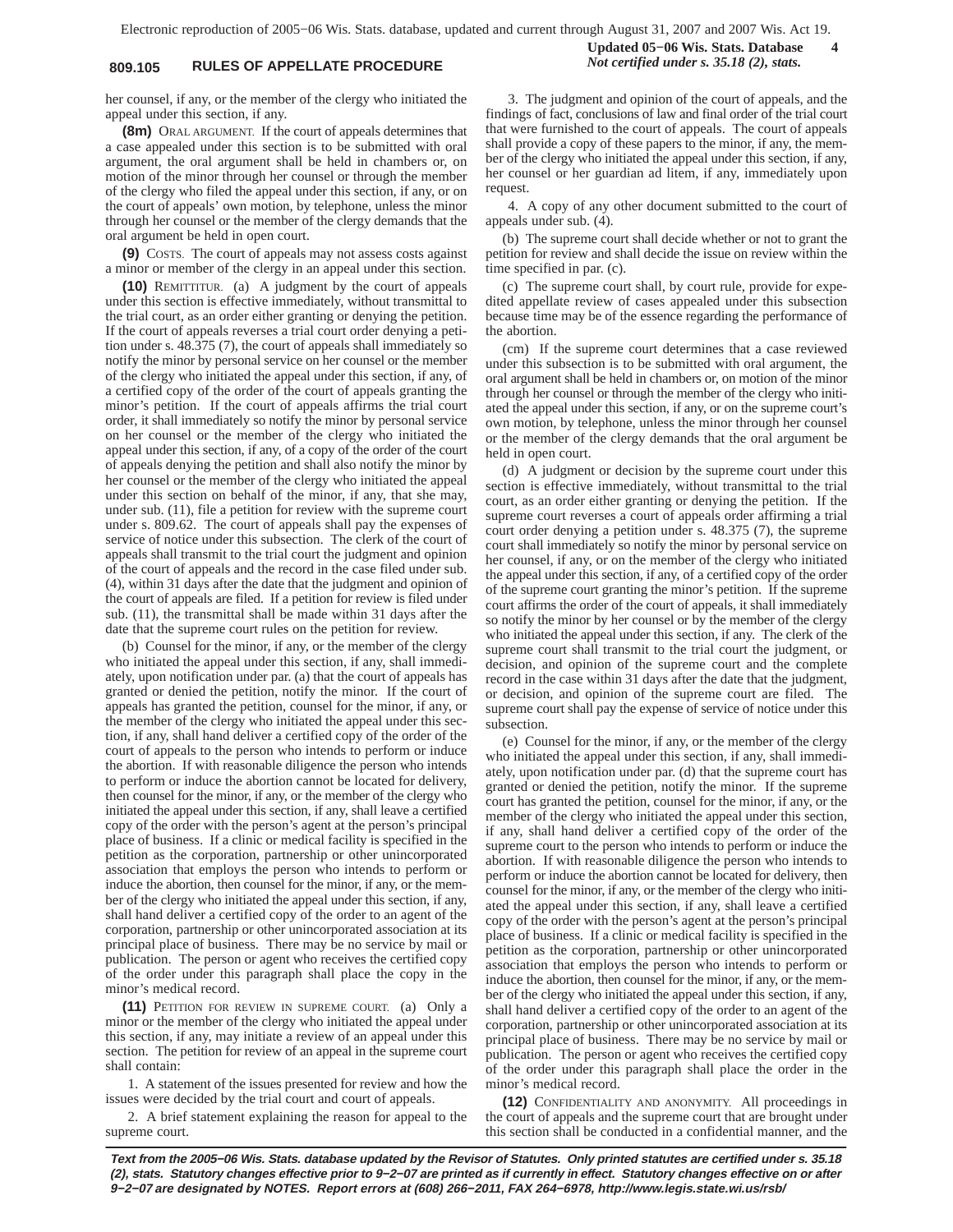**RULES OF APPELLATE PROCEDURE 809.107 5 Updated 05−06 Wis. Stats. Database** *Not certified under s. 35.18 (2), stats.*

minor may use the name "Jane Doe" instead of her name on all papers filed with either court. The identity of the minor involved and all records and other papers pertaining to an appeal shall be kept confidential, except as provided in s. 48.375 (7) (e).

**(13)** CERTAIN PERSONS BARRED FROM PROCEEDINGS. No parent, or guardian or legal custodian, if one has been appointed, or foster parent or treatment foster parent, if the minor has been placed in a foster home or treatment foster home, and the minor's parent has signed a waiver granting the department of health and family services, a county department under s. 46.215, 46.22 or 46.23, the foster parent or the treatment foster parent the authority to consent to medical services or treatment on behalf of the minor, or adult family member, as defined in s. 48.375 (2) (b), of any minor who has initiated an appeal under this section may attend or intervene in any proceeding under this section.

**History:** 1991 a. 263, 315; 1993 a. 213, 446; 1995 a. 27 s. 9126 (19); 1995 a. 201, 224.

**809.107 Appeals in proceedings related to termination of parental rights. (1)** APPLICABILITY. This section applies to the appeal of an order or judgment under s. 48.43 and supersedes all inconsistent provisions of this chapter.

**(1m)** DEFINITION. In this section, "appellant" means a person who files a notice of intent to pursue postdisposition or appellate relief.

**(2)** APPEAL OR POSTDISPOSITION MOTION. (am) *Appeal procedure; counsel to continue.* A person seeking postdisposition or appellate relief shall comply with this section. If the person desires to pursue postdisposition or appellate relief, counsel representing the person during circuit court proceedings under s. 48.427 shall continue representation by filing a notice under par. (bm), unless sooner discharged by the person or by the circuit court.

(bm) *Notice of intent to pursue postdisposition or appellate relief.* A person shall initiate an appeal under this section by filing, within 30 days after the date of entry of the judgment or order appealed from, as specified in s. 808.04 (7m), a notice of intent to pursue postdisposition or appellate relief with the clerk of the circuit court in which the judgment or order appealed from was entered. Also within that time period, the appellant shall serve a copy of the notice of intent on the person representing the interests of the public, opposing counsel, the guardian ad litem appointed under s. 48.235 (1) (c) for the child who is the subject of the proceeding, the child's parent and any guardian and any custodian appointed under s. 48.427 (3) or 48.428 (2). The notice of intent shall include all of the following:

1. The circuit court case name, number, and caption.

2. An identification of the judgment or order from which the appellant intends to seek postdisposition or appellate relief and the date on which the judgment or order was entered.

3. The name and address of the appellant and the appellant's trial counsel.

4. For an appellant other than the state, whether the trial counsel for the appellant was appointed by the state public defender and, if so, whether the appellant's financial circumstances have materially improved since the date on which the appellant's indigency was determined.

4m. Whether the appellant requests representation by the state public defender for purposes of postdisposition or appellate relief.

5. For an appellant other than the state, who does not request representation by the state public defender, whether the appellant will represent himself or herself or will be represented by retained counsel. If the appellant has retained counsel to pursue postdisposition or appellate relief, counsel's name and address shall be included.

(c) *Early notice of intent to pursue postdisposition or appellate relief.* If the record discloses that the judgment or order appealed from was entered after the notice of intent to pursue postdisposition or appellate relief was filed, the notice of intent shall be treated as filed after that entry and on the date of the entry.

**(3)** CLERK TO SEND MATERIALS. Within 5 days after a notice under sub. (2) (bm) is filed, the clerk of the circuit court shall do all of the following:

(a) If the appellant requests representation by the state public defender for purposes of postdisposition or appellate relief, the clerk shall send to the state public defender's appellate intake office a copy of the notice of intent that shows the date on which the notice was filed, a copy of the judgment or order specified in the notice that shows the date on which the judgment or order was entered, a list of the court reporters for each proceeding in the action in which the judgment or order was entered, and a list of those proceedings for which a transcript already has been filed with the clerk of circuit court.

(b) If the appellant does not request representation by the state public defender, the clerk shall send or furnish to the appellant, if the appellant is appearing without counsel, or to the appellant's attorney, if one has been retained, a copy of the judgment or order specified in the notice that shows the date on which the judgment or order was entered, a list of the court reporters for each proceeding in the action in which the judgment or order was entered, and a list of those proceedings in which a transcript already has been filed with the clerk of circuit court.

**(4)** REQUEST FOR TRANSCRIPT AND CIRCUIT COURT CASE RECORD. (a) *State public defender appointment of counsel.* Within 15 days after the state public defender appellate intake office receives the materials from the clerk of circuit court under sub. (3) (a), the state public defender shall appoint counsel for the appellant and request a transcript of the reporter's notes and a copy of the circuit court case record.

(b) *Person not represented by public defender.* An appellant who does not request representation by the state public defender for purposes of postdisposition or appellate relief shall request a transcript of the reporter's notes, and may request a copy of the circuit court case record within 15 days after filing the notice of intent under sub. (2) (bm). An appellant who is denied representation by the state public defender for purposes of postdisposition or appellate relief shall request a transcript of the reporter's notes, and may request a copy of the circuit court case record, within 30 days after filing a notice of intent under sub. (2) (bm).

**(4m)** FILING AND SERVICE OF TRANSCRIPT AND CIRCUIT COURT CASE RECORD. The court reporter shall file the transcript with the circuit court and serve a copy of the transcript on the appellant within 30 days after the transcript is requested. The clerk of circuit court shall serve a copy of the circuit court case record on the appellant within 30 days after the case record is requested, and shall indicate in the case record the date and manner of service.

**(5)** NOTICE OF APPEAL. (a) *Filing; and service of notice of appeal.* Within 30 days after the later of the service of the transcript or the circuit court case record, unless extended under s. 809.82, the appellant shall file a notice of appeal as provided in s. 809.10 and serve a copy of the notice on the persons required to be served under sub. (2) (bm).

(am) *Notice of abandonment of appeal.* If the person who filed a notice of intent to appeal under sub. (2) and requested a transcript and case record under sub. (4) decides not to file a notice of appeal, that person shall notify the person required to be served under sub. (2) of this decision, within 30 days after the service of the transcript and case record under sub. (4).

(b) *Transmittal of record by clerk.* The clerk of circuit court shall transmit the record to the court of appeals as soon as the record is prepared, but in no event more than 15 days after the filing of the notice of appeal.

(c) *Requesting transcripts for other parties.* The appellant shall request a copy of the transcript of the reporter's notes of the proceedings for each of the parties to the appeal and make arrange-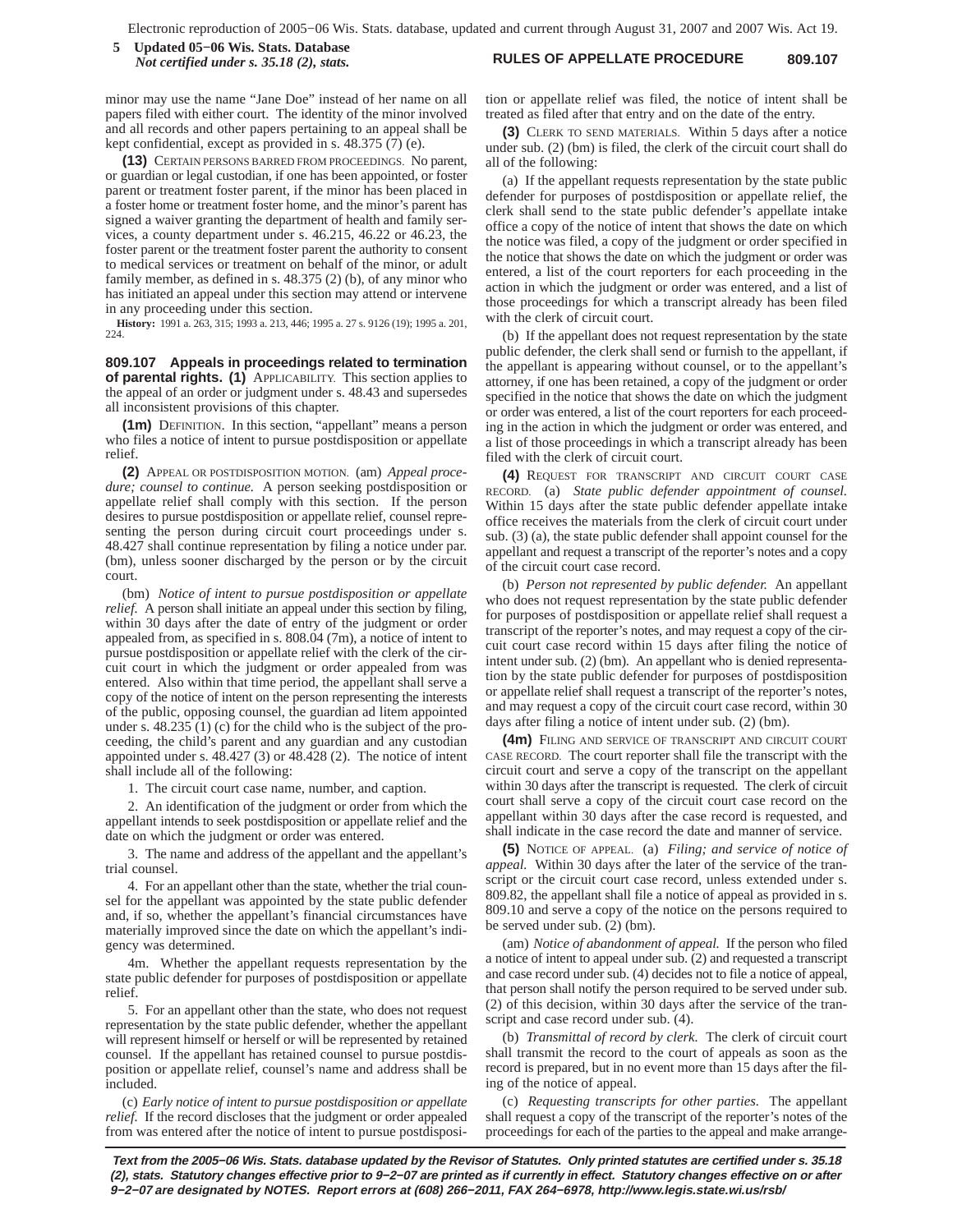# **809.107 RULES OF APPELLATE PROCEDURE** *Not certified under s. 35.18 (2), stats.*

**Updated 05−06 Wis. Stats. Database 6**

ments to pay for the transcript and copies within 5 days after the filing of the notice of appeal.

(d) *Statement on transcript.* The appellant shall file a statement on transcript with the clerk of the court of appeals, shall file a copy of the statement on transcript with the clerk of circuit court, and shall serve a copy of the statement on transcript on the other parties to the appeal within 5 days after the filing of the notice of appeal in the circuit court. The statement on transcript shall either designate the portions of the transcript that have been requested by the appellant or contain a statement by the appellant that a transcript is not necessary for prosecution of the appeal. If a transcript is necessary for prosecution of the appeal, the statement on transcript shall also contain a statement by the court reporter that the appellant has requested copies of the transcript or designated portions thereof for each of the other parties; that the appellant has made arrangements to pay for the original transcript and for all copies for other parties; the date on which the appellant requested the transcript and made arrangements to pay for it; and the date on which the transcript must be served on the parties.

(e) *Service of transcript on other parties.* The court reporter shall serve copies of the transcript on the parties indicated in the statement on transcript within 5 days after the date the appellant requested copies of the transcript under par. (c).

**(5m)** NO−MERIT REPORTS. A s. 809.32 no−merit report, response, and supplemental no−merit report may be filed in an appeal from an order or judgment terminating parental rights. The appointed attorney shall file in the court of appeals and serve on the client−parent the no−merit report and certification within 15 days after the filing of the record on appeal. The appointed attorney shall serve on the client−parent a copy of the transcript and the record on appeal at the same time that the no−merit report is served on the client−parent. The client−parent may file in the court of appeals a response to the no−merit report within 10 days after service of the no−merit report. Within 5 days after the response to the no−merit report has been filed in the clerk's office, the clerk shall send a copy of the response to the appointed attorney. The attorney may file a supplemental no−merit report and affidavit within 10 days after receiving the response to the no−merit report.

**(6)** SUBSEQUENT PROCEEDINGS IN COURT OF APPEALS; PETITION FOR REVIEW IN SUPREME COURT. Subsequent proceedings in the appeal are governed by the procedures for civil appeals and the procedures under subch. VI, except as follows:

(a) *Appellant's brief−in−chief.* The appellant shall file a brief within 15 days after the filing of the record on appeal.

(am) *Motion for remand.* If the appellant intends to appeal on any ground that may require postjudgment fact−finding, the appellant shall file a motion in the court of appeals, within 15 days after the filing of the record on appeal, raising the issue and requesting that the court of appeals retain jurisdiction over the appeal and remand to the circuit court to hear and decide the issue. If the court of appeals grants the motion for remand, it shall set time limits for the circuit court to hear and decide the issue, for the appellant to request transcripts of the hearing, and for the court reporter to file and serve the transcript of the hearing. The court of appeals shall extend the time limit under par. (a) for the appellant to file a brief presenting all grounds for relief in the pending appeal.

(b) *Respondent's brief.* The respondent shall file a brief within 10 days after the service of the appellant's brief.

(c) *Appellant's reply brief.* The appellant shall file within 10 days after the service of the respondent's brief a reply brief or statement that a reply brief will not be filed.

(d) *Guardian ad litem's brief.* If the guardian ad litem appointed under s. 48.235 (1) (c) for the child who is the subject of the proceeding takes the position of the appellant, the guardian ad litem's brief shall be filed within 15 days after the filing of the record on appeal with the court of appeals. If the guardian ad litem takes the position of a respondent, the guardian ad litem's brief shall be filed within 10 days after service of the appellant's brief.

(e) *Decision.* Cases appealed under this section shall be given preference and shall be taken in an order that ensures that a decision is issued within 30 days after the filing of the appellant's reply brief or statement that a reply brief will not be filed.

(f) *Petition for review.* A petition for review of an appeal in the supreme court, if any, shall be filed within 30 days after the date of the decision of the court of appeals. The supreme court shall give preference to a petition for review of an appeal filed under this paragraph.

**History:** 1993 a. 395; 1995 a. 275; Sup. Ct. Order No. 00−02, 2001 WI 39, 242 Wis. 2d xxvii; 2005 a. 293; Sup. Ct. Order No. 05−07, 2006 WI 37, 287 Wis. 2d xix.

**NOTE: 1993 Wis. Act 395, which creates this section, contains extensive explanatory notes.**

**Judicial Council Note, 2001:** Titles and subtitles were added. Subsection (4) is amended to require that the person who files a notice of intent to appeal must request a copy of the circuit court case record within 15 days after filing the notice of intent to appeal. Subsection (4) also requires the clerk of the circuit court to serve a copy of the circuit court case record upon the person requesting it within 30 days after the date of the request.

Former sub. (5) is recreated as subs. (5) (a) and (b).

Subsection (5) (c) requires the appellant to request a copy of the transcript for the other parties to the appeal, and to make arrangements to pay for those copies, within 5 days after filing the notice of appeal.

Subsection (5) (d) requires the appellant to file a statement on transcript within 5 days after filing the notice of appeal.

Subsection (5) (e) requires the court reporter to serve copies of the transcript on the other parties to the appeal within 5 days after the appellant requests the copies.

Subsection (5m) codifies *Brown County v. Edward C.T*., 218 Wis. 2d 160, 579 N.W.2d 293 (Ct. App. 1998), 98−0075, which extends the no−merit procedure to TPR cases.

Subsection (6) (am) provides a procedure for ineffective assistance of counsel claims and other claims that require fact−finding after the final judgment or order has been entered. [Re Order No. 00−02 effective July 1, 2001]

**Judicial Council Note, 2006**: The creation of s. 809.107 (2) (am) requires counsel representing a parent who wants to appeal the TPR disposition to file a notice of intent to pursue postdisposition or appellate relief. Trial counsel's representation continues until the notice of intent is filed.

Subsection 809.107 (2) (bm) contains the substance of former sub. (2). The amendment adds the case number to the content requirements for the notice of intent. Subsection (2) (bm) 2. deletes a reference to the date on which the judgment or order was granted because the time limits in s. 808.04 (7m) commence on the date the judgment or order was entered.

The amendment to s. 809.107 (2) (c) addresses the practical concern that arises when a notice of intent is filed before the final judgment or order is entered. Similar to § 808.04(8), the amendment allows the filing date of the notice of intent to be deemed the date that the judgment or order was entered, and thereby preserves appellate jurisdiction.

To facilitate compliance with the time limits in this section, the amendment to (3) requires the clerk to send a copy of the judgment or order that shows the date on which it was entered and a list of transcripts already on file to the state public defender's intake office, or to the person if appearing without counsel, or to retained counsel.

New s. 809.107 (4) (a) codifies existing practice and establishes a time limit for the state public defender to appoint counsel and request transcripts and circuit court case records. The public defender's time limit commences on the date that the public defender's office receives the materials from the circuit court clerk, rather than on the date the notice of intent is filed, so as to reduce the number of extension motions that must be filed when the clerk does not timely send the materials under sub. (3) (a).

The amendment to s. 809.107 (4) (b) clarifies the procedure applicable to persons who are not represented by the state public defender and creates time limits applicable to a person who has applied for and has been denied public defender representation. In the latter case, the rule provides an additional 15 days for the person to obtain private counsel and request a copy of the transcript and case record. The time limit is set at 30 days because 15 days will have expired while the public defender's office determines whether the person is eligible for appointed counsel. This time limit commences on the date the notice of intent was filed, rather than the date of the public defender's determination because that determination does not appear in the case record.

Subsection (4m) includes the last two sentences of former sub. (4). Subsection (4m) also creates a new requirement for the circuit court clerk to indicate the date and manner of service in the case record. The new requirement is necessary because the notice of appeal time limit is measured from the date of service of the case record or transcript, whichever is later.

The amendment to s. 809.107 (5) (a) clarifies that the time limit for filing a notice of appeal commences 30 days from the *later* of the service of the transcript or case record. Persons contemplating filing a notice of appeal are better able to assess grounds for relief after reviewing both the transcripts and the circuit court case record. [Re Order No. 05−07 effective July 1, 2006]

Time limits imposed by the legislature in sub. (6) did not constitute unconstitutional infringements on the judiciary, as they are subject to court modification. Time limits imposed by sub. (5) did not violate constitutional guarantees of due process or effective assistance of counsel. Interest of Christopher D. 191 Wis. 2d 681, 530 N.W.2d 34 (Ct. App. 1995).

The no merit appeal procedure under s. 809.32 and the authority to extend the time for filing a notice of appeal under s. 809.82 (2) do not apply to appeals regarding ter-minations of parental rights. Gloria A. v. State, 195 Wis. 2d 268, 536 N.W.2d 396 (Ct. App. 1995), 95−0315.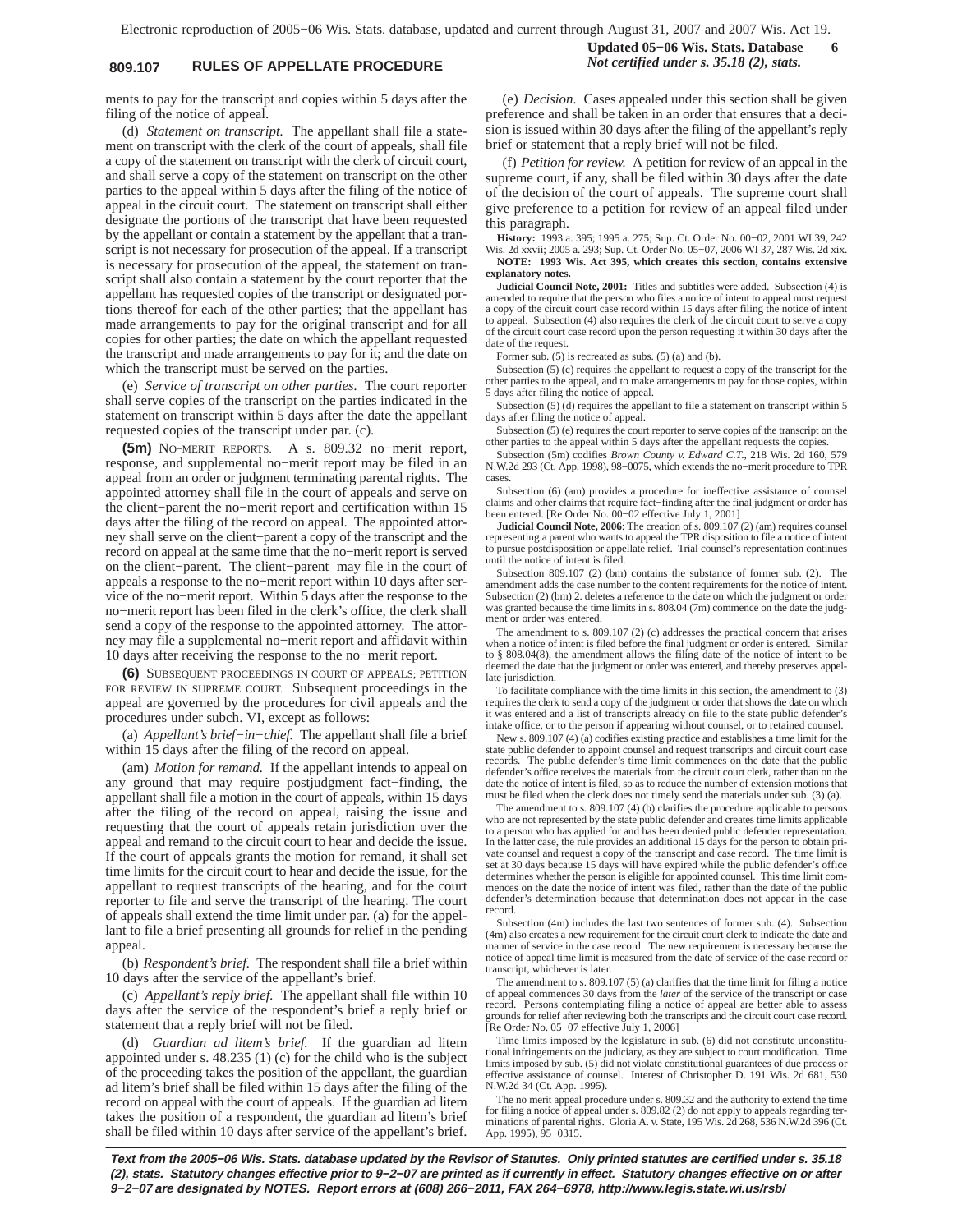### **RULES OF APPELLATE PROCEDURE 809.11 7 Updated 05−06 Wis. Stats. Database** *Not certified under s. 35.18 (2), stats.*

While s. 809.32 relating to no merit reports does not apply to appeals under this section, the filing of a no merit report is not precluded if the notice of intent and notice of appeal under subs. (2) and (5) are timely filed and the report is filed within the time for filing the appellant's brief under sub. (6) (a). Brown County v. Edward C.T., 218<br>Wis. 2d 160, 579 N.W.2d 293 (Ct. App. 1998), 98–0075.<br>Despite the express service provisions in this section, service does not initiate

appeal and confer jurisdiction, filing does. Carla B. v. Timothy N. 228 Wis. 2d 695, 598 N.W.2d 924 (Ct. App. 1999), 99−0853.

#### **809.11 Rule (Items to be filed and forwarded). (1)** FEE. The appellant shall pay the filing fee with the notice of appeal.

**(2)** FORWARDING TO COURT OF APPEALS. The clerk of the trial court shall forward to the court of appeals, within 3 days of the filing of the notice of appeal, a copy of the notice of appeal, the filing fee, and a copy of the trial court record of the case maintained pursuant to s. 59.40 (2) (b) or (c).

**(3)** FILING IN COURT OF APPEALS. The clerk of the court of appeals shall file the appeal upon receipt of the items referred to in sub. (2).

**(4)** REQUESTING TRANSCRIPTS AND FILING STATEMENT ON TRAN-SCRIPT. (a) The appellant shall request a copy of the transcript of the reporter's notes of the proceedings for each of the parties to the appeal and make arrangements to pay for the transcript and copies within 14 days after the filing of the notice of appeal.

(b) The appellant shall file a statement on transcript with the clerk of the court of appeals, shall file a copy of the statement on transcript with the clerk of the circuit court, and shall serve a copy of the statement on transcript on the other parties to the appeal within 14 days after the filing of the notice of appeal in the circuit court. The statement on transcript shall either designate the portions of the transcript that have been requested by the appellant or contain a statement by the appellant that a transcript is not necessary for prosecution of the appeal. If a transcript that is not yet filed in the circuit court is necessary for prosecution of the appeal, the statement on transcript shall also contain a statement by the court reporter that the appellant has requested copies of the transcript or designated portions thereof for each of the other parties; that the appellant has made arrangements to pay for the original transcript and for all copies for other parties; the date on which the appellant requested the transcript and made arrangements to pay for it; and the date on which the transcript must be served on the parties.

**(5)** ADDITIONAL PORTIONS OF TRANSCRIPT. Within 14 days after filing of a statement on transcript as required under sub. (4), any other party may file a designation of additional portions to be included in the transcript and serve a copy of the designation on the appellant. Within 14 days after the filing of such a designation, the appellant shall file the statement required by sub. (4) (b) covering the other party's designation. If the appellant fails or refuses to request the designated portions, the other party, within 14 days of the appellant's failure or refusal, may request the portions or move the circuit court for an order requiring the appellant to request the designated portions.

**(6)** CROSS−APPEALS. Subsections (4) and (5) apply to cross− appellants.

**(7)** REPORTER'S OBLIGATIONS. (a) *Service of transcript copies.* The reporter shall serve copies of the transcript on the parties to the appeal, file the transcript with the circuit court, and notify the clerk of the court of appeals and the parties to the appeal that the transcript has been filed and served within 60 days after the date on which the transcript was requested and arrangements were made for payment under sub. (4). If additional portions of the transcript are requested under sub. (5), the reporter shall serve copies of the additional portions of the transcript on the parties to the appeal, file the additional portions of the transcript with the circuit court, and notify the clerk of the court of appeals and the parties to the appeal that the additional portions of the transcript have been filed and served within 60 days after the date on which the additional portions were requested and arrangements were made for payment. If supplementation or correction of the record is ordered under s. 809.14 (3) (b), the reporter shall serve copies of the supplemental or corrected transcript on the parties to the

appeal, file the supplemental or corrected transcript with the circuit court, and notify the clerk of the court of appeals and the parties to the appeal that the supplemental or corrected transcript has been filed and served within 20 days after the order for supplementation or correction is entered or within the time limit set by order of the court.

(b) *Return of statement regarding transcript arrangements.* The reporter shall sign and send to the appellant, within 5 days after receipt, the statement regarding transcript arrangements and filing required under sub. (4) (b).

(c) *Extensions.* A reporter may obtain an extension for filing the transcript only by motion, showing good cause, that is filed in the court of appeals and served on all parties to the appeal, the clerk of the circuit court and the district court administrator.

(d) *Sanctions.* If a reporter fails to timely file a transcript, the court of appeals may declare the reporter ineligible to act as an official court reporter in any court proceeding and may prohibit the reporter from performing any private reporting work until the overdue transcript is filed.

**History:** Sup. Ct. Order, 83 Wis. 2d xiii (1978); Sup. Ct. Order, 92 Wis. 2d xiii (1979); Sup. Ct. Order, 104 Wis. 2d xi (1981); Sup. Ct. Order, 146 Wis. 2d xiii (1988);<br>1995 a. 201, 224; 1997 a. 35; Sup. Ct. Order No. 00–02, 2001 WI 39, 242 Wis. 2d<br>xxvii; Sup. Ct. Order No. 02–01, 2002 WI 120, 255 Wis.

**Judicial Council Committee's Note, 1978:** This section requires the forwarding of the notice of appeal, filing fee and trial court docket entries immediately, the record to be forwarded when the transcript is completed. This will permit early notice to the court of the pendency of the appeal and will permit it to monitor the appeal during the period when the record and transcript are being prepared.

Another purpose of this section is to expedite the appellate process by requiring the appellant to order the transcript, if one is necessary, within 10 days of the filing of the notice of appeal. The filing of the statement of the reporter that the transcript has been ordered and arrangements made for payment for it will prevent any delay resulting from counsel not ordering the transcript immediately.

Docket entries are required by s. 59.39 (2) and (3). In order to comply with this section, the docket entries will have to be kept. [Re Order effective July 1, 1978]

**Judicial Council Committee's Note, 1979:** Sub. (4) is amended to clarify that the statement on transcript that is initiated by the appellant must include information that arrangements have been made for the preparation and payment of copies of the tran-<br>script for the other parties to the appeal. The language clarification rectifies a present<br>ambiguity in chapter 809 in regard to who is res ments for preparation and payment of copies of the transcript as compared with just<br>the original. The appellant must make all arrangements for the original and copies<br>of a transcript and is responsible for payment. Cost of

**Judicial Council Committee's Note, 1981:** Sub. (4) is amended to require that the appellant file a copy of the statement on transcript with the clerk of the trial court within 10 days of the filing of the notice of appeal. This filing will notify the trial court clerk as to whether a transcript is necessary for prosecution of the appeal and, if so, the date on which the transcript is due. [Re Order effective Jan. 1, 1982]<br>Judicial Council Note, 2001: The revision places all of the

script preparation and service in one statute, and eliminates the need for former s. 809.16. Subsection (4) combines and recreates former s. 809.11 (4) and the first sentence of former s. 809.16 (1). Subsection (5) recreates the remaining portions of for-mer s. 809.16 (1). The time limits in subs. (4) and (5) are changed from 10 to 14 days. See the comment to s. 808.07 (6) concerning time limits. No other substantive changes in subs. (4) and (5) were intended. Subsection (6) recreates former s. 809.16 (2). Subsection (7) (a) recreates former s. 809.16 (3). Subsection (7) (b) is created to specify a time within which the court reporter must furnish a statement regarding transcript arrangements to the appellant or cross–appellant. Subsection (7) (c) recre-<br>ates former s. 809.16 (4). Subsection (7) (d) recreates former s. 809.16 (5). [Re Order<br>No. 00−02 effective July 1, 2001]

**Judicial Council Note, 2002:** Subsection (4) (b) is amended for consistency in terminology and to clarify that the court reporters' statement regarding transcript arrangements, sometimes referred to as the court reporters' certification, is required only for a transcript that has not been filed in circuit court when the statement on transcript is filed, consistent with the clerk of the court of appeals' interpretation and enforcement practices.

Subsection (5) is amended to create a time limit for the completion of the transcript ordering process. If the appellant does not request the preparation of the additional portions of transcript that have been designated by another party within 14 days of the designation, the other party may either request the preparation of the portions from the reporter or move the circuit court for an order requiring the appellant to request the designated portions. This revision creates a 14−day time period for the other party to take action to obtain the additional portions of the record.

Subsection (7) (a) is amended to clarify the time limits for the preparation of additional portions of the transcript requested under s. 809.11 (5), and to require the court reporter to notify the clerk of the court of appeals and the parties to the appeal when a transcript is filed and served.

Subsection (7) (b) is amended to correct the cross−reference to the rule in sub. (4) (b) that requires the reporter to file a statement regarding transcript arrangements.

Subsection (7) (c) is amended to require a court reporter who files a motion to extend the time within which to prepare a transcript to serve a copy of the motion on the clerk of the circuit court and the district court administrator. Early notice that a reporter has requested additional time to prepare a transcript will enable the clerk and<br>the district court administrator to provide workload relief to the reporter if deemed<br>appropriate. [Re Order No. 02–01 effective Janu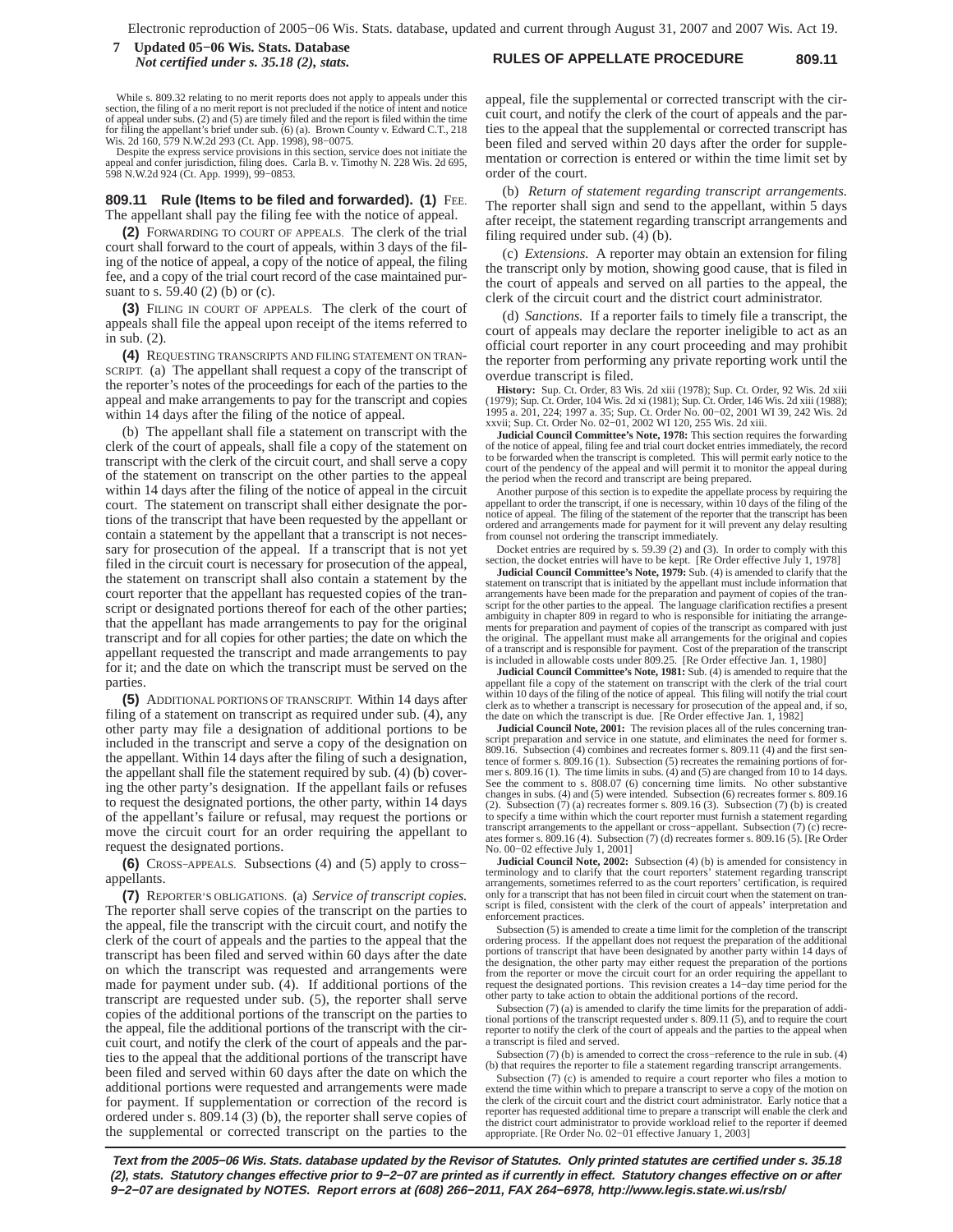# **809.11 RULES OF APPELLATE PROCEDURE** *Not certified under s. 35.18 (2), stats.*

Failure to submit the docketing fee within the time specified for filing the notice of appeal does not deprive the court of appeals of jurisdiction. The notice of appeal, not the docketing fee, vests the court with jurisdiction. Douglas v. Dewey, 147 Wis. 2d 328, 433 N.W.2d 243 (1989).

**809.12 Rule (Motion for relief pending appeal).** A person seeking relief under s. 808.07 shall file a motion in the trial court unless it is impractical to seek relief in the trial court. A motion in the court must show why it was impractical to seek relief in the trial court or, if a motion had been filed in the trial court, the reasons given by the trial court for its action. A person aggrieved by an order of the trial court granting the relief requested may file a motion for relief from the order with the court. A judge of the court may issue an ex parte order granting temporary relief pending a ruling by the court on a motion filed pursuant to this rule. A motion filed in the court under this section must be filed in accordance with s. 809.14.

**History:** Sup. Ct. Order, 83 Wis. 2d xiii (1978); 1981 c. 390 s. 252.

**809.13 Rule (Intervention).** A person who is not a party to an appeal may file in the court of appeals a petition to intervene in the appeal. A party may file a response to the petition within 11 days after service of the petition. The court may grant the petition upon a showing that the petitioner's interest meets the requirements of s. 803.09 (1) or (2).

**History:** Sup. Ct. Order, 83 Wis. 2d xiii (1978); 1981 c. 390 s. 252; Sup. Ct. Order No. 00−02, 2001 WI 39, 242 Wis. 2d xxvii.

**Judicial Council Committee's Note, 1978:** Former s. 817.12 (6) permitted the addition of parties but did not set the criteria for doing so. This void is filled by making the intervention rule in the Rules of Civil Procedure applicable to proceedings in the Court of Appeals. [Re Order effective July 1, 1978]

**Judicial Council Note, 2001:** The 7−day time limit has been changed to 11 days. Please see the comment to s. 808.07 (6) concerning time limits. [Re Order No. 00−02 effective July 1, 2001]

A party who could have, but failed to, file a timely notice of appeal may not participate in the appeal as an intervenor or by filing a non−party brief. Weina v. Atlantic Mutual Insurance Co. 177 Wis. 2d 341, 501 N.W.2d 465 (Ct. App. 1993).

A non−party to a circuit court action may intervene in an appeal brought by another party, even after the time for filing a notice of appeal has passed. City of Madison v. WERC, 2000 WI 39, 234 Wis. 2d 550, 610 N.W.2d 94, 99−0500.

**809.14 Rule (Motions). (1)** A party seeking an order or other relief in a case shall file a motion for the order or other relief. The motion must state the order or relief sought and the grounds on which the motion is based and may include a statement of the position of other parties as to the granting of the motion. A motion may be supported by a memorandum. Except as provided in sub. (1m), any other party may file a response to the motion within 11 days after service of the motion.

**(1m)** If a motion is filed in an appeal under s. 809.107, any other party may file a response to the motion within 5 days after service of the motion.

**(2)** A motion for a procedural order may be acted upon without a response to the motion. A party adversely affected by a procedural order entered without having had the opportunity to respond to the motion may move for reconsideration of the order within 11 days after service of the order.

**(3)** (a) The filing of a motion seeking an order or other relief which may affect the disposition of an appeal or the content of a brief, or a motion seeking consolidation of appeals, automatically tolls the time for performing an act required by these rules from the date the motion was filed until the date the motion is disposed of by order.

(b) The filing of a motion to supplement or correct the record automatically tolls the time for performing an act required by these rules from the date the motion was filed until the date the motion is disposed of by order. If a motion to correct or supplement the record is granted, time limits for performing an act required by these rules shall be tolled from the date on which the motion was filed until the date on which the supplemental or corrected record return is filed, except that the time for preparation of supplemental or corrected transcripts is governed by s. 809.11 (7) (a).

# **Updated 05−06 Wis. Stats. Database 8**

(c) The moving party shall serve the clerk of circuit court with any motion filed in the court of appeals under this subsection.

**(4)** Subsection (3) does not apply in an appeal under s. 809.105.

**History:** Sup. Ct. Order, 83 Wis. 2d xiii (1978); Sup. Ct. Order, 92 Wis. 2d xiii; 1991 a. 263; 1995 a. 224; Sup. Ct. Order No. 00−02, 2001 WI 39, 242 Wis. 2d xxvii; Sup. Ct. Order No. 05−07, 2006 WI 37, 287 Wis. 2d xix.

**Judicial Council Committee's Note, 1978:** The motion procedure under former Rule 251.71 is continued except that the time for replying to a motion is reduced from 10 to 7 days. A response is not required before action can be taken on a procedural motion because these motions include matters previously handled by letter request or which usually do not adversely affect the opposing party. If an opposing party is adversely affected by a procedural order, he has the right to request the court to reconsider it. Procedural orders include the granting of requests for enlargement of time, to file an amicus brief, or to file a brief in excess of the maximum established by the rules. This section is based on Federal Rules of Appellate Procedure, Rule 27. Sub. (3) modifies the prior practice under which the filing of any motion stayed any due date until 20 days after the motion was decided. This could result in an unintentional shortening of the time in which a brief had to be filed. It could also result in an unnec-essary delay if a ruling on the motion would not affect the outcome of the case, the issues to be presented to the court, or a brief or the record. [Re Order effective July 1, 1978]

**Judicial Council Committee's Note, 1979:** Sub. (1) is amended by deleting a provision that required only an original and one copy of a motion be filed with an appellate court. With the amendment, the number of copies of a motion to be filed is now governed by 809.81 on the form of papers to be filed with an appellate court, which requires in sub. (2) that 4 copies of a paper be filed with the Court of Appeals and 8 copies with the Supreme Court. [Re Order effective Jan. 1, 1979]

**Judicial Council Note, 2001:** The 7−day time limits in subs. (1) and (2) have been changed to 11 days. Please see the comment to s. 808.07 (6) concerning time limits. Subsection (3) (a) was revised to include consolidation motions within the tolling provision. Subsection (3) (b) creates a tolling provision when a motion to supplement or correct the record is filed. Subsection (3) (c) creates a service requirement for motions affecting the time limits for transmittal of the record. [Re Order No. 00−02 effective July 1, 2001]

**Judicial Council Note, 2006:** The amendment to s. 809.14 (1) and the creation of s. 809.14 (1m) to establish a shorter response time to appellate motions should advance the ultimate resolution of TPR appeals. [Re Order No. 05−07 effective July 1, 2006]

A motion to dismiss an appeal under sub. (3) does not extend the time for filing a cross−appeal. Rossmiller v. Rossmiller, 151 Wis. 2d 386, 444 N.W.2d 445 (Ct. App. 1989).

**809.15 Rule (Record on appeal). (1)** COMPOSITION OF RECORD. (a) The record on appeal consists of the following unless the parties stipulate to the contrary:

1. The paper by which the action or proceeding was commenced;

2. Proof of service of summons or other process;

- 3. Answer or other responsive pleading;
- 4. Instructions to the jury;
- 5. Verdict, or findings of the court, and order based thereon;
- 6. Opinion of the court;
- 7. Final judgment;

8. Order made after judgment relevant to the appeal and papers upon which the order is based;

9. Exhibits material to the appeal whether or not received in evidence;

10. Any other paper or exhibit filed in the court requested by a party to be included in the record;

- 11. Notice of appeal;
- 12. Bond or undertaking;
- 13. Transcript of reporter's notes;
- 14. Certificate of the clerk.

(b) The clerk of the trial court may request by letter permission of the court to substitute a photocopy for the actual paper or exhibit filed in the trial court.

**(2)** COMPILATION AND APPROVAL OF THE RECORD. The clerk of circuit court shall assemble the record in the order set forth in sub. (1) (a), identify by number each paper, and prepare a list of the numbered papers. At least 10 days before the due date for filing the record in the court, the clerk shall notify in writing each party appearing in the circuit court that the record has been assembled and is available for inspection. The clerk shall include with the notice the list of the papers constituting the record.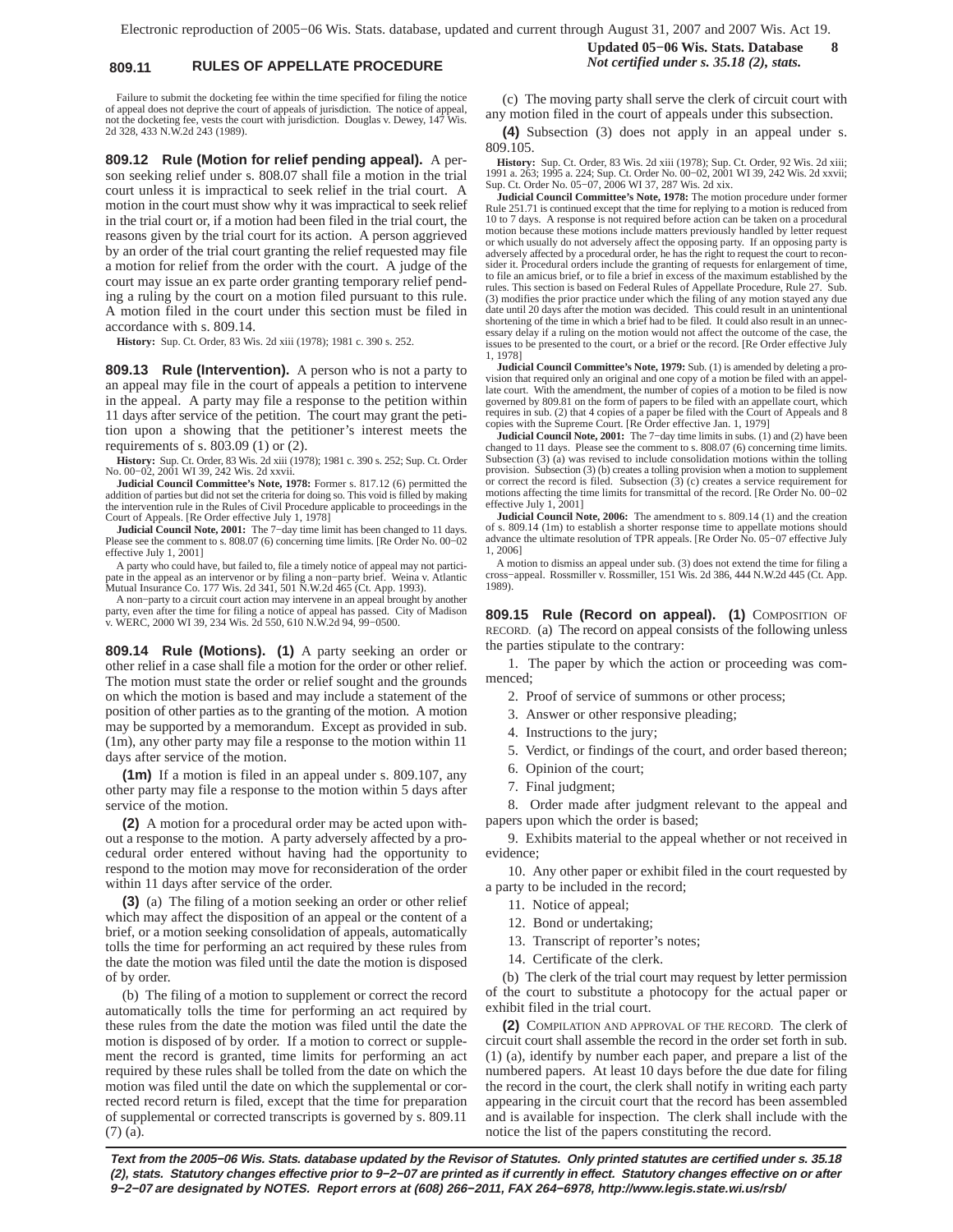### **RULES OF APPELLATE PROCEDURE 809.18 9 Updated 05−06 Wis. Stats. Database** *Not certified under s. 35.18 (2), stats.*

**(3)** DEFECTIVE RECORD. A party who believes that the record, including the transcript of the reporter's notes, is defective or that the record does not accurately reflect what occurred in the circuit court may move the court in which the record is located to supplement or correct the record. Motions under this subsection may be heard under s. 807.13.

**(4)** PROCESSING THE RECORD. (a) *Transmittal of the record.* The clerk of circuit court shall transmit the record to the court of appeals within 20 days after the date of the filing of the transcript designated in the statement on transcript or within 20 days after the date of the filing of a statement on transcript indicating that no transcript is necessary for prosecution of the appeal, unless the court extends the time for transmittal of the record or unless the tolling provisions of s. 809.14 (3) extend the time for transmittal of the record. If additional portions of the transcript are requested under s. 809.11 (5), the clerk of the circuit court shall transmit the record to the court of appeals within 20 days after the date of the filing of the additional portions of the transcript.

(b) *Late transcript.* If the reporter fails to file the transcript within the time limit specified in the statement on transcript, the clerk of circuit court shall transmit the record not more than 90 days after the filing of the notice of appeal, unless the court of appeals extends the time for filing the transcript of the reporter's notes. If the court extends the time for filing the transcript of the reporter's notes, the clerk of circuit court shall transmit the record within 20 days after the date that the transcript is filed.

(c) *Supplementation or correction of record.* Notwithstanding pars. (a) and (b), if a motion to supplement or correct the record is filed in circuit court, the clerk of circuit court may not transmit the record until the motion is determined. A copy of any motion to supplement or correct the record that is filed in circuit court shall be sent to the clerk of the court of appeals. The circuit court shall determine, by order, the motion to supplement or correct the record within 14 days after the filing or the motion is considered to be denied and the clerk of circuit court shall immediately enter an order denying the motion and shall transmit the record to the court of appeals within 20 days after entry of the order. If the circuit court grants the motion, the clerk of circuit court shall transmit the supplemented or corrected record to the court of appeals within 20 days after entry of the order or filing of the supplemental or corrected record in the circuit court, whichever is later.

**(4m)** NOTICE OF FILING OF RECORD. The clerk of the court of appeals shall notify the clerk of circuit court and all parties appearing in the circuit court of the date on which the record was filed.

**(5)** AGREED STATEMENT IN LIEU OF RECORD. The parties may file in the court within the time prescribed by sub. (4) an agreed statement of the case in lieu of the record on appeal. The statement must:

(a) Show how the issues presented by the appeal arose and were decided by the trial court; and

(b) Recite sufficient facts proved or sought to be proved as are essential to a resolution of the issues presented.

**History:** Sup. Ct. Order, 83 Wis. 2d xiii; Sup. Ct. Order, 104 Wis. 2d xi; Sup. Ct. Order, 141 Wis. 2d xiii (1987); 1987 a. 403; Sup. Ct. Order No. 00−02, 2001 WI 39, 242 Wis. 2d xxvii; Sup. Ct. Order No. 02−01, 2002 WI 120, 255 Wis. 2d xiii.

**Judicial Council Committee's Note, 1978:** Sub. (1) substantially embodies for-<br>mer s. 251.25. It also permits the filing of a photocopy instead of the original record but only with the approval of the Court of Appeals, changing to some extent prior Rules 251.25 (13) and 251.27. Under this section the parties can stipulate to exclude some items from the record, but this should be done before the clerk assembles the record.

Sub. (2). The responsibility for having the record assembled and transmitted to the Court of Appeals is transferred from the appellant to the clerk of the trial court. It is not necessary to have the attorneys present at the pagination of the record. The federal procedure set forth in Rule 11 (b), FRAP, under which the clerk assembles the record and then notifies the parties so that they can inspect the record prior to it being sent to the Court of Appeals is adopted. Also adopted is the federal procedure of the clerk preparing a list of all the papers in the record. The former system of numbering each page in the record consecutively is abandoned for the simpler practice of assigning a letter or number to each document and using its internal page reference. Thus, the reference to the third page of the first document would be A−3 and to the fifth page of the second document B−5.

Subs. (4) and (5). The provisions of former Rules 251.29 and 251.28 are included in these subsections. [Re Order effective July 1, 1978]

**Judicial Council Committee's Note, 1981:** Sub. (4) is amended to provide for an expedited transmittal of the record for appeals in which a transcript is not necessary for prosecution of the appeal or a transcript is filed in less than the maximum time period permitted by ch. 809. [Re Order effective Jan. 1, 1982]

**Judicial Council Note, 1988:** Sub. (3) is amended to allow motions to correct the record to be heard by telephone conference. [Re Order effective Jan. 1, 1988]

**Judicial Council Note, 2001:** Subsection (2) requires that numbers be used to identify the contents of the record. Subsection (4) (a) recreates the general rule for record transmittal from former sub. (4). Exceptions to the general rule are set forth in subs. (4) (b) and (c). Subsection (4m) recreates the last sentence of former sub. (4). [Re Order No. 00−02 effective July 1, 2001]

An appellant's failure to file a motion under sub. (3) did not constitute waiver of the right to challenge the adequacy of the transcript. State v. Perry, 136 Wis. 2d 92, 401 N.W.2d 748 (1987).

It is the appellant's responsibility to assure that the record is complete. If the record is incomplete, it is assumed that the missing material supports the trial court's ruling. Fiumefreddo v. McLean, 174 Wis. 2d 10, 496 N.W.2d 226 (Ct. App. 1993).

**809.17 Rule (Expedited appeals program, voluntary alternative dispute resolution and presubmission conference). (1)** In order to minimize appellate delay and reduce its backlog, the court of appeals may develop an expedited appeals program. The program may involve mandatory completion of docketing statements by appellant's counsel and participation in presubmission conferences at the direction of the court, but participation in the court's accelerated briefing and decision process is voluntary. The rules and procedures governing the program shall be set forth in the court of appeals' internal operating procedures.

**(2)** The court of appeals may require all attorneys of record in any appeal to participate in a presubmission conference, either by telephone or in person, with an officer of the court. An attorney of record with no direct briefing interest in the appeal may waive his or her participation in the conference by written notice to the court.

**(2m)** The court of appeals may establish an appellate mediation program and make and enforce all rules necessary for the prompt and orderly dispatch of the business of the program. Participation in the appellate mediation program is voluntary, but the program may involve mandatory participation in the presubmission conferences at the direction of the court. Only those cases in which a docketing statement is required to be filed under s. 809.10 (1) (a) are eligible for participation in the appellate mediation program. The parties to the appeal shall pay the fees of a mediator providing services under the program, unless those fees are waived or deferred by the court. The rules and procedures governing the program shall be set forth in the court of appeals' internal operating procedures.

**History:** Sup. Ct. Order, 83 Wis. 2d xiii (1978); Sup. Ct. Order, 131 Wis. 2d xvi (1986); Sup. Ct. Order No. 00−02, 2001 WI 39, 242 Wis. 2d xxvii.

**Court of Appeals Note, 1986:** Section (Rule) 809.17 is repealed and recreated to give the court of appeals authority to administer its expedited appeals program pursuant to Section VII, Expedited Appeals, of the Court of Appeals Internal Operating Procedures (amended 1986). The rule replaces a similar delegation of authority to the chief judge of the court of appeals by order of the supreme court dated December 19, 1983. [Re Order effective January 1, 1987]

**809.18 Rule (Voluntary dismissal).** An appellant may dismiss a filed appeal by filing a notice of dismissal in the court or, if the appeal is not yet filed, in the circuit court. The dismissal of an appeal by the appellant or by agreement of the parties or their counsel does not affect the status of a lower court decision, the status of a cross−appeal, or the right of a respondent to file a cross− appeal.

**History:** Sup. Ct. Order, 83 Wis. 2d xiii (1978); 1995 a. 224; Sup. Ct. Order No. 01−15, 2003 WI 94, 261 Wis. 2d xxxvii.

**Judicial Council Committee's Note, 1978:** An appeal may be dismissed by the appellant at any time prior to a court decision on the appeal without approval of the curt or the respondent. This changes the former procedure and modifies Rule 42, FRAP. The Rule specifically protects a respondent who has or intends to file a cross− appeal, and for this reason the appellant is authorized to dismiss the appeal at will. The filing of a notice of dismissal does not affect the liability of the appellant for costs or fees, or the power of the court to impose penalties under Rule 809.83 (1). [Re Order effective July 1, 1978]

This section does not require the dismissal of a petition for a supervisory writ upon the filing of a notice of voluntary dismissal. A petition for a supervisory writ is not an "appeal." Interest of Peter B. 184 Wis. 2d 57, 616 N.W.2d 746 (Ct. App. 1994).

Sub. (3). This provision replaces former Rule 251.30 and s. 817.117.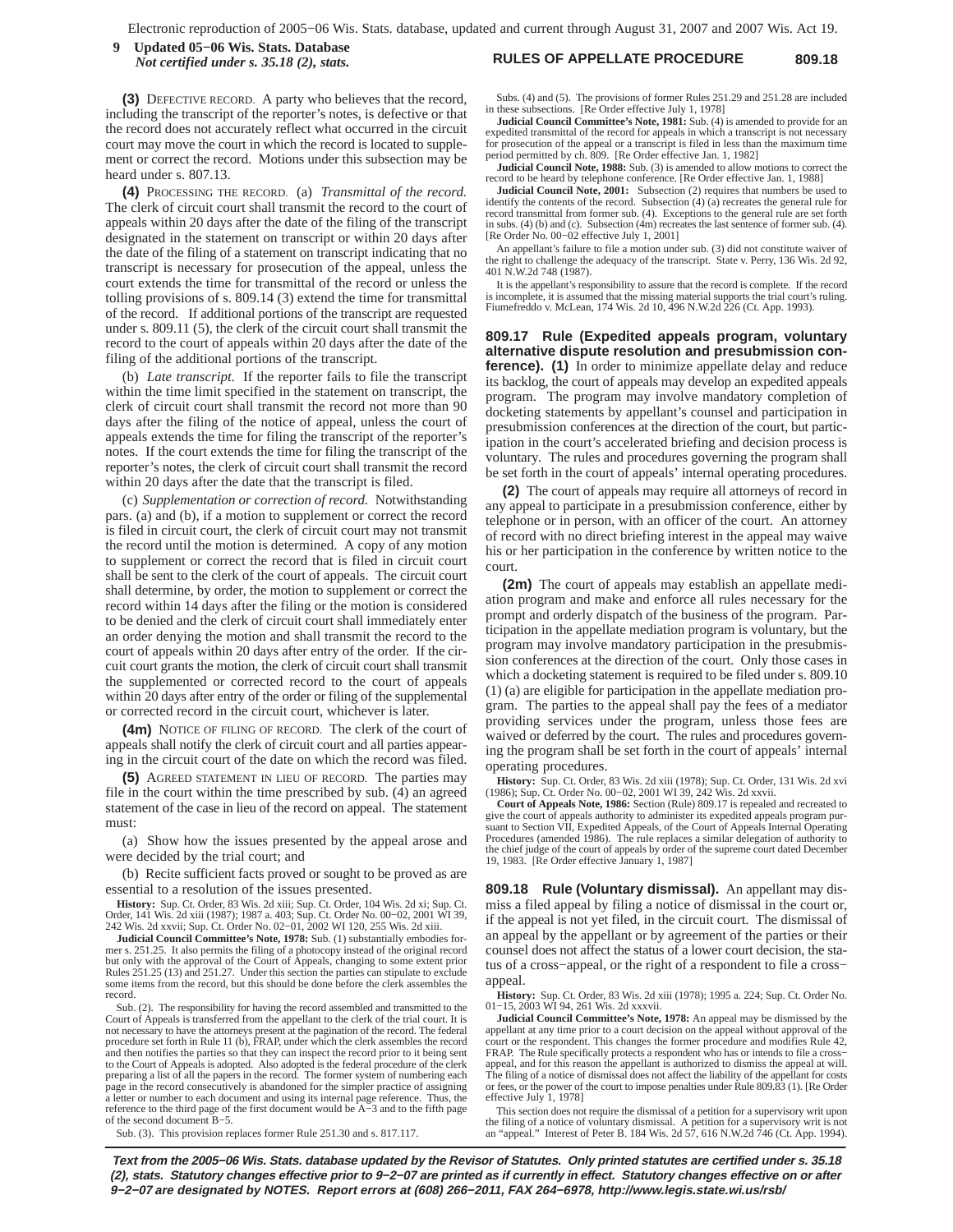# **809.18 RULES OF APPELLATE PROCEDURE** *Not certified under s. 35.18 (2), stats.*

**Updated 05−06 Wis. Stats. Database 10**

The court of appeals must dismiss an appeal when an appellant files a notice of voluntary dismissal before the court issues its decision on the appeal. State v. Lee, 197 Wis. 2d 960, 542 N.W.2d 143 (1996).

The date stamped on a court of appeals decision or order is the date it is issued and filed. That the clerk's office mails appellate decisions to the parties the day before they are dated and filed does not mean that decisions are to be deemed to have been issued on the mailing date. A notice of voluntary dismissal filed on the day prior to an opinion being issued operates to automatically dismiss the appeal. State v. Jones, 2002 WI 53, 252 Wis. 2d 592, 645 N.W.2d 610, 01−1155.

**809.19 Rule (Briefs and appendix). (1)** BRIEF OF APPEL-LANT. The appellant shall file a brief within 40 days of the filing in the court of the record on appeal. The brief must contain:

(a) A table of contents with page references of the various portions of the brief, including headings of each section of the argument, and a table of cases arranged alphabetically, statutes and other authorities cited with reference to the pages of the brief on which they are cited.

(b) A statement of the issues presented for review and how the trial court decided them.

(c) A statement with reasons as to whether oral argument is necessary and a statement as to whether the opinion should be published and, if so, the reasons therefor.

(d) A statement of the case, which must include: a description of the nature of the case; the procedural status of the case leading up to the appeal; the disposition in the trial court; and a statement of facts relevant to the issues presented for review, with appropriate references to the record.

(e) An argument, arranged in the order of the statement of issues presented. The argument on each issue must be preceded by a one sentence summary of the argument and is to contain the contention of the appellant, the reasons therefor, with citations to the authorities, statutes and parts of the record relied on as set forth in the Uniform System of Citation and SCR 80.02.

(f) A short conclusion stating the precise relief sought.

(g) Reference to an individual by first name and last initial rather than by his or her full name when the record is required by law to be confidential.

(h) The signature of the attorney who files the brief; or, if the party who files the brief is not represented by an attorney, the signature of that party.

(i) Reference to the parties by name, rather than by party designation, throughout the argument section.

**(2)** APPENDIX. (a) *Contents.* The appellant's brief shall include a short appendix providing relevant trial court record entries, the findings or opinion of the trial court and limited portions of the record essential to an understanding of the issues raised, including oral or written rulings or decisions showing the trial court's reasoning regarding those issues. The appendix shall include a table of contents. If the record is required by law to be confidential, the portions of the record included in the appendix shall be reproduced using first names and last initials instead of full names of persons, specifically including juveniles and parents of juveniles, with a notation that the portions of the record have been so reproduced to preserve confidentiality and with appropriate references to the record.

(b) *Certification.* An appellant's counsel shall append to the appendix a signed certification that the appendix meets the content requirements of par. (a) in the following form:

I hereby certify that filed with this brief, either as a separate document or as a part of this brief, is an appendix that complies with s. 809.19 (2) (a) and that contains: (1) a table of contents; (2) relevant trial court record entries; (3) the findings or opinion of the trial court; and (4) portions of the record essential to an understanding of the issues raised, including oral or written rulings or decisions showing the trial court's reasoning regarding those issues.

I further certify that if the record is required by law to be confidential, the portions of the record included in the appendix are reproduced using first names and last initials instead of full names of persons, specifically including juveniles and parents of juveniles, with a notation that the portions of the record have been so reproduced to preserve confidentiality and with appropriate references to the record.

Signed:

Signature

**(3)** RESPONDENT'S BRIEF. (a) 1. The respondent shall file a brief within the later of any of the following:

a. Thirty days after the date of service of the appellant's brief, and 3 additional days under s. 801.15 (5) (a) if service is accomplished by mail.

b. Thirty days after the date on which the court accepts the appellant's brief for filing.

c. Thirty days after the date on which the record is filed in the office of the clerk.

2. The brief must conform with sub. (1), except that the statement of issues and the statement of the case may be excluded.

3. Within the time limits for filing a respondent's brief, a party who has been designated as a respondent may file a statement with the court that it will not be filing a brief because its interests are not affected by the issues raised in the appellant's brief or because its interests are adequately represented in another respondent's brief.

(b) The respondent may file with his or her brief a supplemental appendix in conformity with sub. (2).

**(4)** REPLY BRIEF. (a) The appellant shall file a reply brief, or a statement that a reply brief will not be filed, within the later of:

1. Fifteen days after the date of service of the respondent's brief, and 3 additional days under s. 801.15 (5) (a) if service is accomplished by mail; or

2. Fifteen days after the date on which the court accepts the respondent's brief for filing.

(b) The reply brief under par. (a) shall comply with sub. (1) (e) and (f).

**(5)** CONSOLIDATED AND JOINT APPEALS. Each appellant in consolidated appeals or a joint appeal and each co−appellant may file a separate brief or a joint brief with another appellant or co−appellant. A joint brief must not exceed the page allowance for a single appellant.

**(6)** CROSS−APPEAL. Briefing in a cross−appeal shall be as follows:

(a) An appellant−cross−respondent shall file a brief titled "Appellant's Brief" within the time specified by, and in compliance with, the requirements of subs. (1) and (2).

(b) 1. A respondent−cross−appellant shall file a brief titled "Combined Brief of Respondent and Cross−Appellant" within the later of any of the following:

a. Thirty days after the date of service of the appellant−cross− respondent's brief, and 3 additional days under s. 801.15 (5) (a) if service is accomplished by mail.

b. Thirty days after the date on which the court accepts the appellant−cross−respondent's brief for filing.

c. Thirty days after the date on which the record is filed in the office of the clerk.

2. The front and back covers of the combined brief shall be red. The respondent portion of the combined brief shall comply with the requirements of this section for a respondent's brief, including the length limitation for such a brief set forth in sub. (8) (c) 1. The cross−appellant portion of the combined brief shall comply with the requirements of subs. (1) and (2) for an appellant's main brief, including the length limitation for such a brief set forth in sub. (8) (c) 1., except that the requirements of sub. (1) (c) and (d) may be omitted, the cross−appellant portion of the combined brief shall be preceded by a blank blue cover, and a signature shall be required only at the conclusion of the cross−appellant portion of the combined brief.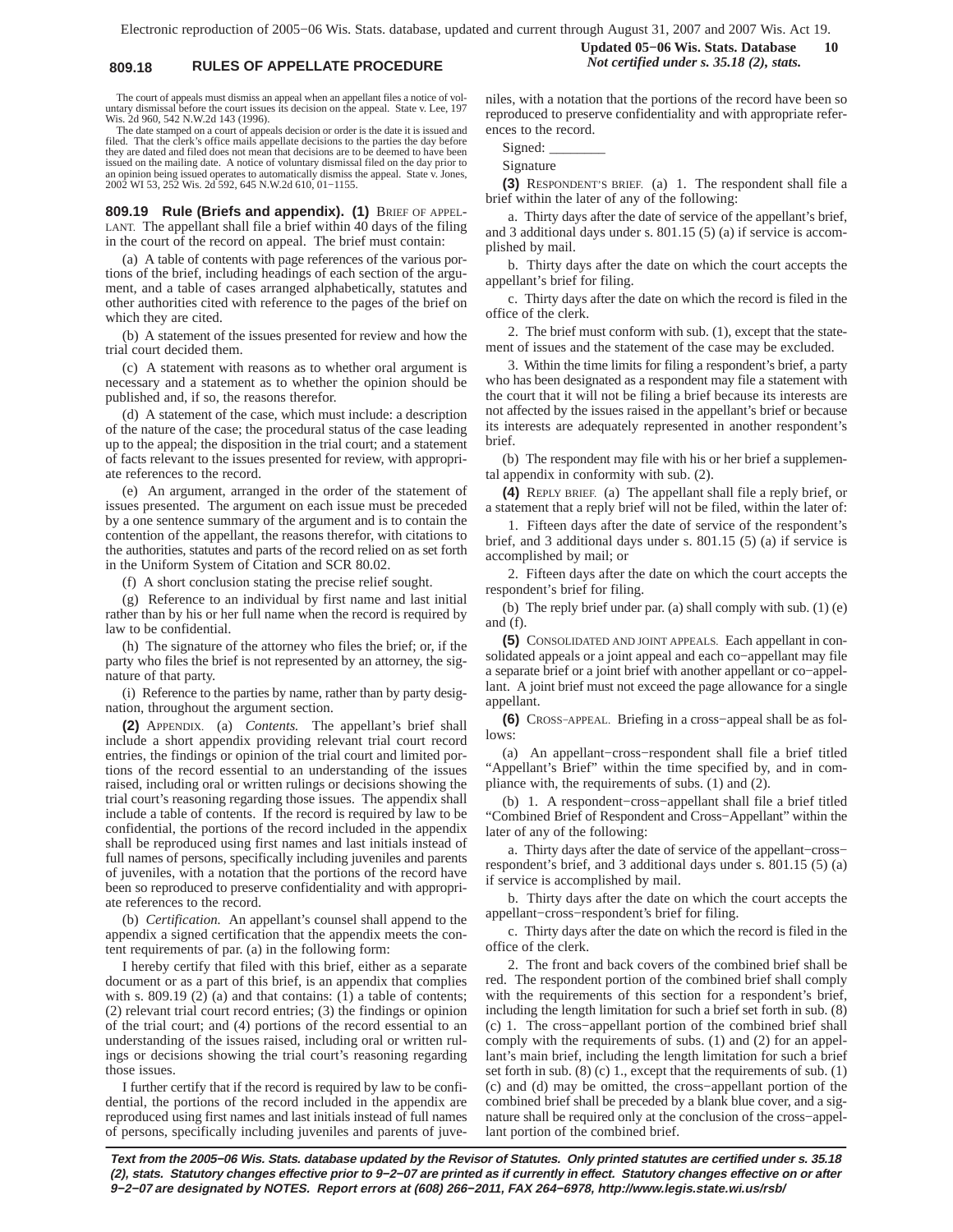### **RULES OF APPELLATE PROCEDURE 809.19 11 Updated 05−06 Wis. Stats. Database** *Not certified under s. 35.18 (2), stats.*

## (c) 1. An appellant−cross−respondent shall file a brief titled "Combined Brief of Appellant and Cross−Respondent" within the later of:

a. Thirty days after the date of service of the respondent− cross−appellant's brief, and 3 additional days under s. 801.15 (5) (a) if service is accomplished by mail; or

b. Thirty days after the date on which the court accepts the respondent−cross−appellant's brief for filing.

2. The front and back covers of the combined brief shall be gray. The appellant portion of the combined brief shall comply with the requirements of sub. (4) for a reply brief, including the length limitation for such a brief set forth in sub. (8) (c) 1. [ sub. (8) (c) 2.] The cross−respondent portion of the combined brief shall comply with the requirements of sub. (3) for a respondent's brief, including the length limitation for such a brief set forth in sub.  $(8)$  (c) 1., except that the requirement of sub.  $(1)$  (c) may be omitted, the cross−respondent portion of the combined brief shall be preceded by a blank red cover, and a signature shall be required only at the conclusion of the cross−respondent portion of the combined brief.

**NOTE: The bracketed language indicates the correct cross−reference. Corrective action is pending.**

(d) A respondent−cross−appellant shall file either a reply brief titled "Reply Brief of Cross−Appellant" in the form required by sub. (4) for reply briefs, or a statement that a reply brief will not be filed, within the later of:

1. Fifteen days after the date of service of the appellant− cross−respondent's brief, and 3 additional days under s. 801.15 (5) (a) if service is accomplished by mail; or

2. Fifteen days after the date on which the court accepts the appellant−cross−respondent's brief for filing.

(e) Each part of a combined brief shall comply with the form and length certification requirements of sub. (8) (d).

**(7)** NONPARTY BRIEFS. (a) A person not a party may by motion request permission to file a brief. The motion shall identify the interest of the person and state why a brief filed by that person is desirable.

(b) If the brief will support or oppose a petition under s. 809.62 or 809.70, the brief shall accompany the motion and shall be filed within the time permitted for the opposing party to file a response to the petition.

(c) Except as provided in par. (b), the motion shall be filed not later than 14 days after the respondent's brief is filed, and the brief shall be filed within the time specified by the court.

**(8)** NUMBER, FORM AND LENGTH OF BRIEFS AND APPENDICES. (a) *Number.* 1. A person shall file either 22 copies of a brief or appendix in the supreme court or the number that the court directs and shall serve 3 copies on each party.

2. Except as provided in subd. 3. and s. 809.43, a person shall file either 10 copies of a brief or appendix in the court of appeals or the number that the court directs and shall serve 3 copies on each party.

3. Except as provided in s. 809.43, a person who is found indigent under s. 814.29 (1) and who is not represented by counsel shall file 5 copies of a brief or appendix in the court of appeals and shall serve one copy on each party. A prisoner who has been granted leave to proceed without prepayment of fees under s. 814.29 (1m) and who is not represented by counsel shall file 5 copies of a brief or appendix in the court of appeals and shall serve one copy on each party.

(b) *Form.* A brief and appendix must conform to the following specifications:

1. Produced by a duplicating or copying process that produces a clear, black image of the original on white paper. Briefs shall be produced by using either a monospaced font or a proportional serif font. Carbon copies may not be filed.

2. Produced on 8−1/2 by 11 inch paper.

3. b. If a monospaced font is used: 10 characters per inch; double−spaced; a 1.5 inch margin on the left side and a one−inch margin on all other sides.

c. If a proportional font is used: proportional serif font, minimum printing resolution of 200 dots per inch, 13 point body text, 11 point for quotes and footnotes, leading of minimum 2 points, maximum of 60 characters per full line of body text. Italics may not be used for normal body text but may be used for citations, headings, emphasis and foreign words.

4. Securely bound only on the left side with heavy strength staples or by means of velobinding or the "perfect" ("hot glue") binding method, with pagination at the center of the bottom margin. A brief may be bound by another method if authorized in writing by the clerk of the court.

(c) *Length.* 1. Those portions of a party's or a guardian ad litem's brief referred to in sub. (1) (d), (e) and (f) shall not exceed 50 pages if a monospaced font is used or 11,000 words if a proportional serif font is used.

2. Appellant's reply brief or a brief filed under sub. (7) shall not exceed 13 pages if a monospaced font is used or 3,000 words if a proportional serif font is used.

(d) *Form and length certification.* Counsel shall append to the brief and appendix a signed certification that the brief and appendix meet the form and length requirements of pars. (b) and (c) in the following form:

I hereby certify that this brief conforms to the rules contained in s. 809.19 (8) (b) and (c) for a brief and appendix produced with a [monospaced] [proportional serif] font. The length of this brief is ....[pages] [words].

Signed:....

Signature

For purposes of the certification and length requirements of this subsection, counsel may use the word count produced by a commercial word processor available to the general public.

**(8m)** GUARDIAN AD LITEM BRIEF. If the guardian ad litem chooses to participate in an appeal and takes the position of an appellant, the guardian ad litem's brief shall be filed within 40 days after the filing in the court of the record on appeal. If the guardian ad litem chooses to participate in an appeal and takes the position of a respondent, the guardian ad litem's brief shall be filed within 30 days after service of the appellant's brief. If the guardian ad litem chooses not to participate in an appeal of an action or proceeding, the guardian ad litem shall file with the court a statement of reasons for not participating within 20 days after the filing of the appellant's brief.

**(9)** BRIEF COVERS. Each brief or appendix shall have a front and back cover. The front cover shall contain the name of the court, the caption and number of the case, the court and judge appealed from, the title of the document, and the name and address of counsel filing the document. Except as provided in s. 809.81 (8), the caption shall include the full name of each party in the circuit court and shall designate each party so as to identify each party's status in the circuit court and in the appellate court, if any. The covers of the appellant's brief shall be blue; the respondent's, red; a combined respondent−cross−appellant's, red with a blue divider page; a combined reply−cross−respondent's, gray with a red divider page; a guardian ad litem's, yellow; a person other than a party, green; the reply brief, gray; and the appendix, if separately printed, white. In the event the supreme court grants a petition for review of a decision of the court of appeals, the covers of the briefs of each party shall be the same color as the cover of that party's briefs filed in the court of appeals. In the supreme court, "petitioner" shall be added to the party designation of the petitioner, and the respondent's party designation shall remain the same as in the court of appeals.

**(10)** CITATION OF SUPPLEMENTAL AUTHORITIES. If pertinent authorities decided after briefing come to the attention of a party or a nonparty under sub. (7) or a guardian ad litem under sub. (8m)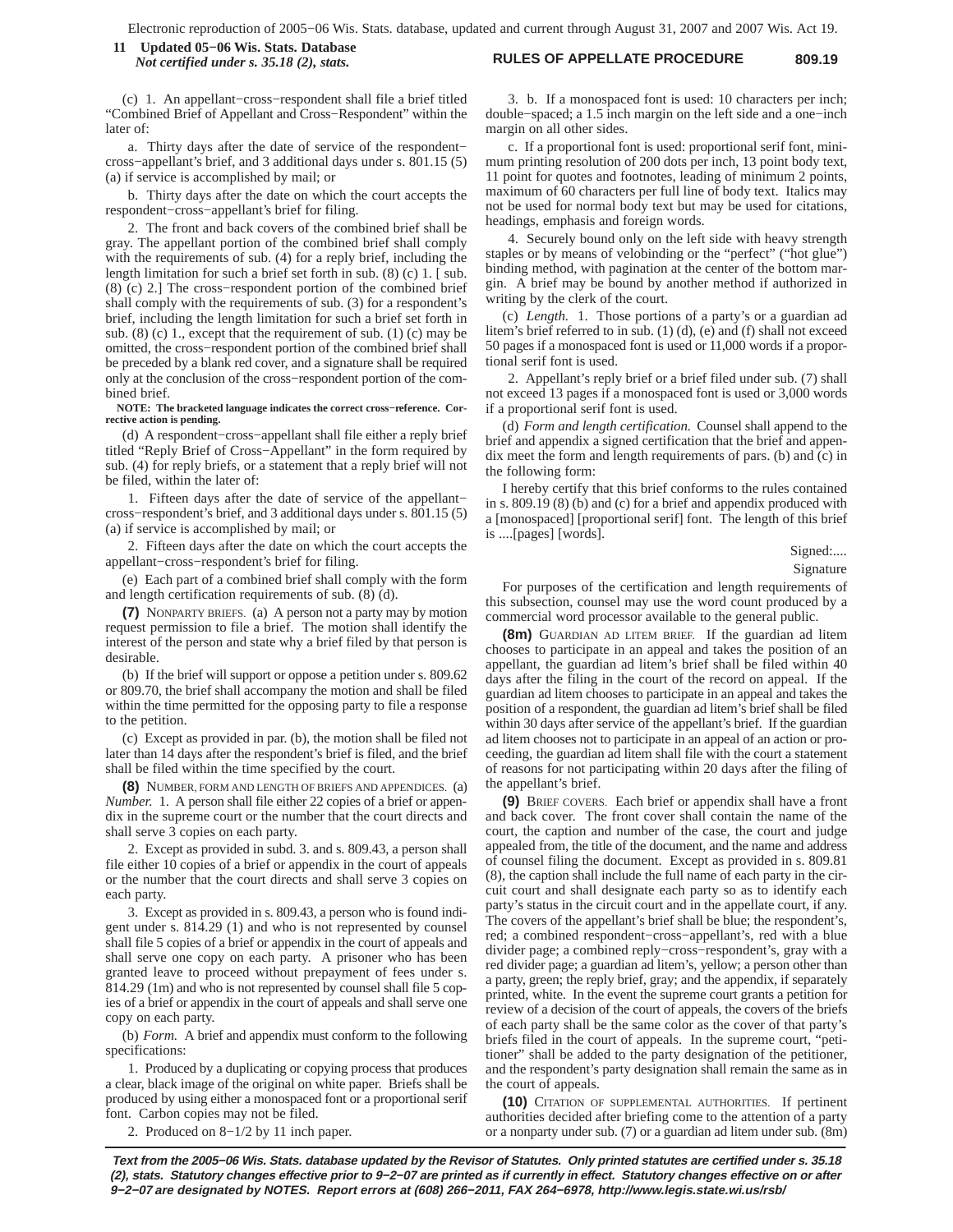# **809.19 RULES OF APPELLATE PROCEDURE** *Not certified under s. 35.18 (2), stats.*

after the party's or nonparty's or guardian ad litem's brief has been filed, or after oral argument but before decision, the party, nonparty, or guardian ad litem may promptly advise the clerk of the court, by letter, and serve a copy of that letter on all parties to the appeal. If the new authority is a decision of the Wisconsin court of appeals, the authority is considered decided for purposes of this subsection on the date of an order for publication issued under s. 809.23 (2). The letter shall do the following:

(a) Set forth the citations for the authority.

(b) Identify the page of the brief or the point that was argued orally to which the citations pertain.

(c) For each authority that is cited, briefly discuss the proposition that the authority supports.

**(11)** RESPONSE TO SUPPLEMENTAL AUTHORITIES. A response to the letter under sub. (10) may be filed within 11 days after service of that letter. The response shall briefly discuss the reason why each authority does not support the stated proposition, unless the proposition is not disputed.

**History:** Sup. Ct. Order, 83 Wis. 2d xiii (1978); Sup. Ct. Order, 92 Wis. 2d xiii (1979); 1979 c. 110; Sup. Ct. Order, 104 Wis. 2d xi (1980); 1981 c. 390 s. 252; Sup. Ct. Order, 111 Wis. 2d xiii (1983); Sup. Ct. Order, 112 Wis. 2d xv (1983); Sup. Ct. Order, 115 Wis. 2d xv (1983); Sup. Ct. Order, 123 Wis. 2d xx (1985); Sup. Ct. Order, 146 Wis. 2d xxxiii (1988); Sup. Ct. Order, 151 Wis. 2d xvii (1989); Sup. Ct. Order, 161 Wis. 2d xiii (1981); Sup. Ct. Order, 164 Wis. 2d xxix (1991); Sup. Ct. Order, 167<br>Wis. 2d xiii (1992); Sup. Ct. Order, 171 Wis. 2d xii Order No. 93−20, 179 Wis. 2d xxv; 1993 a. 486; 1995 a. 224; Sup. Ct. Order No. 97−01, 208 Wis. 2d xxiii (1997); 1997 a. 35; Sup. Ct. Order No. 00−02, 2001 WI 39, 242 Wis. 2d xxvii; Sup. Ct. Order No. 02−01, 2002 WI 120, 255 Wis. 2d xiii; Sup. Ct. Order No. 04−11, 2005 WI 149, 283 Wis. 2d xix; Sup. Ct. Order No. 06−02, 2006 WI 118, filed 10−25−06, eff. 1−1−07.

Appellate council's appendix containing only a copy of the judgment of conviction, a notice of motion and motion to suppress, and a notice of intent to pursue postconviction relief did not meet the standard under sub. (2) (a) to contain "essential to an understanding of the issues raised." When council certified that the essential items were in the appendix when they were not, the certification was false and council was subject to sanction. State v. Bons, 2007 WI App 124, \_\_\_ Wis. 2d \_\_\_, \_\_\_ N.W.2d \_\_\_, 06−1625.

**Judicial Council Committee's Note, 1978:** Sub. (1). The format for briefs established in former Rule 251.34 is generally followed except that the requirement of a synopsis of the argument in the table of contents is eliminated. Former Rule 251.34 (1) required the synopsis and gave 200 Wis. 530 as an illustration. The synopsis was no longer included in most briefs and if it was, often was very lengthy and served no real purpose. It is replaced in the table of contents by a shorter, one sentence summary of each section of the argument portion of the brief. New statements pertaining to the need for oral argument and whether the opinion in the case will set precedent and thus should be published are added. The purpose of the latter is to assist the court in screen-ing cases for oral argument or submission on briefs.

Sub. (2). The lengthy appendix with the narrative of testimony required by former Rule 251.34 (5) is replaced with the system used in the United States Court of Appeals for the Seventh Circuit. Under this system the original record serves as the primary evidence of what occurred in the trial court. The appendix becomes a very abbreviated document with only those items absolutely essential to an understanding of the case. It is designed to be nothing more than a useful tool to the members of the court. The failure to include some item in the appendix has no effect on the ability or willingness of the court to consider any matter in the record. This change, combined with the elimination of the requirement of printed briefs, should reduce the cost of an appeal.

Sub. (5). Each appellant in a case has the right to file a separate brief and need not share a brief with co−appellants.

Sub. (6). The parties to a cross−appeal can file the same briefs as the parties to the main appeal. Thus the cross−appellant can file a 40 page brief as cross−appellant in addition to his 40 page brief as respondent. The cross−appellant can also combine both briefs in a single brief but is limited to the page limits on each section of brief. A cross−appellant filing a 30 page brief as respondent is still limited to a 40 page brief as cross−appellant.

Sub. (7). The practice under former Rule 251.40 is modified to require the request to file an amicus curiae brief be made by motion rather than by letter. Rule 29, FRAP. The motion should indicate the interest of the amicus and why a brief by the amicus is desirable.

Subs. (8) and (9). In addition to briefs produced by the standard typographical process, briefs produced by a mimeograph or photocopy process from typewritten copy may also be filed. The principal objective is to reduce the cost of an appeal to the Court of Appeals. The specifications for the printed and typewritten pages are designed to result in briefs of approximately an equal number of words no matter which process is used. The paper size of 8−1/2 x 11 is specified for the sake of unifor-mity and ease of handling.

Colors for covers are specified to permit easy identification of the briefs. [Re Order effective July 1, 1978]

**Judicial Council Committee's Note, 1979:** Sub. (8) (a) previously required that 30 copies of a brief or appendix be filed in either the Court of Appeals or Supreme Court. The number of copies to be filed in the Court of Appeals or Supreme Court has been reduced to 20 copies to reflect the smaller number of judges deciding an appeal before the Court of Appeals and the difficulty the Supreme Court is facing in having enough storage space to retain the 30 copies of a brief previously required.

# **Updated 05−06 Wis. Stats. Database 12**

The provision in Rule 809.43 requiring the filing of 10 copies of a brief and appendix in an appeal heard by one judge remains unchanged. [Re Order effective Jan. 1, 1980]

**Judicial Council Committee's Note, 1981:** Sub. (1) (e) is amended to incorporate SCR 80.02, governing citation of a published court of appeals or supreme court opinion in a brief, memorandum or other document filed with the court of appeals or supreme court.

Sub. (8) (b) 4 previously required that a brief and appendix be bound only on the left side with staple or tape. A sufficient number of heavy strength staples are to be used to assure that the briefs and appendix remain securely bound when used by the court of appeals and supreme court. The prior alternative method of binding the brief and appendix solely with tape is repealed.

Sub. (9) is amended to clarify that both a front and back cover of a brief and appendix are required. [Re Order effective Jan. 1, 1982]

**Judicial Council Note, 1988:** Sub. (7) (b) permits nonparties to request permission to file a brief supporting or opposing a petition for the Supreme Court to review a decision of the Court of Appeals or to take original jurisdiction. In these cases, the motion and the brief shall be filed together, within the time permitted for response by the opposing party.

Revised sub. (8) (c) clarifies that the page limit does not include the table of contents, table of cases and other authorities, statement of issues, statement on oral argument and publication, appendix or supplemental appendix. [Re Order effective Jan. 1, 1989]

**Judicial Council Note, 2001:** Subsection (1) (h) requires a signature on briefs. Subsection (1) (i) makes identification of the parties consistent and less confusing. Subsection (3) was revised to address a situation in which the appellant's brief is served on the respondent, but has not yet been accepted for filing by the court. If the respondent undertakes to prepare its brief within 30 days after service of the appellant's brief and the appellant's brief has not yet been accepted for filing, the respondent will have wasted time and energy if the appellant's brief ultimately is rejected. The last sentence of sub. (4) was added to require record references and a conclusion in a reply brief. Subsection (6) was rewritten to clarify briefing requirements in cross−appeals. The time limit in sub. (7) (c) was changed from 10 to 14 days. Please see the comment to s. 808.07 (6) concerning time limits. The reference to s. 809.43 was deleted in sub. (8) (a) 1. because the greater number of copies is needed when a single−judge appeal reaches the supreme court. Subsection (8) (a) 3. was amended to apply to *pro se* parties only. Subsection (8) (b) 4. was amended to allow "velobinding" of briefs, a process commonly accepted but not authorized by statute. Subsection (9) requires parties to use the complete case caption. Parties shall not abridge the caption by use of "et al" or similar phrases. Subsections (10) and (11) are new and establish a procedure for supplementing briefs or oral argument with pertinent authorities that subsequently come to the attention of a party or an amicus curiae, who is denoted a "nonparty" under sub. (7), or a guardian ad litem under sub. (8m). This<br>procedure is based upon Federal Rule of Appellate Procedure 28 (j) and Circuit Rule<br>28 (e) of the Seventh Circuit Court of Appeals. [Re O 1, 2001]

**Judicial Council Note, 2002:** Occasionally an appellant's brief is filed before the record is filed with the appellate court clerk, especially in cases involving pro se appellants. The amendments to subs. (3) and (6) (b) 1. conform to current practice by establishing the due date for the respondent's brief or respondent−cross−appellant's brief as the latest of thirty days after date of service of the appellant's brief (plus three days if service is by mail), thirty days after the date on which the court accepts the appellant's brief or appellant−cross−respondent's brief for filing, or thirty days after the date on which the record is filed in the office of the clerk.

Subsection (9) is amended to conform to the party designations used by the clerk's office when a petition for review is granted. [Re Order No. 02−01 effective January 1, 2003]

**Comment, October 2005:** As the number of appeals has increased, the Court of Appeals' reliance on appendices during the decision−making process has increased. The Court of Appeals requests that Wis. Stat. § (Rule) 809.19 (2) (b) be created to require that appellant's counsel certify compliance with Wis. Stat. § (Rule) 809.19 (2) (a) (as renumbered by this order), that requires an appellant's brief include an appendix and sets forth the contents of the appendix. The Court of Appeals believes that a certification requirement, similar to the form and length certification required by Wis. Stat. § (Rule) 809.19 (8) (d) will result in increased compliance with renumbered Wis. Stat. § (Rule) 809.19 (2) (a) and improve the quality of appendices that are filed with the court. [Re Sup. Ct. Order No. 04−11]

The page length limits in sub. (8) apply in original jurisdiction actions. Watts v. Thompson, 116 F.3d 220 (1997).

**809.20 Rule (Assignment and advancement of cases).** The court may take cases under submission in such order and upon such notice as it determines. A party may file a motion to advance the submission of a case either before or after the briefs have been filed. The motion should recite the nature of the public or private interest involved, the issues in the case and how delay in submission will be prejudicial to the accomplishment of justice.

**History:** Sup. Ct. Order, 83 Wis. 2d xiii (1978).

**Judicial Council Committee's Note, 1978:** This rule incorporates the present unwritten procedure for having the submission of a case advanced. It also specifies the factors that may affect the advancement of a case. [Re Order effective July 1, 1978]

**809.21 Rule (Summary disposition). (1)** The court upon its own motion or upon the motion of a party may dispose of an appeal summarily.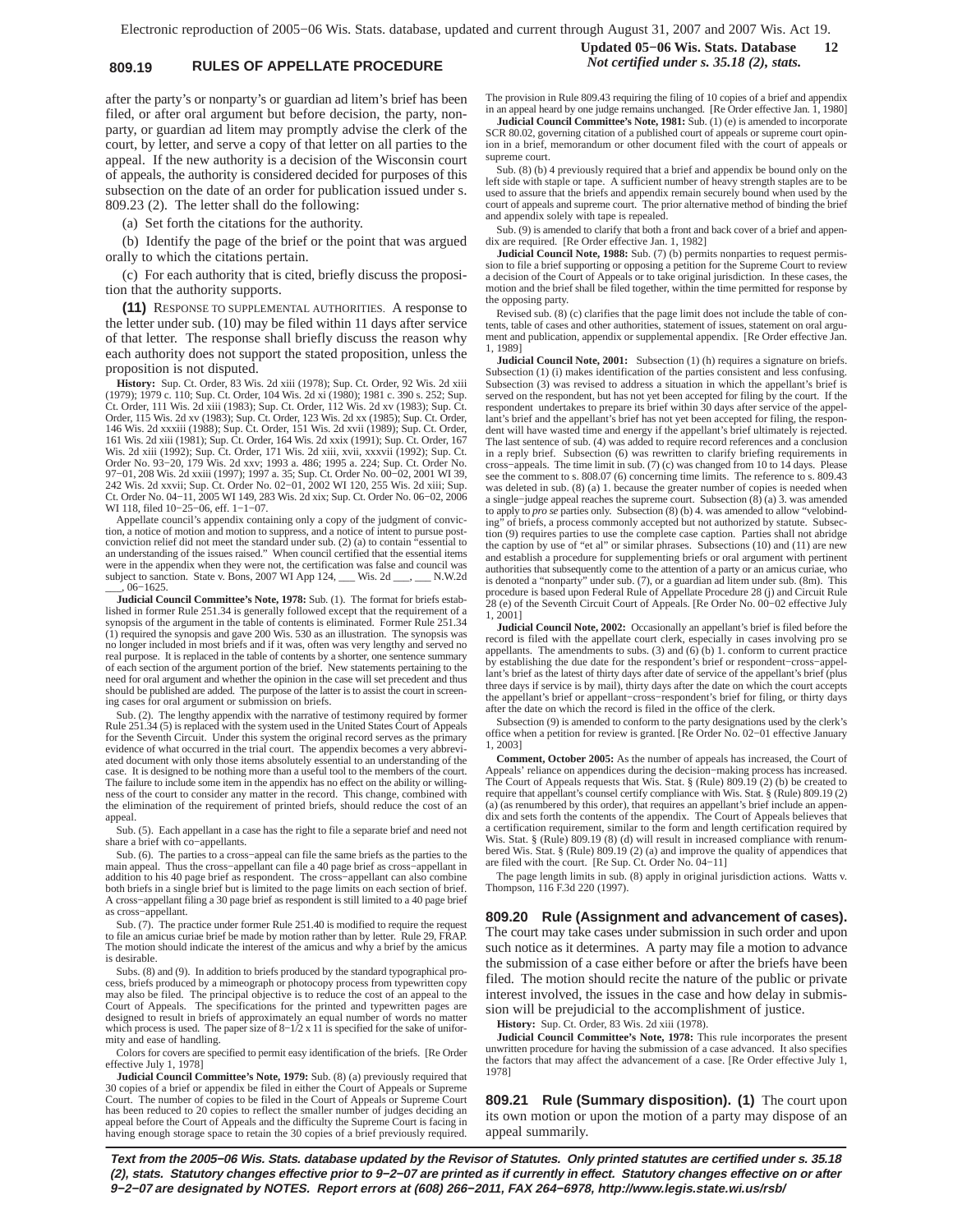### **RULES OF APPELLATE PROCEDURE 809.23 13 Updated 05−06 Wis. Stats. Database** *Not certified under s. 35.18 (2), stats.*

**(2)** A party may file at any time a motion for summary disposition of an appeal. Section 809.14 governs the procedure on the motion.

**History:** Sup. Ct. Order, 83 Wis. 2d xiii (1978); 1981 c. 390 s. 252.

**Judicial Council Committee's Note, 1978:** The basic concept in former Rule 251.54 of allowing the Supreme Court to dispose of appeals summarily is continued, but Rule 809.21 specifically authorizes a motion for this purpose. Such a motion was often used under prior procedure, but the rules did not expressly authorize it. [Re Order effective July 1, 1978]

**809.22 Rule (Oral argument). (1)** The court shall determine whether a case is to be submitted with oral argument or on briefs only.

**(2)** The court may direct that an appeal be submitted on briefs only if:

(a) The arguments of the appellant:

1. Are plainly contrary to relevant legal authority that appear to be sound and are not significantly challenged;

2. Are on their face without merit and for which no supporting authority is cited or discovered; or

3. Involve solely questions of fact and the fact findings are clearly supported by sufficient evidence; or

(b) The briefs fully present and meet the issues on appeal and fully develop the theories and legal authorities on each side so that oral argument would be of such marginal value that it does not justify the additional expenditure of court time or cost to the litigant.

**(3)** The court shall determine the amount of time for oral argument allowed to each party in a case either by general or special order.

**(4)** On motion of any party or its own motion, the court may order that oral argument be heard by telephone.

**History:** Sup. Ct. Order, 83 Wis. 2d xiii (1978); Sup. Ct. Order, 141 Wis. 2d xiii (1987).

**Judicial Council Committee's Note, 1978:** The Supreme Court has for a number of years scheduled some cases for submission on briefs only without oral argument in an effort to accommodate its burgeoning caseload. The criteria by which the court decides whether a case is to have oral argument have never been formally adopted. This rule is a statement of those criteria. Counsel should address these criteria in their briefs in discussing the question of the need for oral argument. See Rule 809.19 (1) (c). Flexibility is provided by sub. (3) as to the length of oral argument in order to meet the needs of an individual case. It may be appropriate, for example, to have an oral argument for the sole purpose of allowing the court to ask questions of counsel. [Re Order effective July 1, 1978]

**Judicial Council Note, 1988:** Sub. (4) [created] authorizes oral arguments to be heard by telephone conference on motion of any party or the court of appeals. [Re Order effective Jan. 1, 1988]

**809.23 Rule (Publication of opinions). (1)** CRITERIA FOR PUBLICATION. (a) While neither controlling nor fully measuring the court's discretion, criteria for publication in the official reports of an opinion of the court include whether the opinion:

1. Enunciates a new rule of law or modifies, clarifies or criticizes an existing rule;

2. Applies an established rule of law to a factual situation significantly different from that in published opinions;

3. Resolves or identifies a conflict between prior decisions;

4. Contributes to the legal literature by collecting case law or reciting legislative history; or

5. Decides a case of substantial and continuing public interest.

(b) An opinion should not be published when:

1. The issues involve no more than the application of well− settled rules of law to a recurring fact situation;

2. The issue asserted is whether the evidence is sufficient to support the judgment and the briefs show the evidence is sufficient;

3. The issues are decided on the basis of controlling precedent and no reason appears for questioning or qualifying the precedent;

4. The decision is by one court of appeals judge under s. 752.31 (2) and (3);

5. It is a per curiam opinion on issues other than appellate jurisdiction or procedure;

6. It has no significant value as precedent.

**(2)** DECISION ON PUBLICATION. The judges of the court of appeals who join in an opinion in an appeal or other proceeding

shall make a recommendation on whether the opinion should be published. A committee composed of the chief judge or a judge of the court of appeals designated by the chief judge and one judge from each district of the court of appeals selected by the court of appeals judges of each district shall determine whether an opinion is to be published.

**(3)** UNPUBLISHED OPINIONS NOT CITED. An unpublished opinion is of no precedential value and for this reason may not be cited in any court of this state as precedent or authority, except to support a claim of claim preclusion, issue preclusion, or the law of the case.

**(4)** REQUEST FOR PUBLICATION. (a) Except as provided in par. (b), any person may at any time file a request that an opinion not recommended for publication or an unreported opinion be published in the official reports.

(b) No request may be made for the publication of an opinion that is a decision by one court of appeals judge under s. 752.31 (2) and (3) or that is a per curiam opinion on issues other than appellate jurisdiction or procedure.

(c) A person may request that a per curiam opinion that does not address issues of appellate jurisdiction or procedure be withdrawn, authored and recommended for publication. That request shall be filed within 20 days of the date of the opinion and shall be decided by the panel that decided the appeal.

(d) A copy of any request made under this subsection shall be served under s. 809.80 on the parties to the appeal or other proceeding in which the opinion was filed. A party to the appeal or proceeding may file a response to the request within 5 days after the request is filed.

**History:** Sup. Ct. Order, 83 Wis. 2d xiii (1978); Sup. Ct. Order, 92 Wis. 2d xiii; 1981 c. 390 s. 252; Sup. Ct. Order, 109 Wis. 2d xiii (1982); Sup. Ct. Order, 118 Wis. 2d xiii (1984); 1991 a. 189, Sup. Ct. Order No. 96−10, 208 Wis. 2d xiii (1997), Sup. Ct. Order No. 01−04, 2001 WI 135, filed 12−20−01, eff. 7−1−02.

**Judicial Council Committee's Note, 1978:** As with Rule 809.22 on oral argu-<br>ment, a former practice of the Supreme Court is written into this Rule and formal criteria established for it. The trend toward nonpublication of opinions is nationwide and results from the explosion of appellate court opinions being written and pub-lished. Many studies of the problem have concluded that unless the number of opinions published each year is reduced legal research will become inordinately time− consuming and expensive. Some argue that even accepting the premise that a court may properly decide not to publish an opinion this should not prevent that opinion from being cited as precedent since in common law practice any decision of a court is by its nature precedent. Others argue that a court may try to hide what it is doing in a particular case by preventing the publication of the opinion in the case.

There are several reasons why an unpublished opinion should not be cited: (1) The type of opinion written for the benefit of the parties is different from an opinion writ-ten for publication and often should not be published without substantial revision; (2) If unpublished opinions could be cited, services that publish only unpublished opinions would soon develop forcing the treatment of unpublished opinions in the same manner as published opinions thereby defeating the purpose of nonpublication; (3) Permitting the citation of unpublished opinions gives an advantage to a person who knows about the case over one who does not; (4) An unpublished opinion is not new authority but only a repeated application of a settled rule of law for which there is ample published authority.

If it is desirable to reduce the number of published opinions, the only alternative to having some opinions unpublished is to decide cases without written opinions. This would be far worse because it would compound the problems of nonpublication and at the same time take away from the parties the benefit of a written opinion.

Section 752.41 (3) authorizes the Supreme Court to establish by rule the procedure under which the Court of Appeals decides which of its opinions are to be published. Sub. (1) provides for a committee of judges of the Court of Appeals to make this decision.

As a safeguard against any mistakes as to nonpublication, sub. (4) adopts the procedure of the United States Court of Appeals for the Seventh Circuit in permitting a p son to request that an unpublished opinion be published. [Re Order effective July 1, 1978]

**Judicial Council Committee's Note, 1979:** Sub. (4) is amended to delete the prior requirement that a motion had to be filed in order to ask the Court of Appeals to have one of its unreported opinions published in the official reports of the Court of Appeals. Requiring a motion to be filed led to confusion in some instances because the person requesting the opinion to be published may not be a party to the appeal decided by the opinion and uncertainty can occur as to who should be served w copy of the motion and given an opportunity to respond. The requirement to file a motion has been replaced by the need to simply make a request to the Court of Appeals for publication of an unreported opinion. [Re Order effective Jan. 1, 1980]

**Court of Appeals Note, 1997:** A request under this paragraph [sub. (4) (c)] does not affect the time under sec. (Rule) 809.62 for filing a petition for review. As in the case of reconsideration of a Court of Appeals decision or opinion, withdrawal of an opinion renders that opinion a nullity. Accordingly, a petition for review of that opinion filed prior to its withdrawal is of no effect, except that the petitioner may incorporate it by reference in a petition for review of the opinion subsequently issued in the appeal or proceeding. **Court of Appeals Note, 1997:** The Court of Appeals recognizes that many of its

opinions are issued as per curiam opinions that should not be published under sec.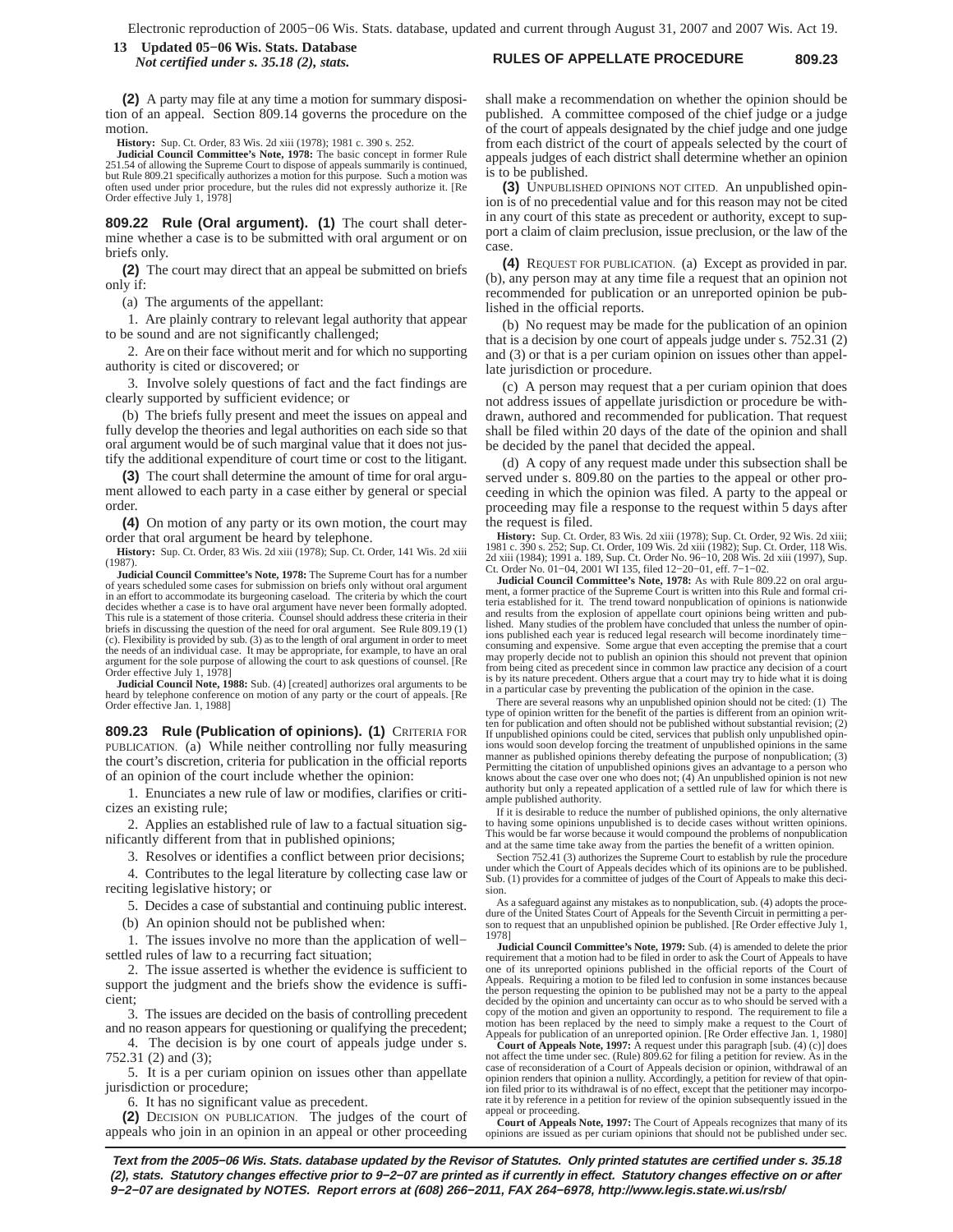# **809.23 RULES OF APPELLATE PROCEDURE** *Not certified under s. 35.18 (2), stats.*

(Rule) 809.23(1)(b)5, Stats. This amendment [of sub. (4)] establishes a procedure whereby a person may request that a per curiam opinion be withdrawn, authored and<br>recommended for publication. The amendment also expressly states that an opinion<br>issued by a single judge of the Court of Appeals under sec. will not be published.

Citing an unpublished opinion of the court of appeals subjected the attorney to a \$50 fine. Tamminen v. Aetna Casualty & Surety Co. 109 Wis. 2d 536, 327 N.W.2d 55 (1982).

Sub. (3) does not ban citation to circuit court opinions. Brandt v. LIRC, 160 Wis. 2d 353, 466 N.W.2d 673 (Ct. App. 1991).

Citation to an unpublished court of appeals decision to show a conflict between dis-tricts for purposes of s. 809.62 (1) (d) is appropriate. State v. Higginbotham, 162 Wis. 2d 978, 471 N.W.2d 24 (1991).

A party's invitation to the court of appeals to consider an unpublished opinion, or even a naked citation to it, violates the letter and spirit of sub. (3). Kuhn v. Allstate Co. 181 Wis. 2d 453, 510 N.W.2d 826 (Ct. App. 1993).

Only the supreme court has the power to overrule, modify, or withdraw language from a published opinion of the court of appeals. Cook v. Cook, 208 Wis. 2d 166, 560 N.W.2d 246 (1997), 95−1963.

The rule against citing unpublished cases is essential to the reduction of the overwhelming number of published opinions and is a necessary adjunct to economical appellate court administration. Unless and until the nonpublication rule is changed, violations of this rule will not be tolerated. State v. Milanes, 2006 WI App 259, 297 Wis. 2d 684, 727 N.W.2d 94, 06−0014.

The noncitation rule and the concept of stare decisis. Walther. 61 MLR 581 (1978).

Publication of court of appeals' opinions. Scott. WBB July 1988. Citing Unpublished Opinions in Wisconsin State and Federal Tribunals. Sefarbi & Zaporski. Wis. Law. Nov. 2004.

**809.24 Rule (Reconsideration). (1)** Except as provided in sub. (4), a party may file a motion for reconsideration in the court of appeals within 20 days after the date of a decision issued pursuant to s. 752.41 (1). The motion must state with particularity the points of law or fact alleged to be erroneously decided in the decision and must include supporting argument. No separate memorandum in support of the motion is permitted unless subsequently ordered by the court. The court may order a response before issuing an amended decision. No response to the motion is permitted unless ordered by the court. The motion and any response shall not exceed 5 pages if a monospaced font is used or 1,100 words if a proportional serif font is used.

**(2)** In response to a motion for reconsideration, the court shall issue an amended decision or the court shall issue an order denying the motion.

**(3)** Nothing in this section prohibits the court from reconsidering a decision on its own motion at any time prior to remittitur if no petition for review is filed under s. 809.62 or, if a petition for review is filed, within 30 days after filing the petition for review.

**(4)** No motion for reconsideration of a court of appeals decision issued under s. 809.105 is permitted.

**History:** Sup. Ct. Order, 83 Wis. 2d xiii (1978); Sup. Ct. Order, 104 Wis. 2d xi (1981); 1981 c. 390 s. 252; Sup. Ct. Order No. 00−02, 2001 WI 39, 242 Wis. 2d xxvii; Sup. Ct. Order No. 02−01, 2002 WI 120, 255 Wis. 2d xiii.

**Judicial Council Committee's Note, 1981:** Rule 809.24 is amended to refer properly to the petition for supreme court review of decisions of the court of appeals. The rule has been redrafted stylistically. No substantive change is intended. [Re Order effective Jan. 1, 1982]

**Judicial Council Note, 2001:** Section 809.24 is amended to conform with the court of appeals' internal operating procedures, and to provide an orderly procedure for reconsideration. Reconsideration is intended for those rare cases in which the court of appeals overlooks or misapprehends relevant and material facts or law, not for cases in which a party simply disagrees with the court of appeals. Presentation of new facts or alternate legal arguments is not appropriate on reconsideration. Reconsideration is not permitted in s. 809.105 proceedings related to parental consent prior to performance of abortion due to the abbreviated appellate time periods provided in s. 809.105. Service requirements of s. 801.14 (4) apply. The time for filing a motion for reconsideration cannot be extended. See s. 809.82 (2) (e). [Re Order No. 00−02 effective July 1, 2001]

**Judicial Council Note, 2002:** The reference to an "order" of the court of appeals is deleted. Prior to 2001 WI 39, s. 809.24 applied to a "decision" of the court. To clarify that a summary disposition order was subject to reconsideration under s. 809.24, a reference to "order" was added by 2001 WI 39. That amendment created confusion as to whether procedural orders issued by the court during the pendency of an appeal could be reconsidered under s. 809.24. However, reconsideration of procedural orders is available under s. 809.14. To eliminate the confusion created by 2001 WI 39, a reference to s. 752.41 (1) was added and "order" was deleted. See *In Interest of A.R.*, 85 Wis. 2d 444, 446, 270 N.W.2d 581 (1978) ("decision" as used in s. 752.41 (1) is the final decision disposing of the appeal).

The amendment also eliminates the requirement that the court of appeals order a response to a motion for reconsideration prior to amending a decision. Often a motion for reconsideration will bring the court's attention to a minor factual misstatement that may be corrected without the benefit of a response. The court of appeals retains the option to order that a response be filed, if it determines that a response will assist the court. [Re Order No. 02−01 effective January 1, 2003.] **Updated 05−06 Wis. Stats. Database 14**

**809.25 Rule (Costs and fees). (1)** COSTS. (a) Costs in a civil appeal are allowed as follows unless otherwise ordered by the court:

1. Against the appellant before the court of appeals when the appeal is dismissed or the judgment or order affirmed.

2. Against the respondent before the court of appeals when the judgment or order is reversed.

3. Against the petitioner before the supreme court when the judgment of the court of appeals is affirmed by the supreme court.

4. Against the respondent before the supreme court when the judgment of the court of appeals is reversed by the supreme court and the costs in the court of appeals are canceled and may be taxed by the supreme court as costs against another party.

5. In all other cases as allowed by the court.

(b) Allowable costs include:

1. Cost of printing and assembling the number of copies and briefs and appendices required by the rules, not to exceed the rates generally charged in Dane County, Wisconsin, for offset printing of camera−ready copy and assembling;

2. Fees charged by the clerk of the court;

3. Cost of the preparation of the transcript of testimony or for appeal bonds;

4. Fees of the clerk of the trial court for preparation of the record on appeal;

5. Other costs as directed by the court.

(c) A party seeking to recover costs in the court shall file a statement of the costs within 14 days of the filing of the decision of the court. An opposing party may file, within 11 days after service of the statement, a motion objecting to the statement of costs.

(d) Costs allowed by the court are taxed by the clerk of the court of appeals irrespective of the filing by a party of a petition for review in the supreme court. In the event of review by the supreme court, costs are taxed by the clerk of the supreme court as set forth in pars. (a) and (b). The clerk of the supreme court shall include in the remittitur the costs allowed in the court. The clerk of circuit court shall enter the judgment for costs in accordance with s. 806.16.

**(2)** FEES. (a) The clerk of the court shall charge the following fees:

1. For filing an appeal, cross−appeal, petition for review, petition to bypass, or other proceeding, \$195.

2. For making a copy of a record, paper, or opinion of the court and comparing it to the original, 40 cents for each page.

3. For comparing for certification of a copy of a record, entry or paper, when the copy is furnished by the person requesting its certification, 25 cents for each page.

4. For a certificate and seal, \$1, except for an attorney's certificate of good standing, \$3.

(b) The state is exempt from payment of the fees set forth in par. (a) 1. to 4., except that the clerk is not obligated to supply the state with free copies of opinions.

(c) The clerk of the court of appeals may refuse to file, record, certify, or render any other service without prepayment of the fees established by this section.

**(3)** FRIVOLOUS APPEALS. (a) If an appeal or cross−appeal is found to be frivolous by the court, the court shall award to the successful party costs, fees, and reasonable attorney fees under this section. A motion for costs, fees, and attorney fees under this subsection shall be filed no later than the filing of the respondent's brief or, if a cross−appeal is filed, no later than the filing of the cross−respondent's brief. This subsection does not apply to appeals or cross−appeals under s. 809.107, 809.30, or 974.05.

(b) The costs, fees and attorney fees awarded under par. (a) may be assessed fully against the appellant or cross−appellant or the attorney representing the appellant or cross−appellant or may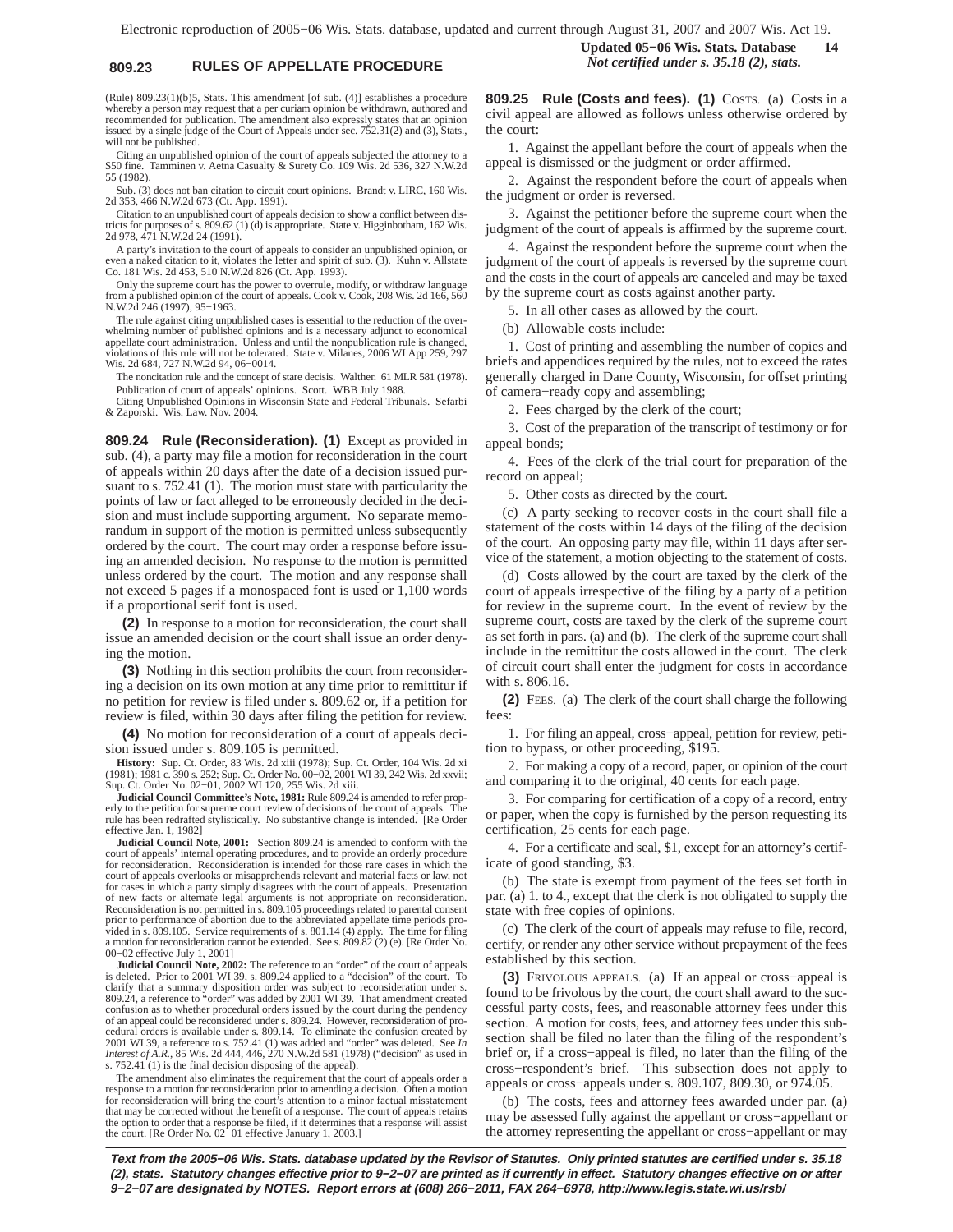### **RULES OF APPELLATE PROCEDURE 809.30 15 Updated 05−06 Wis. Stats. Database** *Not certified under s. 35.18 (2), stats.*

be assessed so that the appellant or cross−appellant and the attorney each pay a portion of the costs, fees and attorney fees.

(c) In order to find an appeal or cross−appeal to be frivolous under par. (a), the court must find one or more of the following:

1. The appeal or cross−appeal was filed, used or continued in bad faith, solely for purposes of harassing or maliciously injuring another.

2. The party or the party's attorney knew, or should have known, that the appeal or cross−appeal was without any reasonable basis in law or equity and could not be supported by a good faith argument for an extension, modification or reversal of existing law.

**History:** Sup. Ct. Order, 83 Wis. 2d xiii (1978); Sup. Ct. Order, 92 Wis. 2d xiii (1979); Sup. Ct. Order, 104 Wis. 2d xi (1981); 1981 c. 316, 317; 1981 c. 390 ss. 220, 252; 1985 s. 220, 252; 1985 a. 224; 1997 a. 254; 1999

**Judicial Council Committee's Note, 1978:** Most of the provisions of former ss. 251.23 and 251.90 are retained. The major change is to provide that execution for<br>costs in the Court of Appeals is to be had in the trial court in accordance with Rule<br>806.16 rather than in the Court of Appeals. The Judici adequacy of the fees and thus made no recommendations on them. It is suggested, however, that many of the fees appear to be out of date and should be revised. This should be done in connection with a general review of fees in all courts. [Re Order effective July 1, 1978]<br>Judicial Council Committee's Note, 1979: Sub. (1) (a) and (d), which governs

**Judicial Council Committee's Note, 1979:** Sub. (1) (a) and (d), which governs<br>costs that are allowed in an appeal to the Court of Appeals or a review by the Supreme<br>Court, have been amended for purposes of clarification.

A provision has been added to clarify that costs are taxed by the clerk in the Court of Appeals irrespective of the filing of a petition for review in the Supreme Court. In the event of review by the Supreme Court, a provision has been added specifically stating that costs are allowed against a petitioner in a case before the Supreme Court when the decision of that court affirms a judgment of the Court of Appeals.

An additional clarifying provision has been added allowing costs against a respondent in a case before the Supreme Court when the petitioner before the Supreme Court has achieved reversal of a judgment of the Court of Appeals. The provision further states that the costs that were allowed when the case was originally decided by the

Court of Appeals are canceled. [Re Order effective Jan. 1, 1980]<br>**Judicial Council Committee's Note, 1981:** Sub. (2) (a) 1. is amended to correct<br>the reference from a petition to appeal to a petition for review. The suprem reviews the decisions of the court of appeals. [Re Order effective Jan. 1, 1982]

**Judicial Council Note, 2001:** The 7−day time limit in sub. (1) (c) was changed to 11 days. Please see the comment to s. 808.07 (6) concerning time limits. [Re Order No. 00−02 effective July 1, 2001]

An appeal was frivolous when an assertion of trial court error was without any reasonable basis in law or equity and there was no argument that existing law should have been extended, modified, or reversed. In Matter of Estate of Koenigsmark, 119 Wis. 2d 394, 351 N.W.2d 169 (Ct. App. 1984).

Tax protesters appealing without counsel were properly assessed costs under sub. (3) (c) 2. Tracy v. Department of Revenue, 133 Wis. 2d 151, 394 N.W.2d 756 (Ct. App. 1986).

Restricting access to courts as a sanction for a frivolous action was appropriate when the order was narrowly tailored to balance the interests of public access to courts, res judicata, and the public's right not to have frivolous litigation be a drain on public resources. Minniecheske v. Griesbach, 161 Wis. 2d 743, 468 N.W.2d 760 (Ct. App. 1991).

Asking the court of appeals to reweigh the testimony of witnesses and to reach a<br>conclusion regarding credibility contrary to that reached by a trial judge was frivo-<br>lous. Lessor v. Wangelin, 221 Wis. 2d 659, 586 N.W.2d 1

A frivolous appeal filed by a non−lawyer results in the same harm as if it were filed by a lawyer. It would not be fair or logical to say that had a lawyer filed the appeal costs would have been awarded but to deny recovery because the appeal was pre-sented by a pro se litigant. Holz v. Busy Bees Contracting, Inc. 223 Wis. 2d 598, 589 N.W.2d 633 (Ct. App. 1998), 98−1076.

While only an appellate court can find an appeal frivolous, the case may be remanded to the circuit court to determine the amount of attorney fees to be awarded. Lucarelli v. Vilas County, 2000 WI App 157, 238 Wis. 2d 84, 616 N.W.2d 153, 99−2827.

In addition to an order to pay the respondent's costs, fees, and attorney fees, an appellant whose appeal was found frivolous after his brief was stricken for being offensive, scurrilous, and inappropriate was barred from filing any future proceed-ings in the court of appeals and the circuit court arising from, relating to, or involving respondents. Puchner v. Hepperla, 2001 WI App 50, 241 Wis. 2d 545, 625 N.W.2d 609, 98−2853.

The circuit court's award of fees to the respondent due to the appellant's overlitigating by filing multiple frivolous issues on appeal, in violation of the circuit court's<br>order, was not prevented by a court of appeals finding that no fees could be awarded<br>under sub. (3). Zhang v. Yu, 2001 WI App 267, 248 00−3237.

In order to be awarded costs, fees, and reasonable attorney fees, the moving party must prove that the entire appeal presented was frivolous. If an argument advanced has arguable merit, then the appeal is not frivolous. Baumeister v. Automated Prod-ucts, Inc. 2004 WI 148, 277 Wis. 2d 21, 690 N.W.2d 1, 02−1003

The trial court is without authority to order the payment of frivolous costs and fees associated with an appeal. Morters v. Aiken & Scoptur, 2006 WI App 46, 289 Wis. 2d 833, 712 N.W.2d 71, 05−0703.

**809.26 Rule (Remittitur). (1)** The clerk of the court of appeals shall transmit to the circuit court the judgment and decision or order of the court and the record in the case filed pursuant to s. 809.15 31 days after the filing of the decision or order of the court, or as soon thereafter as practicable. If a petition for review is filed pursuant to s. 809.62, the transmittal is stayed until the supreme court rules on the petition. If a motion for reconsideration is filed under s. 809.24, the transmittal is stayed until the court files an order denying the motion, or files an amended decision or order, and the subsequent expiration of any period for filing a petition for review.

**(2)** If the supreme court grants a petition for review of a decision of the court of appeals, the supreme court upon filing its decision shall transmit to the trial court the judgment and opinion of the supreme court and the complete record in the case unless the case is remanded to the court of appeals with specific instructions.

**History:** Sup. Ct. Order, 83 Wis. 2d xiii (1978); Sup. Ct. Order, 92 Wis. 2d xiii<br>(1979); 1981 c. 390 s. 252; Sup. Ct. Order No. 00–02, 2001 WI 39, 242 Wis. 2d xxvii;<br>Sup. Ct. Order No. 02–01, 2002 WI 120, 255 Wis. 2d xii

**Judicial Council Committee's Note, 1978:** Former s. 817.35 is embodied in this section except that the time for issuance of the remittitur is reduced from 60 to 31 days. [Re Order effective July 1, 1978]

**Judicial Council Committee's Note, 1979:** This section is amended by creating a sub. (2) that specifically authorizes the Supreme Court after filing its decision in the review of a decision from the Court of Appeals to remit directly to the trial court the complete record of the case without the necessity of returning the case to the Court of Appeals for remittitur to the trial court. The only exception to this new procedure will occur when the Supreme Court remands a case to the Court of Appeals with some specific instructions that the Court of Appeals is required to follow. [Re Order effective Jan. 1, 1980].

**Judicial Council Note, 2002:** Subsection (1) is amended to permit the clerk of courts some flexibility in the 31-day remittitur deadline to accommodate workload<br>fluctuation. By Supreme Court Order 00–02, 2001 WI 39, "with ing the substance of existing time parameters for remittitur, when it petitioned for that amendment, but merely proposed the additional word for ease of reading. Since that amendment, it has been argued that the addition of "within" permits remittitur prior<br>to the expiration of the 31–day period. However, the 31–day period coincides with<br>the time limit for filing a petition for review. Absent that no petition for review will be filed, remittitur should not occur before the expira-tion of the petition for review deadline. [Re Order No. 02−01 effective January 1, 2003]

An appellate court's jurisdiction ceases upon remittitur in the absence of inadvertence, fraud, or void judgment. The inadvertence exception applies to the act of remitting the record itself, which must be inadvertently do v. Court of Appeals, 225 Wis. 2d 446, 593 N.W.2d 48 (1999), 98−1534.

#### SUBCHAPTER III

# APPEAL PROCEDURE IN COURT OF APPEALS IN CRIMINAL AND CH. 48, 51, 55, AND 938 CASES

#### **809.30 Rule (Appeals in criminal, ch. 48, 51, 55, and 938 cases). (1)** DEFINITIONS. In this subchapter:

(a) "Final adjudication" means the entry of a final judgment or order by the circuit court in a ch. 48, 51, 55, or 938 case, other than a termination of parental rights case under s. 48.43 or a parental consent to abortion case under s. 48.375 (7).

(b) "Person" means any of the following:

1. A defendant seeking postconviction relief in a criminal case.

2. A party, other than the state, seeking postdisposition relief in a case under ch. 48, other than a termination of parental rights case under s. 48.43 or a parental consent to abortion case under s. 48.375 (7).

3. A party, other than the state, seeking postdisposition relief in a case under ch. 938.

4. A subject individual or ward seeking postdisposition relief in a case under ch. 51 or 55.

5. Any other person who may appeal under ss. 51.13 (5), 51.20 (15), or 55.20.

(c) "Postconviction relief" means an appeal or a motion for postconviction relief in a criminal case, other than an appeal, motion, or petition under ss. 302.113 (7m), 302.113 (9g), 973.19, 973.195, 974.06, or 974.07 (2). In a ch. 980 case, the term means an appeal or a motion for postcommitment relief under s. 980.038  $(4)$ 

(d) "Postdisposition relief" means an appeal or a motion for postdisposition relief from a circuit court's final adjudication.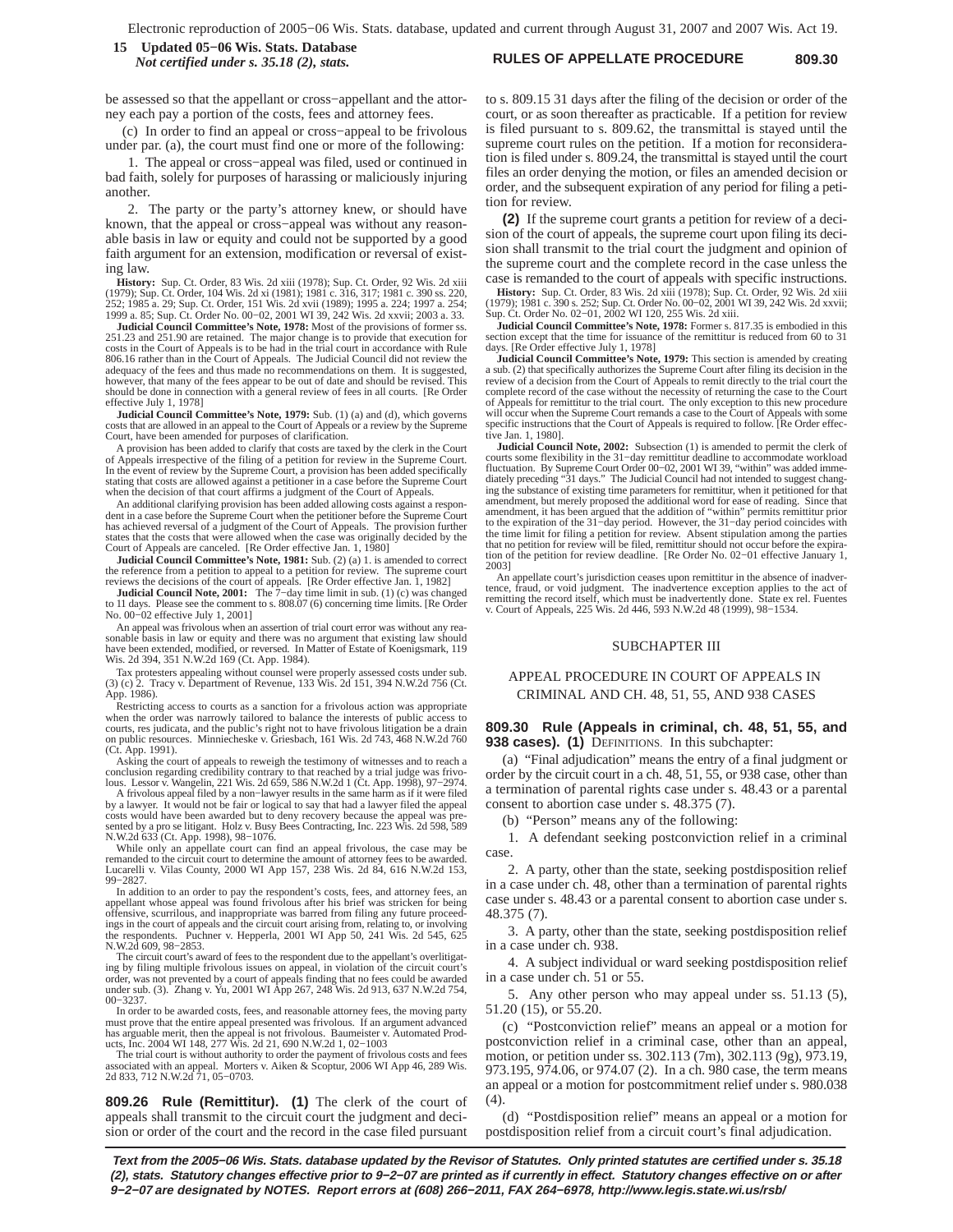# **809.30 RULES OF APPELLATE PROCEDURE** *Not certified under s. 35.18 (2), stats.*

(e) "Prosecutor" means a district attorney, corporation counsel, or other attorney authorized by law to prosecute a criminal case or a case under ch. 48, 51, 55, or 938.

(f) "Sentencing" means the imposition of a sentence, a fine, or probation in a criminal case. In a ch. 980 case, the term means the entry of an order under s. 980.06.

**(2)** APPEAL; POSTCONVICTION OR POSTDISPOSITION MOTION. (a) *Appeal procedure; counsel to continue.* A person seeking postconviction relief in a criminal case; a person seeking postdisposition relief in a case under ch. 48 other than a termination of parental rights case under s. 48.43 or a parental consent to abortion case under s. 48.375 (7); or a person seeking postdisposition relief in a case under ch. 51, 55, or 938 shall comply with this section. Counsel representing the person at sentencing or at the time of the final adjudication shall continue representation by filing a notice under par. (b) if the person desires to pursue postconviction or postdisposition relief unless counsel is discharged by the person or allowed to withdraw by the circuit court before the notice must be filed.

(b) *Notice of intent to pursue postconviction or postdisposition relief.* Within 20 days after the date of sentencing or final adjudication, the person shall file in circuit court and serve on the prosecutor and any other party a notice of intent to pursue postconviction or postdisposition relief. The notice shall include all of the following:

1. The case name and number.

2. An identification of the judgment or order from which the person intends to seek postconviction or postdisposition relief and the date on which the judgment or order was entered.

3. The name and address of the person and his or her trial counsel.

4. Whether the person's trial counsel was appointed by the state public defender and, if so, whether the person's financial circumstances have materially improved since the date on which his or her indigency was determined.

5. Whether the person requests the state public defender to appoint counsel for purposes of postconviction or postdisposition relief.

6. Whether a person who does not request the state public defender to appoint counsel will represent himself or herself or will be represented by retained counsel. If the person has retained counsel to pursue postconviction or postdisposition relief, counsel's name and address shall be included.

(c) *Clerk to send materials.* Within 5 days after a notice under par. (b) is filed, the clerk of circuit court shall:

1. If the person requests representation by the state public defender for purposes of postconviction or postdisposition relief, send to the state public defender's appellate intake office a copy of the notice that shows the date on which it was filed or entered, a copy of the judgment or order specified in the notice that shows the date on which it was filed or entered, a list of the court reporters for each proceeding in the action in which the judgment or order was entered, and a list of those proceedings in which a transcript has been filed with the clerk of circuit court.

2. If the person does not request representation by the state public defender, send or furnish to the person, if appearing without counsel, or to the person's attorney if one has been retained, a copy of the judgment or order specified in the notice that shows the date on which it was filed or entered, a list of the court reporters for each proceeding in the action in which the judgment or order was entered, and a list of those proceedings in which a transcript has been filed with the clerk of circuit court.

(d) *Indigency redetermination.* Except as provided in this paragraph, whenever a person whose trial counsel is appointed by the state public defender files a notice under par. (b) requesting public defender representation for purposes of postconviction or postdisposition relief, the prosecutor may, within 5 days after the notice is served and filed, file in the circuit court and serve upon **Updated 05−06 Wis. Stats. Database 16**

the state public defender a request that the person's indigency be redetermined before counsel is appointed or transcripts are requested. This paragraph does not apply to a child or juvenile who is entitled to be represented by counsel under s. 48.23 or 938.23.

(e) *State public defender appointment of counsel; transcript and circuit court case record request.* Within 30 days after the state public defender appellate intake office receives the materials from the clerk of circuit court under par. (c), the state public defender shall appoint counsel for the person and request a transcript of the reporter's notes and a copy of the circuit court case record, except that if the person's indigency must first be determined or redetermined the state public defender shall do so, appoint counsel, and request transcripts and a copy of the circuit court case record within 50 days after the state public defender appellate intake office receives the material from the clerk of circuit court under par. (c).

(f) *Person not represented by public defender; transcript and circuit court case record request.* A person who does not request representation by the state public defender for purposes of postconviction or postdisposition relief shall request a transcript of the reporter's notes, and may request a copy of the circuit court case record, within 30 days after filing a notice under par. (b). A person who is denied representation by the state public defender for purposes of postconviction or postdisposition relief shall request a transcript of the reporter's notes, and may request a copy of the circuit court case record, within 90 days after filing a notice under par. (b).

(fm) *Transcript and circuit court case record request in chs. 48 and 938 proceedings.* A child or juvenile who has filed a notice of intent to pursue relief from a judgment or order entered in a ch. 48 or 938 proceeding shall be furnished at no cost a transcript of the proceedings or as much of the transcript as is requested, and may request a copy of the circuit court case record. To obtain the transcript and circuit court case record at no cost, an affidavit must be filed stating that the person who is legally responsible for the child's or juvenile's care and support is financially unable or unwilling to purchase the transcript and a copy of the circuit court case record.

(g) *Filing and service of transcript and circuit court case record.* 1. The clerk of circuit court shall serve a copy of the circuit court case record on the person within 60 days after receipt of the request for the circuit court case record.

2. The court reporter shall file the transcript with the circuit court and serve a copy of the transcript on the person within 60 days of the request for the transcript. Within 20 days after the request for a transcript of postconviction or postdisposition proceedings brought under sub. (2) (h), the court reporter shall file the original with the circuit court and serve a copy of that transcript on the person. The reporter may seek an extension under s. 809.11 (7) for filing and serving the transcript.

(h) *Notice of appeal, postconviction or postdisposition motion.* The person shall file in circuit court and serve on the prosecutor and any other party a notice of appeal or motion seeking postconviction or postdisposition relief within 60 days after the later of the service of the transcript or circuit court case record. The person shall file a motion for postconviction or postdisposition relief before a notice of appeal is filed unless the grounds for seeking relief are sufficiency of the evidence or issues previously raised. A postconviction or postdisposition motion under this section may not be accompanied by a notice of motion and is made when filed. A notice of appeal filed under this section shall conform to the requirements set forth in s. 809.10.

(i) *Order determining postconviction or postdisposition motion.* Unless an extension is requested by a party or the circuit court and granted by the court of appeals, the circuit court shall determine by an order the person's motion for postconviction or postdisposition relief within 60 days after the filing of the motion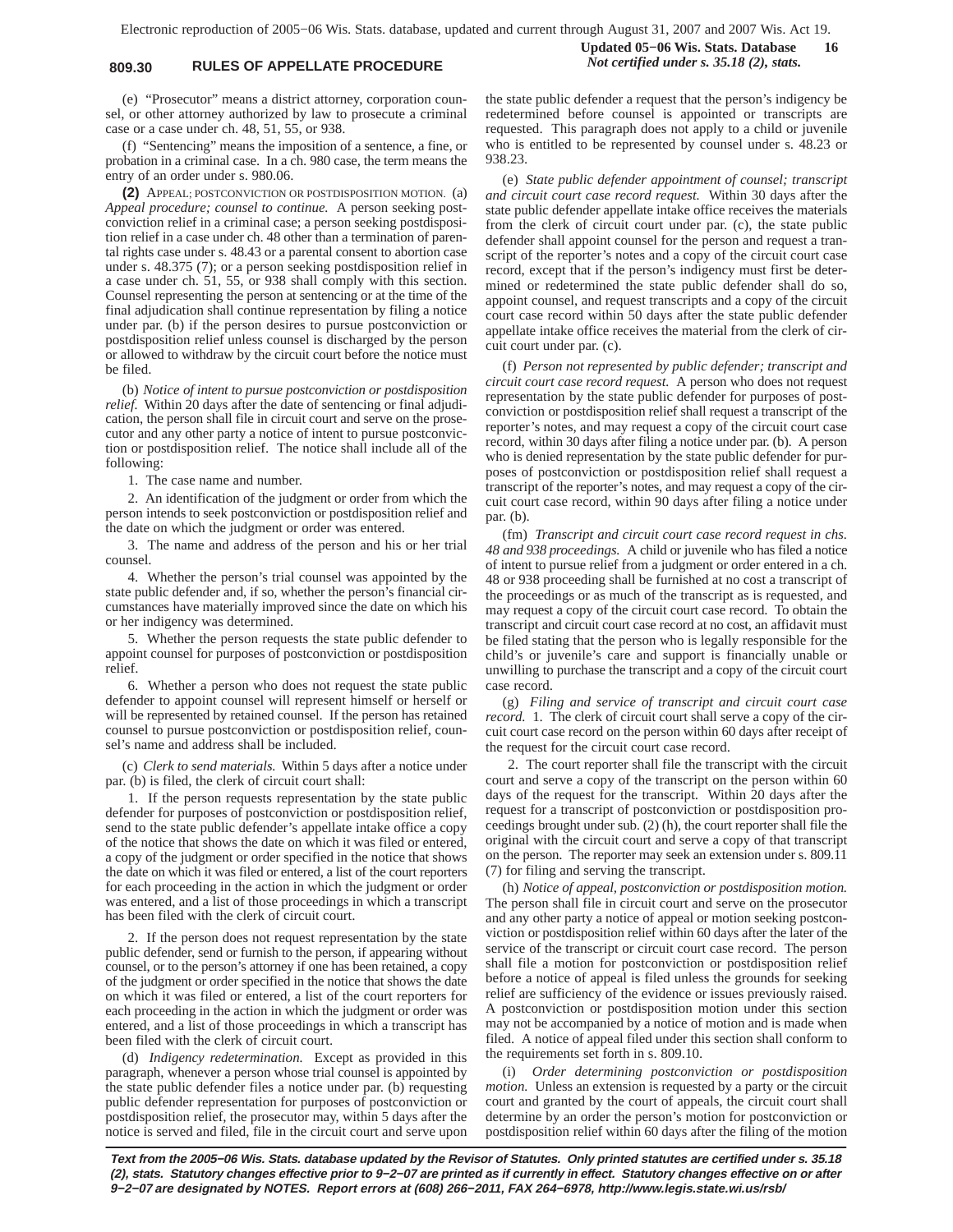### **RULES OF APPELLATE PROCEDURE 809.30 17 Updated 05−06 Wis. Stats. Database** *Not certified under s. 35.18 (2), stats.*

or the motion is considered to be denied and the clerk of circuit court shall immediately enter an order denying the motion.

(j) *Appeal from judgment and order.* The person shall file in circuit court and serve on the prosecutor and any other party a notice of appeal from the judgment of conviction and sentence or final adjudication and, if necessary, from the order of the circuit court on the motion for postconviction or postdisposition relief within 20 days of the entry of the order on the postconviction or postdisposition motion. A notice of appeal filed under this section shall conform to the requirements set forth in s. 809.10. Appeals in cases under chs. 48, 51, 55, and 938 are subject to the docketing statement requirements of s. 809.10 (1) (d) and may be eligible for the expedited appeals program in the discretion of the court.

(k) *Transmittal of record.* Except as otherwise provided in ss. 809.14 (3) and 809.15 (4) (b) and (c), the clerk of circuit court shall transmit the record on appeal to the court of appeals as soon as prepared but in no event more than 40 days after the filing of the notice of appeal. Subsequent proceedings in the appeal are governed by the procedures for civil appeals.

(L) An appeal under s. 974.06 or 974.07 is governed by the procedures for civil appeals.

**(3)** APPEALS BY STATE OR OTHER PARTY; APPOINTMENT OF COUN-SEL. In a case in which the state of Wisconsin, the representative of the public, any other party, or any person who may appeal under s. 51.13 (5), 51.20 (15), or 55.20 appeals and the person who is the subject of the case or proceeding is a child or claims to be indigent, the court shall refer the person who is the subject of the case or proceeding to the state public defender for the determination of indigency and the appointment of legal counsel under ch. 977.

**(4)** MOTION TO WITHDRAW AS APPOINTED COUNSEL. (a) If postconviction, postdisposition, or appellate counsel appointed for the person under ch. 977 seeks to withdraw from the case, counsel shall serve a motion to withdraw upon the person and upon the appellate division intake unit in the Madison appellate office of the state public defender. If the motion is filed before the notice of appeal is filed, the motion shall be filed in circuit court. If the motion is filed after a notice of appeal has been filed, the motion shall be filed in the court of appeals. Service of the motion to withdraw on the state public defender is not required when the motion is filed by an assistant state public defender or when a no−merit report is filed with the motion.

(b) Within 20 days after receipt of the motion under par. (a), the state public defender shall determine whether successor counsel will be appointed for the person and shall notify the court in which the motion was filed of the state public defender's determination.

(c) Before determining the motion to withdraw, the court shall consider the state public defender's response under par. (b) and whether the person waives the right to counsel.

(d) When the motion to withdraw is filed in circuit court, appointed counsel shall prepare and serve a copy of the order determining counsel's motion to withdraw upon the person and the appellate division intake unit in the Madison appellate office of the state public defender within 14 days after the court's determination.

**History:** Sup. Ct. Order, 83 Wis. 2d xiii (1978); Sup. Ct. Order, 92 Wis. 2d xiii (1979); Sup. Ct. Order, 104 Wis. 2d xi (1981); 1981 c. 390 s. 252; Sup. Ct. Order, 112 Wis. 2d xiii (1985); Sup. Ct. Order, 123 Wis. 2d xi WI 120, 255 Wis. 2d xiii; 2005 a. 264, 434.

**Judicial Council Committee's Note, 1978:** Many changes are made in prior prac-tice in criminal cases and in protective placement, juvenile and mental commitment cases. Under the former procedure counsel, usually the State Public Defender appointed by the Supreme Court, was required to order a transcript, wait for its preparation, review it, present to the trial court by a post--trial motion any issues which the defendant desired to raise on appeal even if the issue had been presented to and decided by the court during the trial, [see State and after the court ruled on the motion, appeal both the original conviction and the denial of the post−trial motion to the Supreme Court. Often a year or more elapsed between the sentencing of the defendant and the docketing of his appeal in the Supreme Court. This delay, combined with the delay in the Supreme Court caused by its backlog, often resulted in an appeal not being decided by the Supreme Court until two or three years after conviction.

The procedures in this section are designed to expedite the entire process by putting time limits on each step and by eliminating the necessity of each issue being presented twice to the trial court.

The term "postconviction relief", as used in this Rule, includes new trial, reduction of sentence and any other type of relief which the trial court is authorized to give, other than under s. 974.06.

Extensions of time for taking various steps under this section can be granted by the court of appeals under Rule 809.82. [Re Order effective July 1, 1978]

**Judicial Council Committee's Note, 1979:** Sub. (1) (h) is amended to increase from 10 to 20 days the period for a defendant to file a notice of appeal after entry of a trial court's order denying postconviction relief. It is sometimes difficult to meet<br>the present 10-day requirement for filing an appeal under this subsection due to the<br>delays that may occur in the prompt delivery by ma a motion for postconviction relief. Increasing the time period by 10 days does not unduly lengthen the appellate process for determination of an appeal on its merits. [Re Order effective Jan. 1, 1980]

**Judicial Council Committee's Note, 1981:** Sub. (1) (e) is amended to increase from 40 to 60 days the period for the court reporter to complete and serve a copy of the transcript on the defendant and sub. (1) (f) is amended to increase from 30 to 60 days the period for the defendant to either file a notice of appeal or motion seeking postconviction relief. The previous time periods were often insufficient for prepara-tion of the transcript and for review of the transcript and record by the defendant determining which, if any, postconviction proceedings to commence.

Sub. (1) (e) is clarified to establish that the original of the transcript is filed with the trial court by the court reporter whereas a copy is served by the court reporter on the defendant. Also, the transcript of postconviction proceedings must be filed and served by the court reporter within 20 days of ordering by the defendant.

Sub. (1) (i) is amended to provide that the clerk of the trial court shall transmit the record to the court of appeals no later than 40 days after the filing of the notice of appeal. Presently transmittal of the record is governed by Rule 809.15 (4) which allows up to 90 days from the filing of the notice of appeal.

The total time period from ordering the transcript to transmittal of the record to the court of appeals has not been altered by these amendments.

Judicial Council Committee's Note, 1978, explained that extensions of time for taking various steps under Rule 809.30 can be granted by the court of appeals under<br>Rule 809.82. In State v. Rembert, 99 Wis. 2d 401, 299 N.W.2d 292 (Ct. App. 1980),<br>the court of appeals stated that its authority to extend is to the exclusion of the trial court. The court of appeals, not the trial court, is responent sible for monitoring, enforcing or extending the time periods of Rule 809.30. [Re Order effective Jan. 1, 1982]

**Judicial Council Note, 1984:** Requiring that the appellate process be initiated by filing a notice in the trial court within 20 days after sentencing is intended to:

Expedite the process; the information needed for a decision regarding postconviction relief is available to the defendant at sentencing and the decision can usually be made shortly thereafter.

Emphasize trial counsel's duties to counsel the defendant about the decision to seek<br>postconviction relief and to continue representation until appellate counsel is retained<br>or appointed. SCR 20.34 (2) (d); Whitmore v. Sta

Create a record in the trial court showing whether the postconviction process has been timely invoked.

Notify the judge, clerk, court reporter and district attorney that postconviction relief is contemplated and allow the district attorney to request a redetermination of indigency in public defender cases.

Give the public defender the information needed to appoint counsel and order transcripts promptly, and to decide whether the defendant's indigency must first be determined or redetermined. [Re order effective July 1, 1985]

**Judicial Council Note, 1986:** Sub. (1) is amended to clarify the application of the statute when the appeal is taken from the final judgment or order in a non−criminal case.

Sub. (2) (fm) is prior s. 48.47 (2), renumbered for more logical placement in the statutes. [Re Order eff. 7−1−87]

**Judicial Council Note, 2001:** Subtitles have been added. Subsection (2) (e) was revised to amend the time for appointing appellate counsel and to clarify that a defen-dant represented by appointed counsel must request a copy of the circuit court case record from the circuit court. Subsection (2) (f) was amended to clarify that a defendant not represented by the state public defender may request a copy of the circuit court case record from the circuit court. The second sentence of sub. (2) (f) sets a time limit for a defendant who has unsuccessfully sought public defender representation under sub. (2) (e) to request the transcripts and circuit court case record. Subsection (2) (g) was amended to require the circuit court clerk to send the circuit court case record to the defendant within 60 days after receipt of the request. Subsection (2) (h) was revised to require the defendant to file the notice of appeal either within 60 days after service of the last transcript or the circuit court case record, whichever occurs later. The second sentence of sub. (2) (h) specifies that a notice of motion shall not be filed with a s. 809.30 postconviction motion. If the circuit court grants a hearing on the motion, the circuit court will notify the parties of the date.

The first clause of sub. (2) (i) specifies that an extension may be granted by the court of appeals.

Subsection (3) was revised to clarify that it applies in all appeals utilizing s. 809.30, including cases under chs. 48, 51, 55, and 938.

Subsection (4) establishes a procedure for making and determining motions to withdraw by appointed counsel. This rule does not change existing law concerning when a withdrawal motion is necessary. See e.g. *State ex rel. Flores v. State*, 183 Wis. 2d 587, 622−24, 516 N.W.2d 362 (1994).

Often motions to withdraw are the result of a disagreement between appointed counsel and the defendant, sometimes inaccurately called a "conflict," about the existence of a meritorious issue for appeal, or about the manner in which any such issue should be raised. It is counsel's duty to decide what issues in a case have merit for an appeal. *Jones v. Barnes*, 463 U.S. 745 (1983). Postconviction counsel is entitled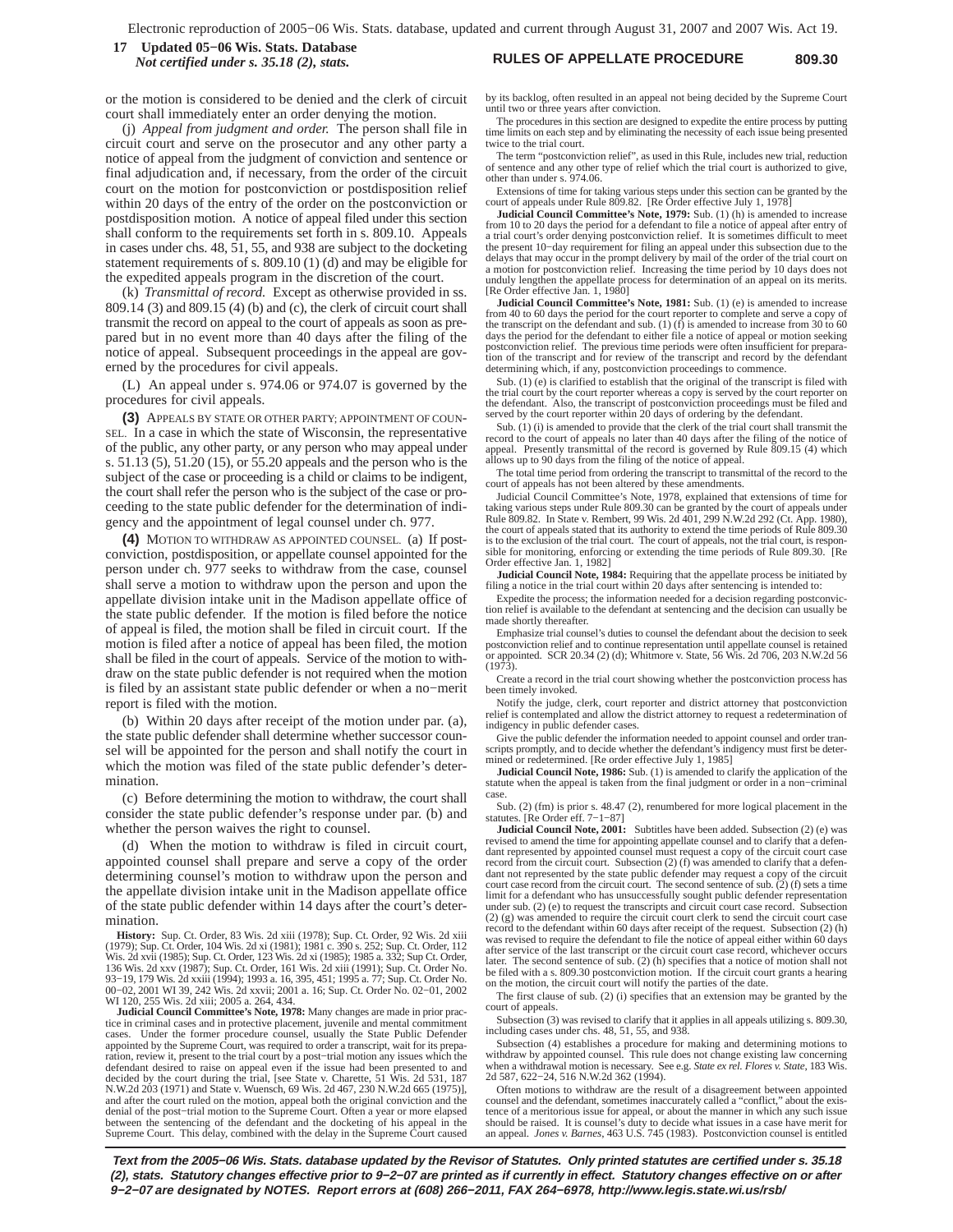# **809.30 RULES OF APPELLATE PROCEDURE** *Not certified under s. 35.18 (2), stats.*

to exercise reasonable professional judgment in winnowing out even arguable issues in favor of others perceived to be stronger. *Id.* Counsel's failure to raise an issue on direct appeal may prevent the defendant from raising it in a subsequent s. 974.06 collateral review proceeding, absent "sufficient reason." *State v. Escalona−Naranjo*, 185 Wis. 2d 168, 517 N.W.2d 157 (1994).

The rules of appellate procedure require that a defendant choose whether to proceed with the assistance of appointed counsel or proceed *pro se. State v. Redmond*, 203 Wis. 2d 13, 552 N.W.2d 115 (Ct. App. 1996). A defendant has neither the right to appointed counsel of choice nor the right to insist that a particular issue be raised. *Oimen v. McCaughtry*, 130 F.2d 809 (7th Cir. 1997). "The defendant may terminate appellate counsel's representation and proceed *pro se* or the defendant may allow postconviction relief to continue based on counsel's brief and then seek relief on the grounds of ineffective assistance of appellate counsel." *State v. Debra A.E.*, 188 Wis. 2d 111, 137−39, 523 N.W.2d 727 (1994). On ineffective assistance of appellate counsel claims, the court will determine whether counsel's choice of issues met the objective standard of reasonableness. *Gray v. Greer,* 778 F.2d 350 (7th Cir. 1985).

The state public defender will not appoint successor counsel where a defendant disagrees with the legal conclusions of appointed counsel or when a defendant wants a second opinion as to the merits of an appeal. To do so would unduly delay the disposition of the appeal, and would be contrary to the interests of justice. Wis. Admin. Code s. PD 2.04.

If a defendant elects to waive counsel and proceed *pro se*, the court must find that the defendant has been provided with clear warnings with respect to forfeiture of the right to counsel and the dangers of self−representation. *State v. Cummings,* 199 Wis. 2d 721, 546 N.W.2d 406 (1996). [Re Order No. 00−02 effective July 1, 2001]

**Judicial Council Note, 2002:** The terminology throughout s. 809.30 is amended to clarify that persons seeking to appeal final judgments or orders in criminal, ch. 48 (child or unborn child in need of protection or services, guardianship or adoption), ch. 51 (civil commitment), ch. 55 (protective placement), and ch. 938 (delinquency or juvenile justice) cases must comply with this rule. Prior language referred to all such persons as defendants and to all appeal proceedings as "postconviction," and was confusing to parties and practitioners.

Amended sub. (2) (h) provides a cross−reference to the statutory section governing the requirements of a notice of appeal. The requirement of a motion for postconviction or postdisposition relief on grounds other than sufficiency of the evidence or issues previously raised is consistent with s. 974.02 (2).

Prior to 2001 WI 39, effective 7/1/01, this rule did not specify who could request an extension of time for a circuit court to decide a postconviction motion. Sub. (2) (i) is amended to permit the circuit court, the state, the defendant, or any other party to request an extension of time for the circuit court to decide a postconviction or postdisposition motion.

Subsection (2) (j) is amended for clarification and consistency, and to cross−reference s. 809.10, which contains the requirements governing a notice of appeal. In a criminal case, the prosecutor who represented the state in the circuit court should be served with a copy of the notice of appeal.

The amendment to sub. (4) (a) clarifies that the rule requiring service on the state public defender appellate division is applicable only to postconviction, postdisposition, and appellate appointments. Rule 809.30 (4), 2001 WI 39, effective 7/1/01, is designed to assure that courts acting on motions to withdraw have knowledge of the state public defender's position with respect to appointing successor counsel. Subsection (4) (a) is amended to reflect that withdrawal motions filed by state public defender staff attorneys already contain that information and that the issue of appointment of successor counsel is irrelevant to the court's determination when a no−merit report is filed. [Re Order No. 02−01 effective January 1, 2003]

The court of appeals did not abuse its discretion in refusing to allow a convicted felon to pursue a late appeal. State v. Argiz, 101 Wis. 2d 546, 305 N.W.2d 124 (1981).

The limitation period under sub. (1) (f) [now sub. (2) (h)] cannot begin to run until the entry of an appealable order. In Interest of M. T. 108 Wis. 2d 410, 321 N.W.2d 289 (1982).

For issues on appeal to be considered matters of right, postconviction motions must be made except in challenges to sufficiency of the evidence under s. 974.02 (2). State v. Monje, 109 Wis. 2d 138, 325 N.W.2d 695 (1982).

Because double jeopardy precludes retrial if an appellate court finds a conviction is not supported by sufficient evidence, the court must decide a claim of insufficiency even if there are other grounds for reversal that would not preclude retrial. State v. Ivy, 119 Wis. 2d 591, 350 N.W.2d 622 (1984).

The court may for good cause grant extensions under this section. State v. Harris, 149 Wis. 2d 943, 440 N.W.2d 364 (1989).

A defendant unable to assist counsel or make decisions committed by law to the defendant with a degree of rational reasoning is incompetent to pursue postconviction relief. The process to be followed when a competency issue arises is discussed. State v. Debra A. E. 188 Wis. 2d 111, 523 N.W.2d 727 (Ct. App. 1994).

If a defendant is represented by counsel, the defendant is statutorily barred from proceeding pro se during the pendency of an appeal. State v. Redmond, 203 Wis. 2d 13, 552 N.W.2d 115 (Ct. App. 1996), 94−1544.

A criminal defendant may bring a motion under sub. (2) (h) for a new trial based on newly−discovered evidence. The defendant has the burden of establishing the 5 criteria enumerated by the court by clear and convincing evidence. State v. Brunton, 203 Wis. 2d 195, 552 N.W.2d 452 (Ct. App. 1996), 95−0111.

When a criminal appeal is taken from a plea bargain it brings the entire judgment before the appellate court. When a plea bargain is negated, the the proper disposition is to remand the cause for further proceedings on the original charges. State v. Briggs, 218 Wis. 2d 61, 579 N.W.2d 783 (Ct. App. 1998), 97−1558.

A defendant subject to a post−probation revocation sentence cannot use this section and s. 973.19 (1) (b) to raise issues that go the original judgment, but the defendant may take a direct appeal from a subsequent judgment in order to fully litigate issues initially raised by the resentencing. State v. Scaccio, 2000 WI App 265, 240 Wis. 2d 95, 622 N.W.2d 449, 99−3101.

**Updated 05−06 Wis. Stats. Database 18**

Section 973.195 creates a separate and specific statutory procedure for requesting a sentence reduction that should be used in place of this section whenever the basis for the modification is a change in law or procedure related to sentencing effective after the inmate was sentenced that would have resulted in a shorter term of a confinement. State v. Torres, 2003 WI App 199, 267 Wis. 2d 213, 670 N.W.2d 400, 03−0233.

Neither sub. (4) or other law requires that a motion to withdraw be filed any time an attorney appointed by the public defender terminates his or her postconviction/appellate representation of a defendant. Counsel for the defendant did not render ineffective assistance by closing his file without first obtaining court permission to withdraw or otherwise seeking a contemporaneous judicial determination that his client had knowingly waived either the right to appeal or the right to counsel. Ford v. Holm, 2004 WI App 22, 269 Wis. 2d 810, 676 N.W.2d 500, 02−1828.

When a defendant seeks modification of the sentence imposed at resentencing, sub. (2) and s. 973.19 require the defendant to file a postconviction motion with the circuit court before taking an appeal. These rules on sentence modification apply even though the sentence imposed at resentencing is identical to a previous sentence and regardless of whether a defendant challenges the original sentence, a sentence after revocation, or the sentence imposed at resentencing. State v. Walker, 2006 WI 82, 292 Wis. 2d 326, 716 N.W.2d 498, 04−2820.

If a defendant does not want a no−merit report, the defendant has 3 choices: 1) fire counsel and proceed pro se; 2) fire counsel and hire private counsel if financially feasible; or 3) direct that the file be closed. But a defendant cannot: 1) insist that appointed counsel pursue an advocacy appeal under s. 809.30 despite counsel's view that an appeal would lack arguable merit; 2) alternatively insist on different appointed counsel who will write a brief the way the defendant wants it written; or 3) forbid appointed counsel from filing a no−merit report and then claim that counsel has abandoned him or her when counsel moves to withdraw from representation. Van Hout v. Endicott, 2006 WI App 196, 296 Wis. 2d 580, 724 N.W. 2d 692, 04−1192.

The decision to appeal. Kempinen, WBB August, 1985.

Sentence modification by Wisconsin trial courts. Kassel. 1985 WLR 195. The decision to appeal a criminal conviction: Bridging the gap between the obligations of trial and appellate counsel. 1986 WLR 399.

**809.31 Rule (Release on bond pending seeking postconviction relief). (1)** A defendant convicted of a misdemeanor or felony who is seeking relief from a conviction and sentence of imprisonment or to the intensive sanctions program and who seeks release on bond pending a determination of a motion or appeal shall file in the trial court a motion seeking release.

**(2)** The trial court shall promptly hold a hearing on the motion of the defendant, determine the motion by order and state the grounds for the order.

**(3)** Release may be granted if the court finds that:

(a) There is no substantial risk the appellant will not appear to answer the judgment following the conclusion of postconviction proceedings;

(b) The defendant is not likely to commit a serious crime, intimidate witnesses, or otherwise interfere with the administration of justice:

(c) The defendant will promptly prosecute postconviction proceedings; and

(d) The postconviction proceedings are not taken for purposes of delay.

**(4)** In making the determination on the motion, the court shall take into consideration the nature of the crime, the length of sentence and other factors relevant to pretrial release.

**(5)** The defendant or the state may seek review of the order of the circuit court by filing a motion in the court of appeals under s. 809.14. The party seeking review must attach to its motion a copy of the judgment of conviction or other final judgment or order, the circuit court order regarding release pending appeal, the circuit court statement of reasons for the decision regarding release pending appeal, and the transcript of any release proceedings in the circuit court or a statement explaining why no transcript is available. The party filing the motion shall request a transcript of the reporter's notes for any proceeding in the circuit court regarding release pending appeal for all parties to the appeal and make arrangements to pay for the transcript within 7 days after the entry of the circuit court order regarding release pending appeal. Within 7 days after the date on which the transcript was requested and arrangements were made for payment, the reporter shall serve copies of the transcript on the parties to the appeal, file the transcript with the circuit court, and notify the clerk of the court of appeals and the parties to the appeal that the transcript has been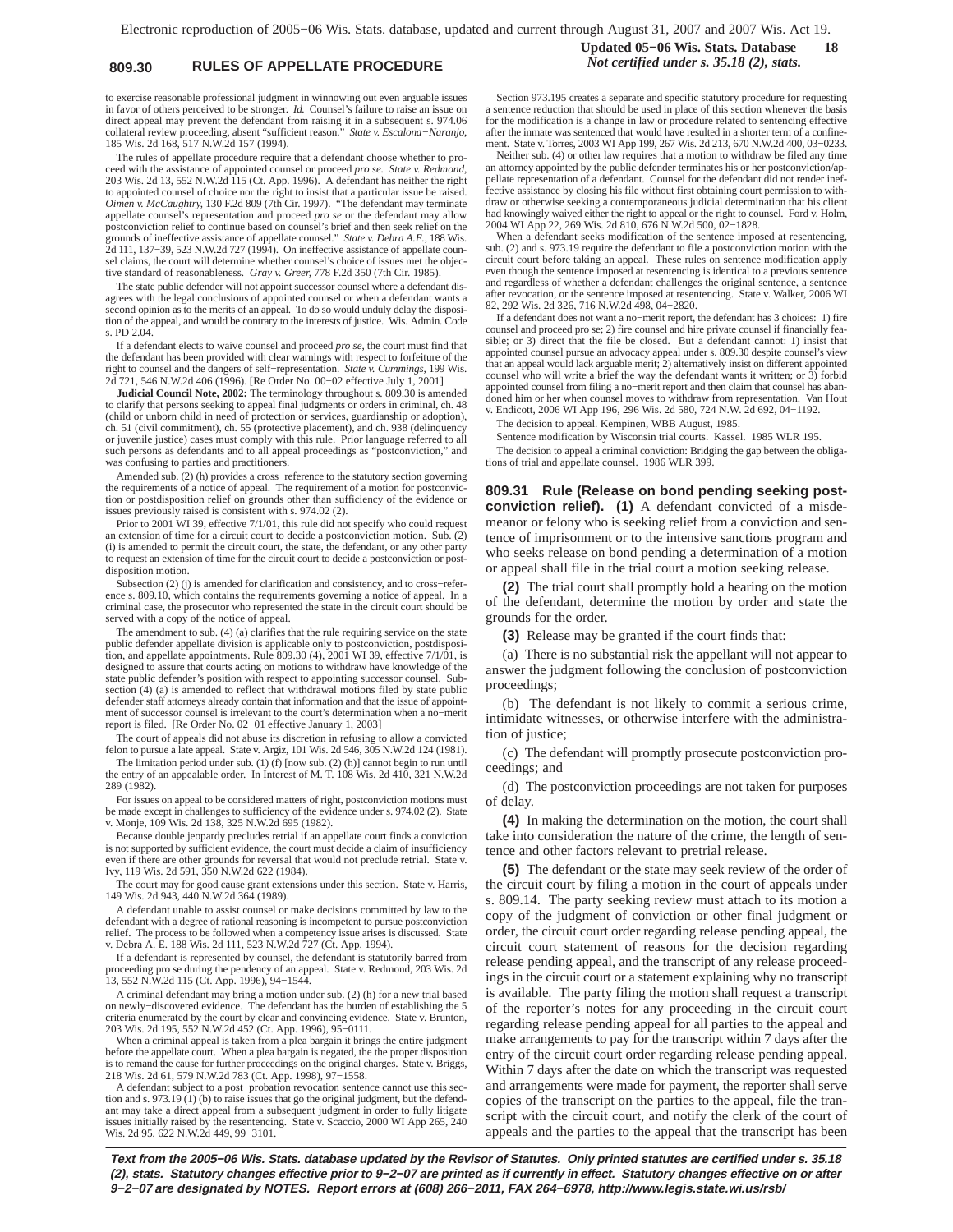### **RULES OF APPELLATE PROCEDURE 809.32 19 Updated 05−06 Wis. Stats. Database** *Not certified under s. 35.18 (2), stats.*

filed and served. The motion shall be filed within 21 days after the entry of the circuit court order. The opposing party may file a response within 14 days after the filing of the motion.

**(6)** The court ordering release shall require the defendant to post a bond in accordance with s. 969.09 and may impose other terms and conditions. The defendant shall file the bond in the trial court.

**History:** Sup. Ct. Order, 83 Wis. 2d xiii (1978); 1981 c. 390 s. 252; 1991 a. 39; 1997 a. 232; Sup. Ct. Order No. 00−02, 2001 WI 39, 242 Wis. 2d xxvii; Sup. Ct. Order No. 02−01, 2002 WI 120, 255 Wis. 2d xiii.

**Judicial Council Committee's Note, 1978:** Section 969.09 provides for release on bond pending appeal and the conditions of the bond. Section 969.01 (2) provides for bond in felony cases after conviction in the discretion of the trial court or by the Supreme Court or a justice thereof or the Court of Appeals or a judge thereof. Neither the statutes nor case law, however, establishes the standards for release or indicates<br>whether the Supreme Court or Court of Appeals is reviewing the action of the trial<br>court or acting de novo. This Rule is intended to me dards for release are those included in the American Bar Association Criminal Justice Standards, Criminal Appeals, s. 2.5. [Re Order effective July 1, 1978]

**Judicial Council Note, 2001:** Former rules required a party seeking review of a release decision to file a petition for discretionary review, and pay a separate filing fee, generating a separate appeal. The new motion procedure under sub (5) provides a more efficient mechanism for appellants seeking release pending appeal. No change in the substantive standards governing release decisions is intended. See *State v. Whitty,* 86 Wis. 2d 380, 272 N.W.2d 843 (1978); *State v. Salmon,* 163 Wis. 2d 369, 471 N.W.2d 286 (Ct. App. 1991). [Re Order No. 00−02 effective July 1, 2001]

**Judicial Council Note, 2002:** Subsection (5) is amended to establish time limits within which a party must request a transcript of the reporter's notes of any circuit court proceeding concerning release pending postconviction relief or appeal, and within which the reporter must file and serve the transcript, and to require the party seeking relief from the circuit court order to request, and make arrangements to for, a copy of the transcript for all parties. The amendment also enlarges the time within which a party must file a motion in the court of appeals to allow time to review the transcript before deciding to file a motion. [Re Order No. 02−01 effective January 1, 2003]

Appellate procedure for a petition for bail pending appeal is discussed. State v. Whitty, 86 Wis. 2d 380, 272 N.W.2d 842 (1978).

The power of a circuit court to stay execution of a sentence for legal cause does not include the power to stay sentence while a collateral attack is being made on a convicthe power to stay sentence while a collateral attack is being made on a convic tion by habeas corpus proceeding in federal court. This rule has no application to that situation. State v. Shumate, 107 Wis. 2d 460, 319 N.W.2d 834 (1982).

The merits of the underlying appeal may be considered by the trial court in consid-ering release pending appeal and by the appellate court in determining whether immediate review of the order denying release pending appeal is necessary. State v. Salmon, 163 Wis. 2d 369, 471 N.W.2d 286 (Ct. App. 1991).

**809.32 Rule (No merit reports). (1)** NO−MERIT REPORT, RESPONSE, AND SUPPLEMENTAL NO−MERIT REPORT. (a) *No−merit report.* If an attorney appointed under s. 809.30 (2) (e) or ch. 977 concludes that a direct appeal on behalf of the person would be frivolous and without any arguable merit within the meaning of *Anders v. California*, 386 U.S. 738 (1967), and the person requests that a no−merit report be filed or declines to consent to have the attorney close the file without further representation by the attorney, the attorney shall file with the court of appeals 3 copies of a no−merit report. The no−merit report shall identify anything in the record that might arguably support the appeal and discuss the reasons why each identified issue lacks merit.

(b) *Counseling and notification.* 1. Prior to the filing of a no− merit report, the attorney shall discuss with the person all potential issues identified by the attorney and the person, and the merit of an appeal on these issues. The attorney shall inform the person that he or she has 3 options:

a. To have the attorney file a no−merit report;

b. To have the attorney close the file without an appeal; or

c. To have the attorney close the file and to proceed without an attorney or with another attorney retained at the person's expense.

2. The attorney shall inform the person that a no−merit report will be filed if the person either requests a no−merit report or does not consent to have the attorney close the file without further representation by the attorney. The attorney shall inform the person that if a no−merit report is filed the attorney will serve a copy of the transcripts and the circuit court case record upon the person at the person's request. The attorney shall inform the person that, if the person chooses to proceed with an appeal or chooses to have the attorney close the file without an appeal, the attorney will forward the attorney's copies of the transcripts and circuit court case record to the person at the person's request. The attorney shall also

inform the person that the person may file a response to the no− merit report and that the attorney may file a supplemental no− merit report and affidavit or affidavits containing facts outside the record, possibly including confidential information, to rebut allegations made in the person's response to the no−merit report.

(c) *Certification by attorney.* The attorney shall append to the no−merit report a signed certification that the attorney has complied with the client−counseling and client−notification requirements of par. (b). The certification shall be in the following form:

# CERTIFICATION BY ATTORNEY

I hereby certify that I have discussed with my client all potential issues identified by me and by my client and the merit of an appeal on these issues, and I have informed my client that he/she must choose one of the following 3 options: 1) to have me file a no−merit report; 2) to have me close the file without an appeal; or 3) to have me close the file and to proceed without an attorney or with another attorney retained at my client's expense. I have informed my client that a no−merit report will be filed if he/she either requests a no−merit report or does not consent to have me close the file without further representation. I have informed my client that the transcripts and circuit court case record will be forwarded at his/her request. I have also informed my client that he/ she may file a response to the no−merit report and that I may file a supplemental no−merit report and affidavit or affidavits containing matters outside the record, possibly including confidential information, to rebut allegations made in my client's response to the no−merit report.

Signed:....

Signature

(d) *Service of copy of no−merit report, transcript, and circuit court case record.* The attorney shall serve a copy of the no−merit report on the person and shall file a statement in the court of appeals that service has been made upon the person. The attorney shall also serve upon the person a copy of the transcript and circuit court case record within 5 days after receipt of a request for the transcript and circuit court case record from the person and shall file a statement in the court of appeals that service has been made on the person.

(e) *Response to no−merit report.* The person may file a response to the no−merit report within 30 days after service of the no−merit report. If the person files a response, the clerk shall, within 5 days after the filing of the response, send a copy of the response to the attorney who filed the no−merit report.

(f) *Supplemental no−merit report.* If the attorney is aware of facts outside the record that rebut allegations made in the person's response, the attorney may file, within 30 days after receipt of the person's response, a supplemental no−merit report and an affidavit or affidavits, including matters outside the record. The supplemental report and affidavit or affidavits shall be served on the person, and the attorney shall file a statement in the court of appeals that service has been made upon the person.

(g) *Remand for fact−finding prior to decision.* If the person and the attorney allege disputed facts regarding matters outside the record, and if the court determines that the person's version of the facts, if true, would make resolution of the appeal under sub. (3) inappropriate, the court shall remand the case to the circuit court for an evidentiary hearing and fact−finding on those disputed facts before proceeding to a decision under sub. (3).

**(2)** NOTICE OF APPEAL, STATEMENT ON TRANSCRIPT, SERVICE OF COPIES. The attorney also shall file in circuit court a notice of appeal of the judgment of conviction or final adjudication and of any order denying a postconviction or postdisposition motion. The notice of appeal shall be identified as a no−merit notice of appeal and shall state the date on which the no−merit report is due and whether the due date is calculated under par. (a) or (b). The clerk of circuit court shall transmit the record in the case to the court pursuant to s. 809.15. The attorney also shall file a statement on transcript complying with the requirements of s. 809.11 (4), except that copies of the transcript need not be provided to other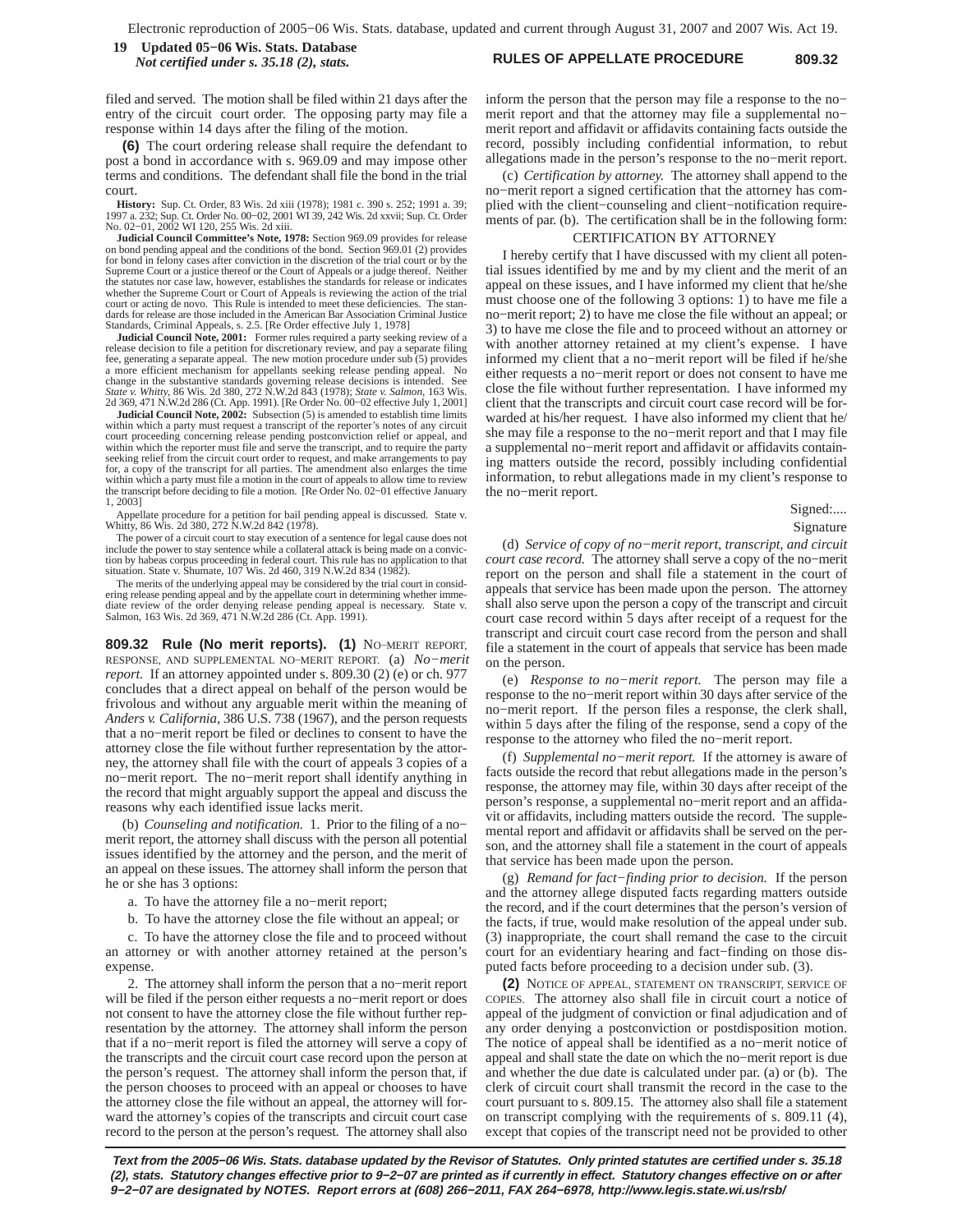# **809.32 RULES OF APPELLATE PROCEDURE** *Not certified under s. 35.18 (2), stats.*

parties. All papers filed with the court under this subsection, except the transcript, shall be served on the state in accordance with s. 809.80 (2) (b) and on any other party. The no−merit report, notice of appeal, and statement on transcript must be filed within whichever of the following is later:

(a) One hundred eighty days after the service upon the person of the transcript and circuit court case record requested under s. 809.30 (2) (e).

(b) Sixty days after the entry of the order determining a postconviction or postdisposition motion.

**(3)** DECISION ON NO−MERIT REPORT. In the event that the court of appeals determines that further appellate proceedings would be frivolous and without any arguable merit, the court of appeals shall affirm the judgment of conviction or final adjudication and the denial of any postconviction or postdisposition motion and relieve the attorney of further responsibility in the case. The attorney shall advise the person of the right to file a petition for review to the supreme court under s. 809.62.

**(4)** NO−MERIT PETITION FOR REVIEW. If a fully briefed appeal is taken to the court of appeals and the attorney is of the opinion that a petition for review in the supreme court under s. 809.62 would be frivolous and without any arguable merit, the attorney shall advise the person of the reasons for this opinion and that the person has the right to file a petition for review. If requested by the person, the attorney shall file a petition satisfying the requirements of s. 809.62 (2) (d) and (f) and the person shall file a supplemental petition satisfying the requirements of s. 809.62 (2) (a), (b), (c), and (e). The petition and supplemental petition shall both be filed within 30 days after the date of the decision or order of the court of appeals. An opposing party may file a response to the petition and supplemental petition within 14 days after the service of the supplemental petition.

**History:** Sup. Ct. Order, 83 Wis. 2d xiii (1978); Sup. Ct. Order, 104 Wis. 2d xi (1981); 1981 c. 390 s. 252; 1983 a. 192; Sup. Ct. Order, 123 Wis. 2d xix (1985); 1987 a. 403 s. 256; Sup. Ct. Order No. 00−02, 2001 WI 39, 242 Wis. 2d xxvii; Sup. Ct. Order No. 02−01, 2002 WI 120, 255 Wis. 2d xiii.

**Judicial Council Committee's Note, 1981:** Subs. (3) and (4) are amended to refer properly to the petition for supreme court review of decisions of the court of appeals.

Sub. (4) is amended to reflect the amendments to Rule 809.62 regulating the form, contents and length of a petition for review. If requested by the defendant, the attorney shall file with the supreme court a petition for review containing the statement of the case and the appendix required by Rule 809.62 (2) (d) and (f), as the attorney is in the best position to formulate the statement of the case and to provide the docu-ments required for the appendix. The defendant shall file a supplement containing the statement of the issues presented for review, the table of contents, the statement of the criteria relied upon for a review and the argument amplifying the reasons relied on to support the petition as required by Rule 809.62 (2) (a), (b), (c) and (e). The rule does not prohibit the defendant from including a supplement to the statement of the case provided by the attorney.

The rule requires that both the petition and supplemental petition be filed within 30 days of the date of the decision of the court of appeals. As with all petitions for review, the opposing party may file a response to the petition and supplemental petition within 10 days. The amendment provides that the 10 days begins to run from the service of the supplemental petition. [Re Order effective Jan. 1, 1982]

**Judicial Council Note, 2001:** Titles and subtitles were added. Subsection (1) was subdivided into paragraphs (1) (a) through (g).

Subsection (1) (a) was amended to specify that the no−merit procedure applies only to direct appeals and that no−merit reports should be filed only when the defendant requests submission of a no−merit report or does not consent to closing the file without further representation by the appointed attorney.

Subsection (1) (b) creates new counseling and notification requirements for appointed attorneys. Before filing a no−merit report, the appointed attorney must discuss each identified issue with the defendant and explain why the issue lacks arguable merit. The attorney must inform the defendant of the defendant's options: file a no− merit report, close the file without filing an appeal or a no−merit report, or file an appeal without the assistance of appointed counsel. The attorney must inform the defendant that a no−merit report will be filed if the defendant requests submission of a no−merit report or if the defendant does not consent to closing the file without further representation by the appointed attorney. The attorney must inform the defend-ant that, if a no−merit report is submitted, the attorney will furnish copies of the transcript and circuit court case record to the defendant upon request. The attorney must notify the defendant that, if a no−merit report will not be submitted, the attorney will forward the attorney's copies of the transcript and circuit court case record to the defendant upon request. The attorney must also advise the defendant of the no−merit procedures set forth in this section, including the defendant's right to file a response to the attorney's no−merit report, and the attorney's right to file a supplemental no− merit report and affidavit containing facts outside the record, possibly including confidential information, to rebut allegations made in the defendant's response to the no− merit report.

**Updated 05−06 Wis. Stats. Database 20**

Subsection (1) (c) creates a new certification rule that requires the appointed attorney to certify that the attorney has complied with the counseling and notification requirements of sub. (1) (b).

Subsection (1) (d) contains the no−merit report service rule from former sub. (1) (a) and creates a new transcript and circuit court case record service rule. The attorney must serve a copy of the no−merit report on the defendant. If the defendant requests a copy of the transcript and circuit court case record, the attorney must forward the copies within 14 days after receipt of the defendant's request. The attorney must file a statement in the court of appeals that service has been made on the defendant.

Subsection (1) (e) contains the response to the no−merit report rule from former sub. (1) (a). Subsection (1) (e) also creates a new rule that requires the clerk of the court of appeals to send a copy of the defendant's response to the no−merit report, within 5 days of the filing of the response, to the attorney who filed the no−merit report.

Subsection (1) (f) was created to allow the attorney to reply to the defendant's response to a no−merit report. The rule allows the attorney to file a supplemental no− merit report and affidavit(s) disclosing information that is outside the record and relevant to the attorney's no−merit determination without violating confidentiality rules. The supplemental report and affidavit procedure is in accordance with SCR 20:1.6 (c) (1), which allows disclosures of otherwise confidential communications "to rectify the consequences of a client's criminal or fraudulent act in the furtherance of which the lawyer's services had been used;" SCR 20:1.6 (c) (2), which allows disclosures "to establish a claim or defense on behalf of the lawyer in a controversy between the lawyer and the client ... or to respond to allegations in any proceeding concerning the lawyer's representation of the client;" and SCR 20:3.3, which requires candor toward the tribunal.

Subsection (1) (g) creates a new rule that requires fact−finding upon a remand to the circuit court if the defendant's response to the no−merit report and the attorney's supplemental no−merit report and affidavit allege facts outside the record; and if the facts alleged by the defendant, if true, would make resolution of the appeal under sub. (3) inappropriate.

The second sentence in sub. (2) requires the attorney to state, in the no−merit notice of appeal, of the time limit for filing the no−merit report and the calculation used to determine that time limit. The fourth sentence in sub. (2) requires the attorney to file a statement on transcript with the clerk, but exempts counsel from serving a transcript on other parties. The fifth sentence in sub. (2) requires counsel to serve copies of all other papers on the state.

Subsection (2) (a) establishes the time limits if a no−merit report is not preceded by a postconviction motion. The cross−reference was changed from s. 809.30 (2) (g) to (e) because only the original transcript and circuit court case record request triggers the 180−day time limit.

Subsection (2) (b) establishes the time limits if a no−merit report follows a postconviction motion.

The 10−day time limit in sub. (4) was changed to 14 days. Please see the comment to s. 808.07. [Re Order No. 00−02 effective July 1, 2001]

**Judicial Council Note, 2002:** When a no−merit report is filed, s. 809.32 (1) (e) gives the person 30 days after the service of the no−merit report to file a response. The time limit in sub.  $(1)$   $(d)$  is amended to adjust the time within which the attorney must send copies of the transcript and circuit court case record because five days should be sufficient time for the attorney to make copies and send them to the person. The amendment is intended to avoid delay that may occur if the person is not served with the record in time to utilize it in preparing a response to the no−merit report. [Re Order No. 02−01 effective January 1, 2003]

This rule is constitutional although it does not secure an indigent convict the right to counsel in preparing a petition for review. State v. Mosley, 102 Wis. 2d 636, 307 N.W.2d 200 (1981).

The "no−merit brief" requirement under sub. (1) does not deny the right to counsel. State ex rel. McCoy v. Appeals Ct., 137 Wis. 2d 90, 403 N.W.2d 449 (1987).

Appellate counsel's closing of a file because of no merit, without the defendant knowing of the right to disagree and compel a no merit report, is ineffective assistance of counsel. A defendant must be informed of the right to appeal and to a no merit report, but need not be informed orally. State ex rel. Flores v. State, 183 Wis. 2d 587, 516 N.W.2d 362 (1994).

The no merit appeal procedure does not apply to appeals regarding terminations of parental rights under s. 809.107. Gloria A. v. State, 195 Wis. 2d 268, 536 N.W.2d 396 (Ct. App. 1995), 95−0315.

Together, sub. (4) and s. 977.05 (4) (j) create a statutory, but not constitutional, right to counsel in petitions for review, provided counsel does not determine the appeal to be without merit. If counsel fails to timely file a petition for review, the defendant may petition for a writ of habeas corpus and the supreme court has the power to allow

late filing. Schmelzer v. Murphy, 201 Wis. 2d 246, 548 N.W.2d 45 (1996), 95−1096. When a defendant's postconviction issues have been addressed by the no merit procedure under this section, the defendant may not again raise those issues or other issues that could have been raised in a previous postconviction motion under s. 974.06, absent the defendant demonstrating a sufficient reason for failing to raise those issues previously. State v. Tillman, 2005 WI App 71, 281 Wis. 2d 157, 696 N.W.2d 574, 04−0966.

A convicted defendant could not be faulted for his reliance on his appellate coun-sel's assertion in the no−merit report that there were no issues of arguable merit when there was a potential appellate issue that was also not identified by appellate court review. In that case the defendant had shown a sufficient reason for failing to raise the issue in a response to the no−merit report and was not procedurally barred from raising the issue of a sentence being illegally increased. State v. Fortier, 2006 WI App 11, 289 Wis. 2d 179, 709 N.W.2d 893, 04−3189.

A defendant's constitutional right to effective representation for the purpose of exercising the right to directly appeal a conviction did not require postconviction counsel to offer the defendant the option of a "partial no−merit" report on any potential issues remaining after the defendant declined for strategic reasons to pursue an issue having arguable merit. The U.S. Constitution requires only that "an indigent's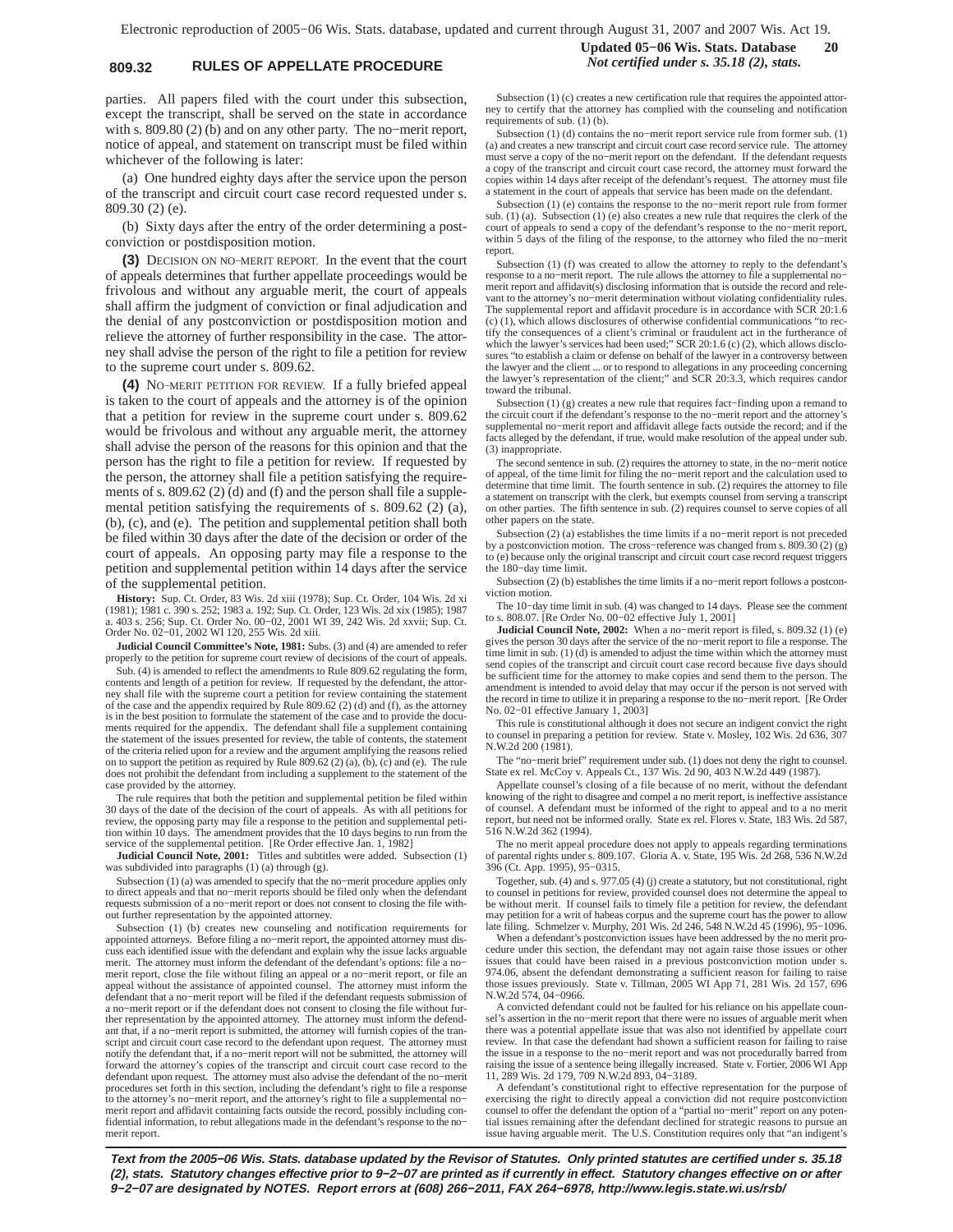## **RULES OF APPELLATE PROCEDURE 809.43 21 Updated 05−06 Wis. Stats. Database** *Not certified under s. 35.18 (2), stats.*

appeal will be resolved in a way that is related to the merit of that appeal." Ford v. Holm, 2006 WI App 176, 296 Wis. 2d 119, 722 N.W. 2d 609, 02−1828. This section comports with constitutional requirements. McCoy v. Court of Appeals, 486 U.S. 429 (1988).

#### SUBCHAPTER IV

# APPEAL PROCEDURE IN COURT OF APPEALS IN TERMINATION OF PARENTAL RIGHTS, CH. 799, TRAFFIC REGULATION, MUNICIPAL ORDINANCE VIOLATION, AND PARENTAL CONSENT TO ABORTION CASES

**809.40 Rule (Appeals in termination of parental rights, ch. 799, traffic regulation, municipal ordinance violation, and parental consent to abortion cases). (1m)** An appeal from an order denying a petition under s. 48.375 (7) is governed by the procedures specified in s. 809.105, and an appeal from an order or judgment under s. 48.43 is governed by the procedures specified in s. 809.107.

**(2)** An appeal to the court of appeals from a judgment or order in a ch. 799, traffic regulation or municipal ordinance violation case must be initiated within the time period specified in s. 808.04, and is governed by the procedures specified in ss. 809.01 to 809.26 and 809.50 to 809.85, unless a different procedure is expressly provided in ss. 809.41 to 809.43.

**(3)** Any civil appeal to the court of appeals under sub. (2) is subject to the docketing statement requirement of s. 809.10 (1) (d) and may be eligible for the expedited appeals program in the discretion of the court.

**History:** Sup. Ct. Order, 83 Wis. 2d xiii (1978); 1979 c. 32 s. 92 (16); Sup. Ct. Order, 92 Wis. 2d xiii (1978); 1979 c. 175 s. 53; 1979 c. 35; 1981 c. 390 s. 252; Sup. Ct. Order, 130 Wis. 2d xi xix ((1986); Sup. Ct. Orde

**Judicial Council Committee's Note, 1978:** Rule 809.40 establishes the time periods for appealing in a misdemeanor case or Chapter 48, 51 or 55 case or seeking postconviction relief in a misdemeanor case pursuant to s. 974.02 (1). It also makes the procedures set forth in Rules 809.30 to 809.32 apply to these types of cases

Rules 809.41 to 809.43 establish special procedures for appeals that may be heard<br>by one appellate judge. The appeal time periods in Chapter 299, traffic regulation and<br>municipal ordinance violation cases, are found in s. 1, 1978]

**Judicial Council Committee's Note, 1979:** Sub. (2) is repealed and recreated to place into it for purposes of clarity the appropriate reference in Chapter 808 contain-<br>ing the appeal time periods for Chapter 799, traffic regulations, and municipal ordi-<br>nance violations cases. No substantive change is 1, 1980]

**Judicial Council Note, 2002:** Sub. (1) is repealed to eliminate confusing cross− references to appeal procedures under Subchapter III. Appeals under former sub. (1) were and are governed by the procedures in ss. 809.30 to 809.32. [Re Order No. 02−01 effective January 1, 2003.]

**809.41 Rule (Motion for 3−judge panel or hearing in county of origin). (1)** MOTION FOR 3−JUDGE PANEL. If an appellant or a petitioner requesting the court of appeals to exercise its supervisory jurisdiction or its original jurisdiction to issue prerogative writs or its appellate jurisdiction to grant petitions for leave to appeal desires the matter to be decided by a 3−judge panel, the appellant or petitioner shall file with the copy of the notice of appeal required by s. 809.10 (1) (a), or with the petition requesting the court to exercise its supervisory, original, or appellate jurisdiction, a motion for a 3−judge panel. Any other party must file a motion under this rule for a 3−judge panel within 14 days after service of the notice of appeal or with the response to the petition. The failure to file a motion under this rule waives the right to request the matter to be decided by a 3−judge panel. A motion for a 3−judge panel in a case in which the state is a party shall also be served upon the attorney general. The attorney general may file a response to the motion within 11 days after service.

**(2)** DECISION ON MOTION FOR 3−JUDGE PANEL. The chief judge may change or modify his or her decision on a motion that the matter be decided by a 3−judge panel at any time prior to a decision on the merits of the appeal or petition.

**(3)** THREE−JUDGE PANEL ON COURT'S OWN MOTION. Whether or not a motion for a 3−judge panel has been filed, the chief judge may order that an appeal or petition be decided by a 3−judge panel at any time prior to a decision on the merits of the appeal or petition.

**(4)** MOTION FOR HEARING IN COUNTY OF ORIGIN. If an appellant desires that the appeal be heard in the county where the case or action originated under s. 752.31 (3), the appellant shall file with the copy of the notice of appeal required by s. 809.10 (1) (a) a motion requesting a hearing in the county of origin. Any other party must file a motion requesting a hearing in the county of origin within 14 days after service of the notice of appeal. The failure to file a motion under this subsection waives the right to request the appeal be heard in the county where the case or action originated.

**History:** Sup. Ct. Order, 83 Wis. 2d xiii (1978); Sup. Ct. Order, 92 Wis. 2d xiii<br>(1979); Sup. Ct. Order, 104 Wis. 2d xi (1981); Sup. Ct. Order 151 Wis. 2d xvii (1989);<br>1993 a. 486; Sup. Ct. Order No. 00–02, 2001 WI 39, 2

**Judicial Council Committee's Note, 1979:** Sub. (3) is created to clarify that the chief judge of the Court of Appeals has the authority to order that an appeal be decided by a 3−judge panel after it has initially been assigned to a single Court of Appeals judge. This authority of the chief judge may be exercised at any time prior to a deci-sion on the merits of the appeal by the single Court of Appeals judge to whom the appeal was originally assigned. [Re Order effective Jan. 1, 1980]

**Judicial Council Committee's Note, 1981:** Rule 809.41 is amended to harmonize with ch. 192, Laws of 1979.

Sub. (1) is amended to apply the procedure for requesting a 3-judge panel for appeals to other proceedings in the types of case specified in s. 752.31 (2). The rule is also amended to require that if the motion for 3-judg the state is a party the motion must be served upon the attorney general as well as all persons of record. If the district attorney files the motion for 3−judge panel, the district attorney must serve the motion on the attorney general. The attorney general is given 7 days to respond to the motion.

The rule is further amended to require that the motion for 3−judge panel be filed with the copy of the notice of appeal required to be sent to the clerk of the court of appeals under Rule 809.10 (1) (a) and not with the original notice of appeal filed with the clerk of the circuit court.

Subs. (2) and (3) are amended to clarify that their provisions may apply to both an appeal and a petition requesting the exercise of supervisory jurisdiction or original jurisdiction to issue a prerogative writ.

Section 752.31, as amended by ch. 192, Laws of 1979, provides for a hearing in the county of origin for appeals but not for other proceedings such as a petition for supervisory writ or original jurisdiction prerogative writ. Sub. (4) is created to set out in a separate subsection of Rule 809.41 the procedure to request that an appeal be heard in the county where a case or action originated as authorized under sub. 752.31 (3). The creation of this separate subsection makes no substantive change in the prior procedure that was contained in Rule 809.41 (1). The rule requires that the motion for hearing in county of origin be filed with the copy of the notice of appeal required to be sent to the clerk of the court of appeals under Rule 809.10 (1) (a).

Rule 809.41 is also amended to clarify that the appeal or petition is decided rather than heard, as oral argument may not occur in all matters filed in the court of appeals. [Re Order effective Jan. 1, 1982]

**Judicial Council Note, 2001:** Titles were added. The time limits in sub. (1) and sub. (4) have been changed from 7 to 11 and 10 to 14 days. See the comment to s. 808.07. [Re Order No. 00−02 effective July 1, 2001]

**809.42 Rule (Waiver of oral argument).** The appellant and respondent in an appeal under s. 752.31 (2) may waive oral argument, subject to approval of the court.

**History:** Sup. Ct. Order, 83 Wis. 2d xiii (1978); Sup. Ct. Order, 92 Wis. 2d xiii (1979).

**Judicial Council Committee's Note, 1979:** This rule is amended to delete language authorizing an appellant and respondent to waive the filing of briefs in an appeal to the Court of Appeals. The Court of Appeals as a consistent policy does not allow the waiving of filing of briefs. The rule is brought into conformity with that policy. [Re Order effective Jan. 1, 1980]

**809.43 Rule (Number of briefs). (1)** A person shall file 10 copies of a brief and appendix in the court of appeals, or the number that the court directs, and shall serve 3 copies on each party. If the opposing party is not represented by counsel, only one copy need be served on that party.

**(2)** A person who is found indigent under s. 814.29 and who is not represented by counsel shall file 3 copies of a brief and appendix in the court of appeals and shall serve one copy on each party. A prisoner who has been granted leave to proceed without prepayment of fees under s. 814.29 (1m) and who is not represented by counsel shall file 3 copies of a brief or appendix in the court of appeals and shall serve one copy on each party.

**History:** Sup. Ct. Order, 83 Wis. 2d xiii (1978); Sup. Ct. Order, 164 Wis. 2d xxix (1991); Sup. Ct. Order No. 00–02, 2001 WI 39, 242 Wis. 2d xxvii.<br>Judicial Council Note, 2001: Subsection (1) was revised to simplify statu

language. The last sentence in sub. (1) reduces the number of copies required for a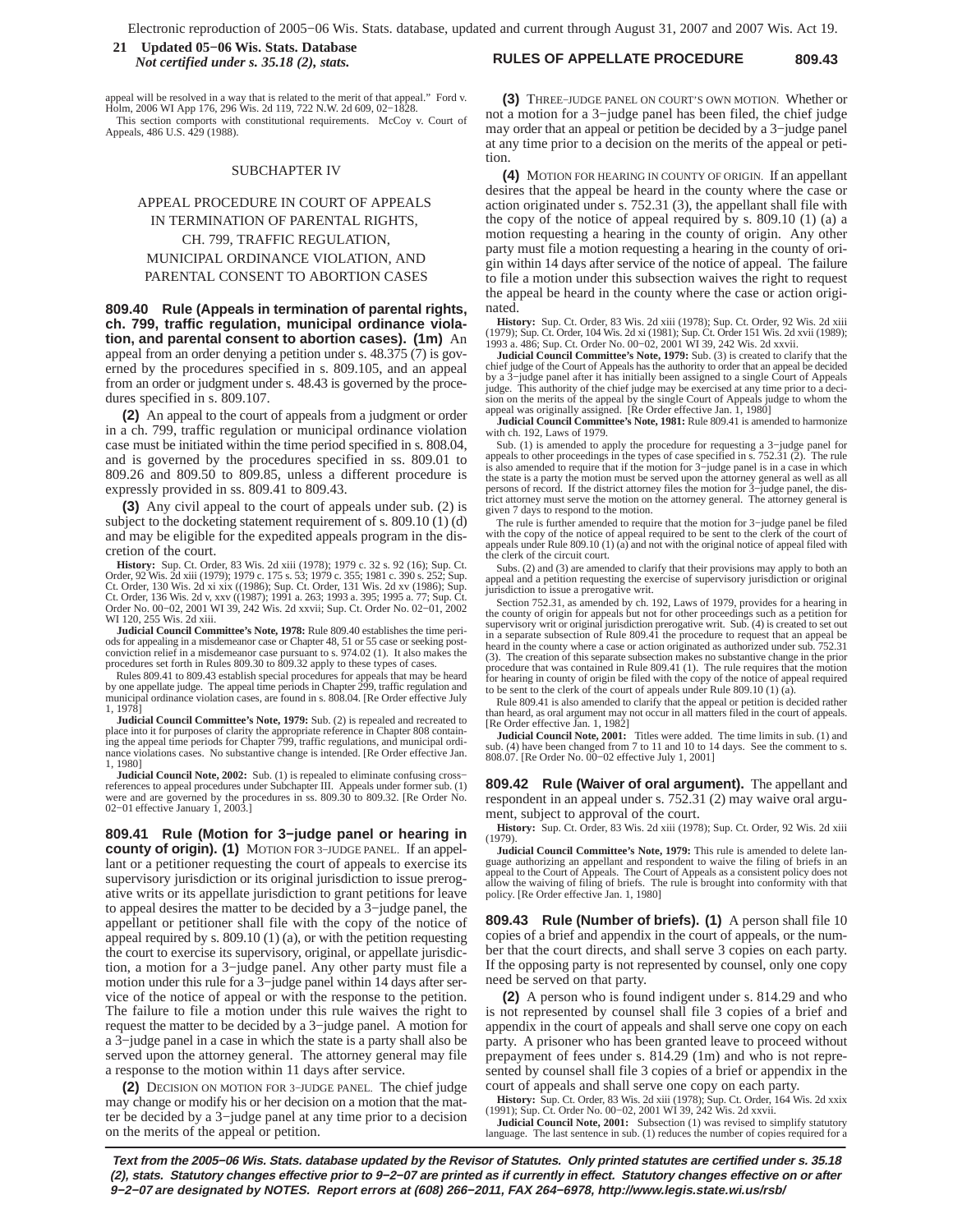# **809.43 RULES OF APPELLATE PROCEDURE** *Not certified under s. 35.18 (2), stats.*

*pro se* party. Subsection (2) was revised to simplify the language and to specify that this section applies only to *pro se* parties. [Re Order No. 00−02 effective July 1, 2001]

#### SUBCHAPTER V

# DISCRETIONARY JURISDICTION PROCEDURE IN COURT OF APPEALS

**809.50 Rule (Appeal from judgment or order not appealable as of right). (1)** A person shall seek leave of the court to appeal a judgment or order not appealable as of right under s. 808.03 (1) by filing within 14 days after the entry of the judgment or order a petition and supporting memorandum, if any. The petition and memorandum combined may not exceed 35 pages if a monospaced font is used or 8,000 words if a proportional serif font is used. The petition shall contain:

(a) A statement of the issues presented by the controversy;

(b) A statement of the facts necessary to an understanding of the issues;

(c) A statement showing that review of the judgment or order immediately rather than on an appeal from the final judgment in the case or proceeding will materially advance the termination of the litigation or clarify further proceedings therein, protect a party from substantial or irreparable injury, or clarify an issue of general importance in the administration of justice; and

(d) A copy of the judgment or order sought to be reviewed.

**(2)** An opposing party in circuit court shall file a response with supporting memorandum, if any, within 14 days after the service of the petition. The response and memorandum combined may not exceed 35 pages if a monospaced font is used or 8,000 words if a proportional serif font is used. Costs and fees may be awarded against any party in a petition for leave to appeal proceeding.

**(3)** If the court grants leave to appeal, the procedures for appeals from final judgments are applicable to further proceedings in the appeal. The entry of the order granting leave to appeal has the effect of the filing of a notice of appeal. The court may specify the issue or issues that it will review in the appeal. If the court grants leave to appeal, the petitioner shall file a docketing statement if required by s. 809.10 (1) (d), identifying the issues to be reviewed in the appeal. The docketing statement shall be filed within 11 days after the date of the order granting the petition for leave to appeal.

**(4)** A person filing a petition under this section shall append to the petition a statement identifying whether the petition is produced with a monospaced font or with a proportional serif font. If produced with a proportional serif font, the person shall set forth the word count of the petition.

**History:** Sup. Ct. Order, 83 Wis. 2d xiii (1978); Sup. Ct. Order, 92 Wis. 2d xiii (1979); Sup. Ct. Order, 151 Wis. 2d xvii (1989); Sup. Ct. Order, 164 Wis. 2d xxix (1991); Sup. Ct. Order, 171 Wis. 2d xxix (1992); Sup. Ct.

**Judicial Council Committee's Note, 1978:** Section 808.03 (1) makes only final judgments and final orders appealable as of right. All other judgments and orders are appealable only in the discretion of the court. This section provides the procedure for asking the court to permit the appeal of a nonfinal order. The issue of whether the court should hear the appeal is presented to the court by petition with both parties given the opportunity of submitting memoranda on the question. The standards on which nonfinal judgments or orders should be reviewed immediately are set forth in s. 808.03 (2) and are taken from the American Bar Association's Standards of Judicial Administration, Standards Relating to Appellate Courts, s. 3.12 (b). [Re Order effective July 1, 1978]

**Judicial Council Committee's Note, 1979:** Sub. (1) (c) is amended to conform with 808.03 (2) (b), which sets out the standards created by the Wisconsin Legislature for appeals to the Court of Appeals by permission. A drafting error in the original<br>preparation of chapter 809 replaced the word "or" found in 808.03 (2) (b) with the<br>word "and", which results in a party having to show in Appeals for the court to assume discretionary jurisdiction that granting such a petition<br>will protect a party from both substantial "and" irreparable injury rather than meeting<br>just one of the 2 criteria, as was the intent effective Jan. 1, 1980]

**Judicial Council Note, 2001:** The time limits in subs. (1) and (2) were changed from 10 to 14 days. Please see the comment to s. 808.07. Subsection (3) specifies that the court may grant discretionary review on specified issues. This rule codifies *Fedders v. American Family Mut. Ins. Co.*, 230 Wis. 2d 577, 601 N.W.2d 861 (Ct. App. 1999), 99−1526, which held a grant of leave to appeal from a nonfinal order or **Updated 05−06 Wis. Stats. Database 22**

judgment does not authorize cross−appeals as of right from the same or from another nonfinal order or judgment; cross−appeals require a separate petition for leave to appeal. [Re Order No. 00−02 effective July 1, 2001]

**Judicial Council Note, 2002:** Subsection (3) is amended to clarify the docketing statement requirements following the grant of a petition for leave to appeal a non−fi-nal order. [Re Order No. 02−01 effective January 1, 2003]

Once leave to appeal is granted, a cross−appeal from the same interlocutory order or judgment in the action requires a petition for leave to appeal. Fedders v. American Family Mutual Insurance Co. 230 Wis. 2d 577, 601 N.W.2d 861 (Ct. App. 1999), 99−1526.

A person who is granted leave to appeal a nonfinal order is limited solely to those<br>issues outlined in the petition to the court of appeals. State v. Aufderhaar, 2004 WI<br>App 208, 277 Wis. 2d 173, 689 N.W.2d 674, 03-2820. R State v. Aufderhaar, 2005 WI 108, 283 Wis. 2d 336, 700 N.W.2d 4, 03−2820

Interlocutory Appeals in Wisconsin. Towers, Arnold, Tess−Mattner & Levenson. Wis. Law. July 1993.

**809.51 Rule (Supervisory writ and original jurisdiction to issue prerogative writ). (1)** A person may request the court to exercise its supervisory jurisdiction or its original jurisdiction to issue a prerogative writ over a court and the presiding judge, or other person or body, by filing a petition and supporting memorandum. The petition and memorandum combined may not exceed 35 pages if a monospaced font is used or 8,000 words if a proportional serif font is used. The petitioner shall name as respondents the court and judge, or other person or body, and all other parties in the action or proceeding. The petition shall contain:

(a) A statement of the issues presented by the controversy;

(b) A statement of the facts necessary to an understanding of the issues;

(c) The relief sought; and

(d) The reasons why the court should take jurisdiction.

**(2)** The court may deny the petition ex parte or may order the respondents to file a response with a supporting memorandum, if any, and may order oral argument on the merits of the petition. The response and memorandum combined may not exceed 35 pages if a monospaced font is used or 8,000 words if a proportional serif font is used. The respondents shall respond with supporting memorandum within 14 days after service of the order. A respondent may file a letter stating that he or she does not intend to file a response, but the petition is not thereby admitted.

**(3)** The court, upon a consideration of the petition, responses, supporting memoranda and argument, may grant or deny the petition or order such additional proceedings as it considers appropriate. Costs and fees may be awarded against any party in a writ proceeding.

**(4)** A person filing a petition under this section shall append to the petition a statement identifying whether the petition is produced with a monospaced font or with a proportional serif font. If produced with a proportional serif font, the person shall set forth the word count of the petition.

**History:** Sup. Ct. Order, 83 Wis. 2d xiii; Sup. Ct. Order, 104 Wis. 2d xi (1978); Sup. Ct. Order, 151 Wis. 2d xix (1981); Sup. Ct. Order, 164 Wis. 2d xxix (1991); Sup. Ct. Order, 171 Wis. 2d xxix (1992); Sup. Ct. Order, 1

**Judicial Council Committee's Note, 1981:** Sub. (1) is amended to reflect the procedure for issuance of a prerogative writ currently followed by the court of appeals and to alert attorneys to the correct procedure to be followed. Rule 809.51 governs the procedures for seeking a petition for supervisory writ or original jurisdiction pre-

rogative writ in the court of appeals. [Re Order effective Jan. 1, 1982]<br>**Judicial Council Note, 2001:** The time limit in sub. (2) was changed from 10 to 14 days. See the comment to s. 808.07. [Re Order No. 00–02 effective

The court of appeals abused its discretion by ordering oral argument one day after the petition for a writ was filed and served. State ex rel. Breier v. Milwaukee County Circuit Court, 91 Wis. 2d 833, 284 N.W.2d 102 (1979).

The court of appeals does not have jurisdiction to entertain original actions unrelated to its supervisory or appellate authority over circuit courts. State ex rel. Swan v. Elections Board, 133 Wis. 2d 87, 394 N.W.2d 732 (1986).

**809.52 Rule (Temporary relief).** A petitioner may request in a petition filed under s. 809.50 or 809.51 that the court grant temporary relief pending disposition of the petition. The court or a judge of the court may grant temporary relief upon the terms and conditions it considers appropriate.

**History:** Sup. Ct. Order, 83 Wis. 2d xiii (1978); 1981 c. 390 s. 252.

**Judicial Council Committee's Note, 1978:** Rules 809.51 to 809.52 incorporate into the rules for the first time the procedures to be followed when the court is asked to exercise its supervisory jurisdiction. For an excellent discussion of original and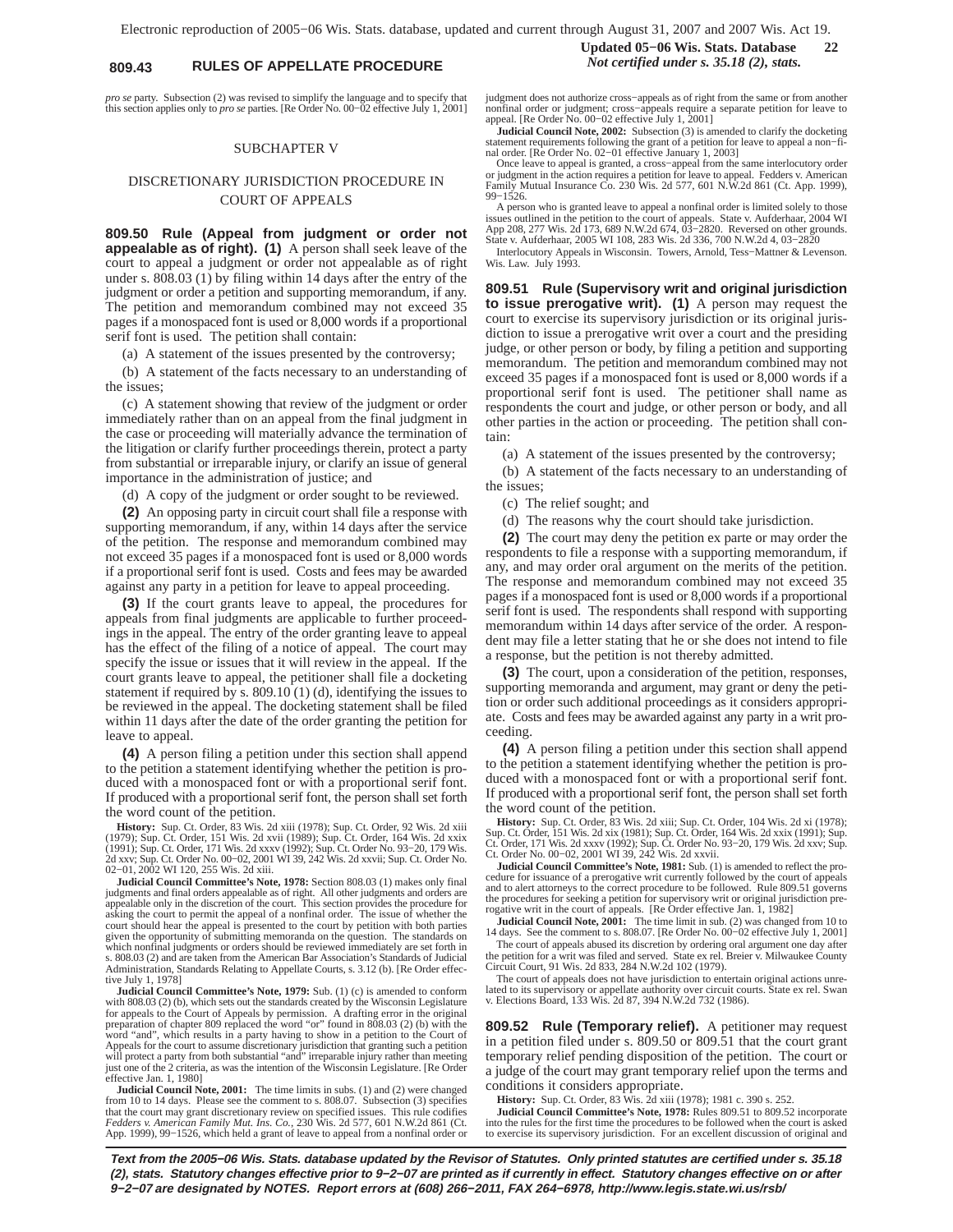### **RULES OF APPELLATE PROCEDURE 809.62 23 Updated 05−06 Wis. Stats. Database** *Not certified under s. 35.18 (2), stats.*

supervisory jurisdiction of the Supreme Court and the distinction between them see the opinion by Justice Wickhem in Petition of Heil, 230 Wis. 428, 284 N.W. 42<br>(1939). To a large degree the procedures specified in 201 Wis. 123, 229 N.W. 643<br>(1930) are followed, but some of the features of Rule 21, FRAP,

There are a number of changes, however, from prior procedures. The parties in the action or proceeding in the trial court must be made respondents in the Court of Appeals because they in most cases are the real parties in interest. Usually the judge whose order is being challenged has no direct interest in the outcome and should not be forced to appear but may, of course, do so. The Attorney General must also be served in certain cases such as declaratory judgments involving the constitutionality of a statute or arising under Chapter 227, the administrative procedure act.

The petition must be filed with the clerk rather than being submitted ex parte to a judge of the court. By virtue of the requirement that the petition be filed, it must previously have been served on opposing parties as required by s. 809.80. The initial action of the court will be to direct the respondents to answer the petition rather than to issue an order to show cause why the relief requested should not be granted. [Re Order effective July 1, 1978]

#### SUBCHAPTER VI

#### APPELLATE PROCEDURE IN SUPREME COURT

**809.60 Rule (Petition to bypass). (1)** A party may file with the supreme court a petition to bypass the court of appeals pursuant to s. 808.05 no later than 14 days following the filing of the respondent's brief under s. 809.19 or response. The petition must include a statement of reasons for bypassing the court of appeals.

**(2)** An opposing party may file a response to the petition within 14 days after the service of the petition.

**(3)** The filing of the petition stays the court of appeals from taking under submission the appeal or other proceeding.

**(4)** The supreme court may grant the petition upon such conditions as it considers appropriate.

**(5)** Upon the denial of the petition by the supreme court the appeal or other proceeding in the court of appeals continues as though the petition had never been filed.

**History:** Sup. Ct. Order, 83 Wis. 2d xiii (1978); Sup. Ct. Order, 104 Wis. 2d xi (1981); Sup. Ct. Order No. 00−02, 2001 WI 39, 242 Wis. 2d xxvii.

**Judicial Council Committee's Note, 1981:** The amendment to sub. (1) establishes time periods for filing a bypass petition to discourage use of the petition for dilatory purposes. [Re Order effective Jan. 1, 1982]

**Judicial Council Note, 2001:** The time limits in subs. (1) and (2) have been changed from 10 to 14 days. Please see the comment to s. 808.07. [Re Order No. 00−02 effective July 1, 2001]

**809.61 Rule (Bypass by certification of court of appeals or upon motion of supreme court).** The supreme court may take jurisdiction of an appeal or other proceeding in the court of appeals upon certification by the court of appeals or upon the supreme court's own motion. The supreme court may refuse to take jurisdiction of an appeal or other proceeding certified to it by the court of appeals.

**History:** Sup. Ct. Order, 83 Wis. 2d xiii (1978).

The supreme court's denial of certification has no precedential value on the merits of the case. State v. Shillcutt, 119 Wis. 2d 788, 350 N.W.2d 686 (1984).

When confronted with a direct conflict between a decision of the state supreme court and a later decision of the U. S. Supreme Court on a matter of federal law, the court of appeals may certify the case to the state supreme court under s. 809.61. If it does not, or certification is not accepted, the supremacy clause of the U. S. Constitu-tion compels adherence to U. S. Supreme Court precedent on matters of federal law, although it means deviating from a conflicting decision of the state supreme court. State v. Jennings, 2002 WI 44, 252 Wis. 2d 228, 647 N.W.2d 142, 00−1680.

Discretionary review by the Wisconsin supreme court. Pokrass, WBB March, 1985.

**809.62 Rule (Petition for review). (1)** A party may file with the supreme court a petition for review of an adverse decision of the court of appeals pursuant to s. 808.10 within 30 days of the date of the decision of the court of appeals. Supreme court review is a matter of judicial discretion, not of right, and will be granted only when special and important reasons are presented. The following, while neither controlling nor fully measuring the court's discretion, indicate criteria that will be considered:

(a) A real and significant question of federal or state constitutional law is presented.

(b) The petition for review demonstrates a need for the supreme court to consider establishing, implementing or changing a policy within its authority.

(c) A decision by the supreme court will help develop, clarify or harmonize the law, and

1. The case calls for the application of a new doctrine rather than merely the application of well−settled principles to the factual situation; or

2. The question presented is a novel one, the resolution of which will have statewide impact; or

3. The question presented is not factual in nature but rather is a question of law of the type that is likely to recur unless resolved by the supreme court.

(d) The court of appeals' decision is in conflict with controlling opinions of the United States Supreme Court or the supreme court or other court of appeals' decisions.

(e) The court of appeals' decision is in accord with opinions of the supreme court or the court of appeals but due to the passage of time or changing circumstances, such opinions are ripe for reexamination.

**(2)** Except as provided in s. 809.32 (4), the petition must contain:

(a) A statement of the issues presented for review, the method or manner of raising the issues in the court of appeals and how the court of appeals decided the issues.

(b) A table of contents.

(c) A concise statement of the criteria of sub. (1) relied upon to support the petition, or in the absence of any of the criteria, a concise statement of other substantial and compelling reasons for review.

(d) A statement of the case containing a description of the nature of the case; the procedural status of the case leading up to the review; the dispositions in the trial court and court of appeals; and a statement of those facts not included in the opinion of the court of appeals relevant to the issues presented for review, with appropriate references to the record.

(e) An argument amplifying the reasons relied on to support the petition, arranged in the order of the statement of issues presented. All contentions in support of the petition must be set forth in the petition. A memorandum in support of the petition is not permitted.

(f) An appendix containing, in the following order:

1. The decision and opinion of the court of appeals.

2. Judgment, orders, findings of fact, conclusions of law and memorandum decisions of the circuit court and administrative agencies necessary for an understanding of the petition.

3. Any other portions of the record necessary for an understanding of the petition.

**(2m)** Subsection (2) does not apply to a petition for review of an appeal that is governed by s. 809.105. A petition governed by that section shall comply with s. 809.105  $(11)$ .

**(2r)** This section applies to petitions for review of an appeal under s. 809.107, except as provided in s. 809.107 (6) (f).

**(3)** Except as provided in s. 809.32 (4), an opposing party may file a response to the petition within 14 days after the service of the petition.

**(4)** The petition for review and response, if any, shall conform to s. 809.19 (8) (b) and (d) as to form and certification, shall be as short as possible, and may not exceed 35 pages in length if a monospaced font is used or 8,000 words if a proportional serif font is used, exclusive of appendix. The petition for review and the response shall have white front and back covers, and a party shall file 10 copies with the clerk of the supreme court.

**(5)** Except as provided in s. 809.24, the filing of the petition stays further proceedings in the court of appeals.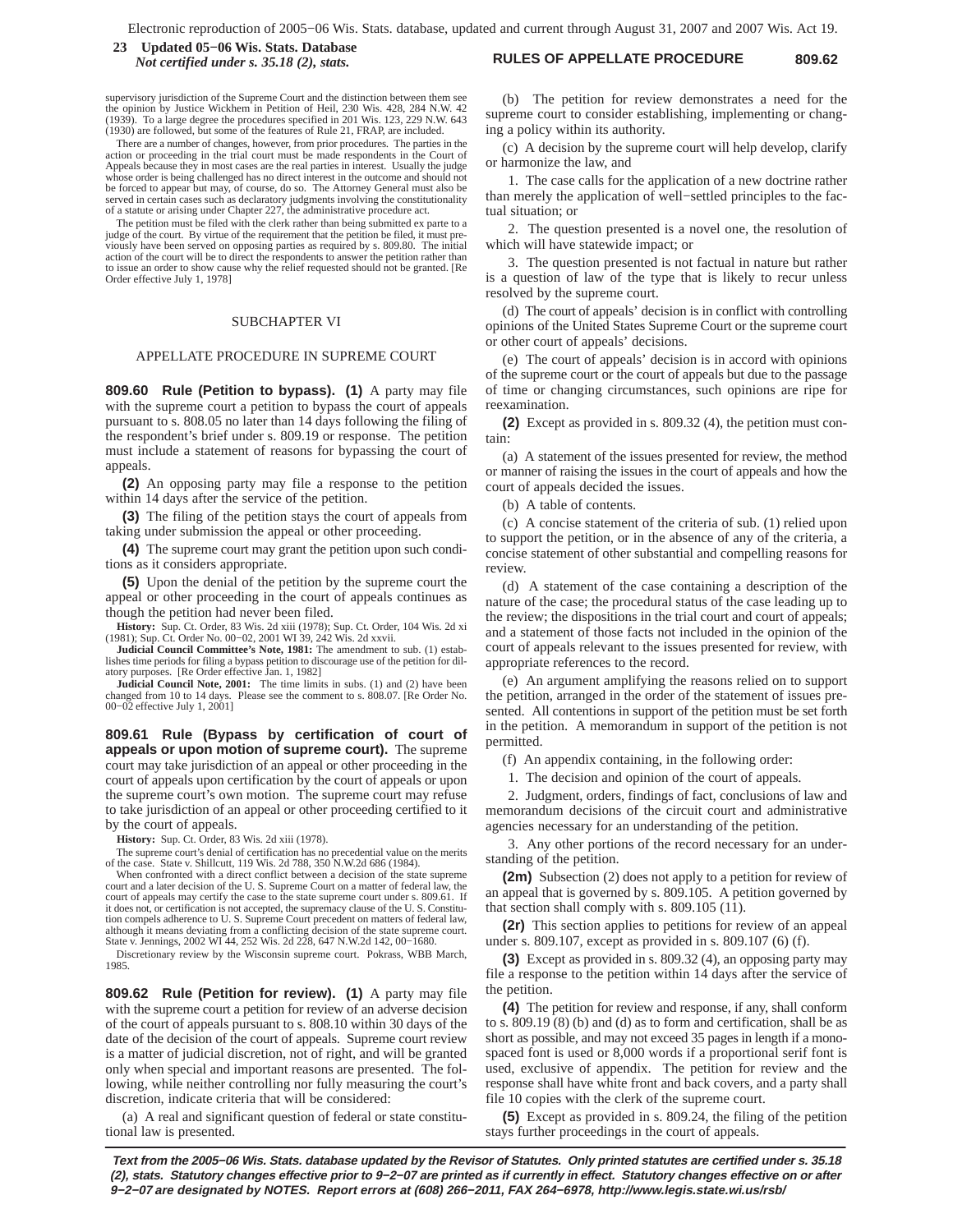# **809.62 RULES OF APPELLATE PROCEDURE** *Not certified under s. 35.18 (2), stats.*

**(6)** The supreme court may grant the petition upon such conditions as it considers appropriate, including the filing of additional briefs. If the petition is granted, the petitioner cannot raise or argue issues not set forth in the petition unless ordered otherwise by the supreme court. The supreme court may limit the issues to be considered on review.

**(7)** A party who seeks a modification of an adverse decision of the court of appeals may file a petition for cross−review within the period for filing a petition for review with the supreme court, or 30 days after the filing of a petition for review by another party, whichever is later. A party seeking cross−review has the same rights and obligations as a party seeking review under ch. 809.

**History:** Sup. Ct. Order, 83 Wis. 2d xiii (1978); Sup. Ct. Order, 92 Wis. 2d xiii<br>(1979); Sup. Ct. Order, 104 Wis. 2d xi (1981); 1991 a. 263; Sup. Ct. Order No. 93–20,<br>179 Wis. 2d xxv; 1993 a. 395; Sup. Ct. Order No. 00–0

**Judicial Council Committee's Note, 1979:** The caption of Rule 809.62 is amended to more properly describe the function of the Supreme Court in reviewing decisions of the Court of Appeals.

Rule 809.62 (5) [7] is created to protect the review rights of all parties to a review in the Supreme Court by creating a cross−review provision for a decision being reviewed by the Supreme Court similar to the cross−appeal provision for a judgment or order being appealed to the Court of Appeals from a trial court found in Rule 809.10 (2) (b). New sub. 809.62 (5) gives a party the ability to file for cross−review with the Supreme Court up to an additional 30 days from the filing of a petition for review by another party to the decision rendered by the Court of Appeals. [Re Order effective Jan. 1, 1980]

**Judicial Council Committee's Note, 1981:** Rule 809.62 is amended to regulate the form, contents and length of petitions for review. The amendments are intended to focus the petition for review on the criteria promulgated by the supreme court for granting a petition for review, to facilitate the efficient and effective consideration of the petition by the supreme court, and to develop a petition that may be used by the supreme court for consideration of the merits after review is granted.

Sub. (1) incorporates criteria promulgated by the supreme court for granting a peti-tion for review. In re Standards to Review Petitions to Appeal, 85 Wis. 2d xiii, 268 N.W.2d xxviii (1978).

Sub. (2) regulates the contents of the petition. Sub. (2) (a) requires that the petition contain a statement of the issues presented for review, the method or manner of raising the issues in the court of appeals, and how the court of appeals decided the issues.<br>Correspondingly, sub. (6), formerly sub. (4), is amended to provide that if the petition<br>is granted, the petitioner cannot raise or a ordered otherwise by the supreme court. The supreme court may limit the issues to be considered on review. These amendments establish that the parties are limited to the issues raised in the petition, but the supreme court may order the parties to argue issues not raised. Likewise, the supreme court may limit the issues to be reviewed. The petition informs the supreme court as to whether an issue had been raised in the court of appeals. If an issue was not raised in the court of appeals, then it is left to<br>the judicial discretion of the supreme court as to whether it will grant the petition so<br>as to allow the issue to be raised in the su

Sub. (2) (c) requires that the petition contain a concise statement of the criteria of sub. (1) relied upon to support the petition, or in the absence of any of the criteria, a concise statement of other substantial and compelling reasons for review. Supreme court review is a matter of discretion. The supreme court has promulgated the criteria as guidelines for the exercise of its discretion. In the absence of one of the criteria, the supreme court may grant a petition for review if the petitioner establishes other substantial and compelling reasons for review. The amendment requires that the peti-<br>substantial and compelling reasons for review. The amendment requires that the petitioner either state criteria relied upon or in the absence of any of the criteria, state other substantial and compelling reasons for review. The burden is on the petitioner to explicitly define the other substantial and compelling reasons for review.

Sub. (2) (d) requires that the petition contain a statement of the case containing a description of the nature of the case, the procedural status of the case leading up to the review, the dispositions in the trial court and court of appeals, and a statement of those facts not included in the opinion of the court of appeals relevant to the issues presented for review, with appropriate references to the record. The opinion of the court of appeals must be included in an appendix to the petition. Consequently, if the opinion of the court of appeals sets forth a complete statement of the facts relevant to the issues presented for review, the petition for review need not restate those facts. The petition need only state those facts not included in the opinion of the court of appeals relevant to the issues presented for review. The statement of facts must include appropriate references to the record.

Sub. (2) (e) provides that the petition must contain an argument amplifying the reasons relied on to support the petition, arranged in the order of the statement of issues presented. All contentions must be contained within the petition. There is no memorandum in support of the petition.

The appendix required by sub. (2) (f) will assure that all relevant supporting documents necessary for an understanding of the petition for review be before the supreme<br>court for consideration. This will facilitate not only the review of the petition for<br>review but will enhance the petition as an aid to on the merits.

Sub. (4) is created to regulate the form and length of the petition for review and response. The form of the petition and response is based on Rule 809.19 for briefs as to printing requirements, page size and binding. The petition and response shall be as short as possible but shall not exceed 35 pages in length, exclusive of appendix.

Prior sub. (3) is renumbered sub. (5) and amended to allow the court of appeals to reconsider on its own motion a decision or opinion within 30 days of a filing of a petition for review.

The amendments to the rule refer to Rule 809.32 (4) which governs the filing of a petition for review in a criminal case where there has been a fully briefed appeal to the court of appeals and appointed counsel is of the opinion that a petition for review

# **Updated 05−06 Wis. Stats. Database 24**

in the supreme court under Rule 809.62 would be frivolous and without any arguable merit.

Prior subs. (2) and (5), relating to the time for filing the response to the petition for review and the provisions for cross−review have been renumbered subs. (3) and (7), respectively, but have not been substantively altered. [Re Order effective Jan. 1, 1982]

**Judicial Council Note, 2001:** The time limit in sub. (3) has been changed from 10 to 14 days. Please see the comment to s. 808.07. The last sentence of sub. (4) specifies the color of the cover that should accompany a petition for review and the num-ber of copies required. [Re Order No. 00−02 effective July 1, 2001]

The supreme court has power to entertain petitions filed by the state in criminal cases. State v. Barrett, 89 Wis. 2d 367, 280 N.W.2d 114 (1979).

If the court of appeals reverses a defendant's conviction on grounds of insufficiency of evidence, the double jeopardy clause does not bar the supreme court from reviewing the case. State v. Bowden, 93 Wis. 2d 574, 288 N.W.2d 139 (1980).

"Decision" under sub. (1) means the result, disposition, or mandate reached by court, not the opinion. Neely v. State, 89 Wis. 2d 755, 279 N.W.2d 255 (1979).

The supreme court will not order a new trial if the majority concludes that there is<br>prejudicial error but there is no majority with respect to a particular error. "Minority<br>vote pooling" is rejected. State v. Gustafson, 1

Petitions for review must be filed by 5:00 p.m. on the 30th day following the filing<br>of the court of appeals decision. St. John's Home v. Continental Casualty Co. 150<br>Wis. 2d 37, 441 N.W.2d 219 (1989), per curiam.

Citation to an unpublished court of appeals decision to show conflict between dis-tricts for purposes of s. 809.62 (1) (d) is appropriate. State v. Higginbotham, 162 Wis. 2d 978, 471 N.W.2d 24 (1991).

Issues before the court are issues presented in the petition for review and not the discrete arguments that may be made, pro or con, in the disposition of the issue. State v. Weber, 164 Wis. 2d 788, 476 N.W.2d 867 (1991).

Together, s. 809.32 (4) and 977.05 (4) (j) create a statutory, but not constitutional, right to counsel in petitions for review, provided counsel does not determine the appeal to be without merit. If counsel fails to timely file a petition for review, the defendant may petition for a writ of habeas corpus and the supreme court has the power to allow late filing. Schmelzer v. Murphy, 201 Wis. 2d 246, 548 N.W.2d 45 (1996), 95−1096.

The 30−day deadline for receipt of a petition for review is tolled on the date that a pro se prisoner delivers a correctly addressed petition to the proper prison authori-<br>ties for mailing. State ex rel. Nichols v. Litscher, 2001 WI 119, 247 Wis. 2d 1013,<br>635 N.W.2d 292, 00–0853. See also, Brown v. Bradle 658 N.W.2d 427, 01−3324.

Discretionary review by the Wisconsin supreme court. Wilson and Pokrass. WBB Feb. 1983.

Petitions for review by the Wisconsin supreme court. 1979 WLR 1176.

**809.63 Rule (Procedure in supreme court).** When the supreme court takes jurisdiction of an appeal or other proceeding, the rules governing procedures in the court of appeals are applicable to proceedings in the supreme court unless otherwise ordered by the supreme court in a particular case.

**History:** Sup. Ct. Order, 83 Wis. 2d xiii (1978).

**809.64 Rule (Reconsideration).** A party may seek reconsideration of the judgment or opinion of the supreme court by filing a motion under s. 809.14 for reconsideration within 20 days after the date of the decision of the supreme court.

**History:** Sup. Ct. Order, 83 Wis. 2d xiii (1978); 1981 c. 390 s. 252; Sup. Ct. Order No. 00−02, 2001 WI 39, 242 Wis. 2d xxvii.

**Judicial Council Committee's Note, 1978:** Rule 809.64 replaces former Rules 251.65, 251.67 to 251.69, which provided for motions for rehearing. The necessity for the filing of briefs on a motion for reconsideration as required by former Rule 251.67 is eliminated. The matter will be considered on the motion and supporting and opposing memoranda as with any other motion. The term "reconsideration" is used rather than rehearing because in a case decided without oral argument there has been no initial hearing. [Re Order effective July 1, 1978]

**Judicial Council Note, 2001:** This section has been changed to specify that the time limit for filing motions for reconsideration of supreme court opinions is calculated from the date, not the filing, of the decision. [Re Order No. 00−02 effective July 1, 2001]

A supreme court order denying a petition to review a court of appeals decision was neither a judgment nor an opinion. Archdiocese of Milwaukee v. Milwaukee, 91 Wis. 2d 625, 284 N.W.2d 29 (1979).

A motion mailed within the 20−day period, but received after the period expired, was not timely and did not merit exemption from the time requirement. Lobermeier v. General Telephone Co. of Wisconsin, 120 Wis. 2d 419, 355 N.W.2d 531 (1984).

#### SUBCHAPTER VII

# ORIGINAL JURISDICTION PROCEDURE IN SUPREME COURT

**809.70 Rule (Original action). (1)** A person may request the supreme court to take jurisdiction of an original action by filing a petition which may be supported by a memorandum. The petition must contain all of the following: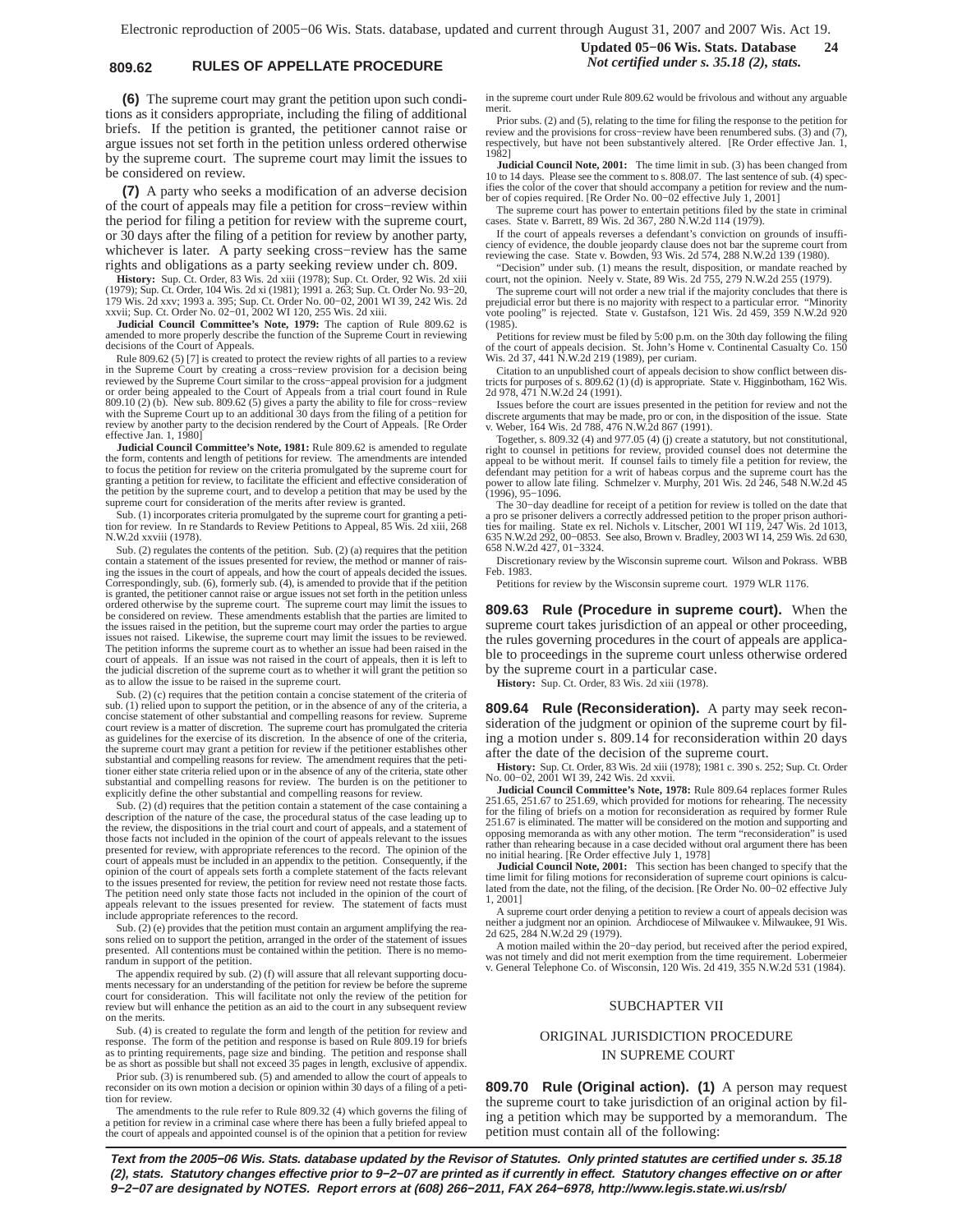## **RULES OF APPELLATE PROCEDURE 809.80 25 Updated 05−06 Wis. Stats. Database** *Not certified under s. 35.18 (2), stats.*

(a) A statement of the issues presented by the controversy. (b) A statement of the facts necessary to an understanding of the issues.

(c) A statement of the relief sought.

(d) A statement of the reasons why the court should take jurisdiction.

**(2)** The court may deny the petition or may order the respondent to respond and may order oral argument on the question of taking original jurisdiction. The respondent shall file a response, which may be supported by a memorandum, within 14 days after the service of the order.

**(3)** The court, upon a consideration of the petition, response, supporting memoranda and argument, may grant or deny the petition. The court, if it grants the petition, may establish a schedule for pleading, briefing and submission with or without oral argument.

**History:** Sup. Ct. Order, 83 Wis. 2d xiii (1978); 1995 a. 225; Sup. Ct. Order No. 00−02, 2001 WI 39, 242 Wis. 2d xxvii.

**Judicial Council Note, 2001:** The time limit in sub. (2) was changed from 10 to 14 days. Please see the comment to s. 808.07. [Re Order No. 00−02 effective July 1, 2001]

**809.71 Rule (Supervisory writ).** A person may request the supreme court to exercise its supervisory jurisdiction over a court and the judge presiding therein or other person or body by filing a petition in accordance with s. 809.51. A person seeking a supervisory writ from the supreme court shall first file a petition for a supervisory writ in the court of appeals under s. 809.51 unless it is impractical to seek the writ in the court of appeals. A petition in the supreme court shall show why it was impractical to seek the writ in the court of appeals or, if a petition had been filed in the court of appeals, the disposition made and reasons given by the court of appeals.

**History:** Sup. Ct. Order, 83 Wis. 2d xiii (1978); Sup. Ct. Order, 104 Wis. 2d xi (1981); 1981 c. 390 s. 252.

**Judicial Council Committee's Note, 1981:** The supreme court will not exercise its supervisory jurisdiction where there is an adequate alternative remedy. Unless the court of appeals is itself the object of the supervisory writ, usually there is an adequate alternative remedy of applying to the court of appeals under Rule 809.51 for the supervisory writ. The amendment to Rule 809.71 establishes that before a person may request the supreme court to exercise its supervisory jurisdiction, the person<br>must first seek the supervisory writ in the court of appeals, unless to do so is impracti-<br>cal. Following the decision of the court of appe the supreme court from considering a petition for review under Rule 809.62 or a peti-tion for supervisory writ under Rule 809.71, depending upon the circumstances and the petitioner's ability to establish the respective governing criteria. [Re Order effective Jan. 1, 1982]

#### SUBCHAPTER VIII

# MISCELLANEOUS PROCEDURES IN COURT OF APPEALS AND SUPREME COURT

**809.80 Rule (Filing and service of papers). (1)** A person shall file any paper required to be filed by these rules with the clerk of the court unless a different place of filing is expressly required or permitted by statute or rule. The clerk of the court is located at 110 E. Main Street, Madison, Wisconsin 53703. The mailing address for the clerk of the supreme court and the court of appeals is P.O. Box 1688, Madison, Wisconsin 53701−1688.

**(2)** (a) A person shall serve and file a copy of any paper required or authorized under these rules to be filed in a trial or appellate court as provided in s.  $801.14$  (1), (2) and (4).

(b) Any paper required or authorized to be served on the state in appeals and other proceedings in felony cases in the court of appeals or supreme court shall be served on the attorney general unless the district attorney has been authorized under s. 978.05 (5) to represent the state. Any paper required or authorized to be served on the state in appeals and other proceedings in misdemeanor cases decided by a single court of appeals judge under s. 752.31 (2) and (3) shall be served on the district attorney. Every petition for review by the supreme court of a decision of the court

of appeals in a misdemeanor case shall be served on the attorney general.

**(3)** FILING OF PAPERS; USE OF MAIL. (a) *All filings – general rule*. Except as provided in pars. (b) to (e), filing is not timely unless the clerk receives the papers within the time fixed for filing. Filing may be accomplished by hand delivery, mail or by courier. Filing by facsimile is permitted only as set forth in s. 801.16. Electronic filing, other than filing by facsimile as set forth in s. 801.16, is not permitted unless otherwise ordered by the supreme court.

(b) *Brief or appendix – general rule*. Except as provided in par. (c), a brief or appendix is timely filed if, on or before the last day of the time fixed for filing, it is correctly addressed and:

1. Deposited in the United States mail for delivery to the clerk by first−class mail, or other class of mail that is at least as expeditious, postage pre−paid; or

2. Delivered to a 3rd−party commercial carrier for delivery to the clerk within 3 calendar days.

(c) *Pro se brief or appendix from person confined in institution − special rule*. A pro se brief or appendix from a person confined in an institution is timely filed if the brief or appendix is correctly addressed and delivered to the proper institution authorities for mailing on or before the last day of the time fixed for filing. A confined person who mails a brief or appendix under this subsection shall also file a certification or affidavit setting forth the date on which the document was delivered to the proper institution authorities for mailing.

(d) *Petition for review – general rule*. Except as provided in par. (e), a petition for review is timely filed only if the clerk actually receives the petition within the time fixed for filing.

(e) *Pro se petition for review from person confined in institution – special rule*. The 30−day time limit for the clerk's receipt of a pro se petition for review filed by a person confined in an institution is tolled on the date that the confined person delivers a correctly addressed petition to the proper institution authorities for mailing. The confined person shall also file a certification or affidavit setting forth the date on which the petition was delivered to the proper institution authorities for mailing.

**(4)** PROOF OF FILING DATE FOR BRIEF OR APPENDIX. (a) When a brief or appendix is filed by mail or commercial carrier in accordance with s. 809.80 (3) (b), the attorney or person filing the document shall append a certification or affidavit setting forth the date and manner by which the document was mailed or delivered to a 3rd−party commercial carrier.

(b) If a certification or affidavit is appended, the clerk's office shall consider the brief or appendix filed on the date of mailing or delivery set forth in the certification or affidavit. If no certification or affidavit is appended, the date of filing shall be the date on which the brief or appendix is received by the clerk's office.

(c) The date shown on a postage meter does not establish that the document was mailed on that date.

**History:** Sup. Ct. Order, 83 Wis. 2d xiii (1978); 1981 c. 390 s. 252; Sup. Ct. Order, 130 Wis. 2d xiii (1978); 1980 a. 31; Sup. Ct. Order, 2d xxvii: Sup. 242 Wis. 2d xivii: 2d xxvii: Sup. 242 Wis. 2d xivii: 201 wit. 2d xx

**Judicial Council Committee's Note, 1978:** The prior requirement of an affidavit of service is eliminated. The provision of the Rules of Civil Procedure that the filing of a paper is a certification that the paper has been served is adopted. [Re Order effec-tive July 1, 1978]

**Judicial Council Note, 1986:** Sub. (2) (b) does not change the existing service rules; it is intended to consolidate and clarify the procedure specified by ss. 59.47 (7), 165.25 (1) and 752.31 (2) and (3). [Re Order effective July 1, 1986]

**Judicial Council Note, 2001:** Subsection (1) was amended to provide the correct address of the clerk of the supreme court and court of appeals. [Re Order No. 00−02 effective July 1, 2001]

**Judicial Council Note, 2002:** Subsections (3) through (4) are new, and are taken largely from the Federal Rules of Appellate Procedure, Rule 25. Under the former rules, a brief was not filed until the clerk physically received it, regardless of when the brief may have been mailed. Because a party outside the Madison area had to allow time for postal or courier delivery, briefing periods were often adversely affected merely to ensure that a brief was actually received by the clerk before the expiration of the filing deadline.

Subsection (3) (a) retains the general rule that a document is not filed until it is received by the clerk. Filing may be accomplished in person, by mail, or by courier or common carrier. Electronic filing of papers, other than filing by facsimile, is not permitted unless otherwise ordered by the supreme court. See s. 801.16 (2) address-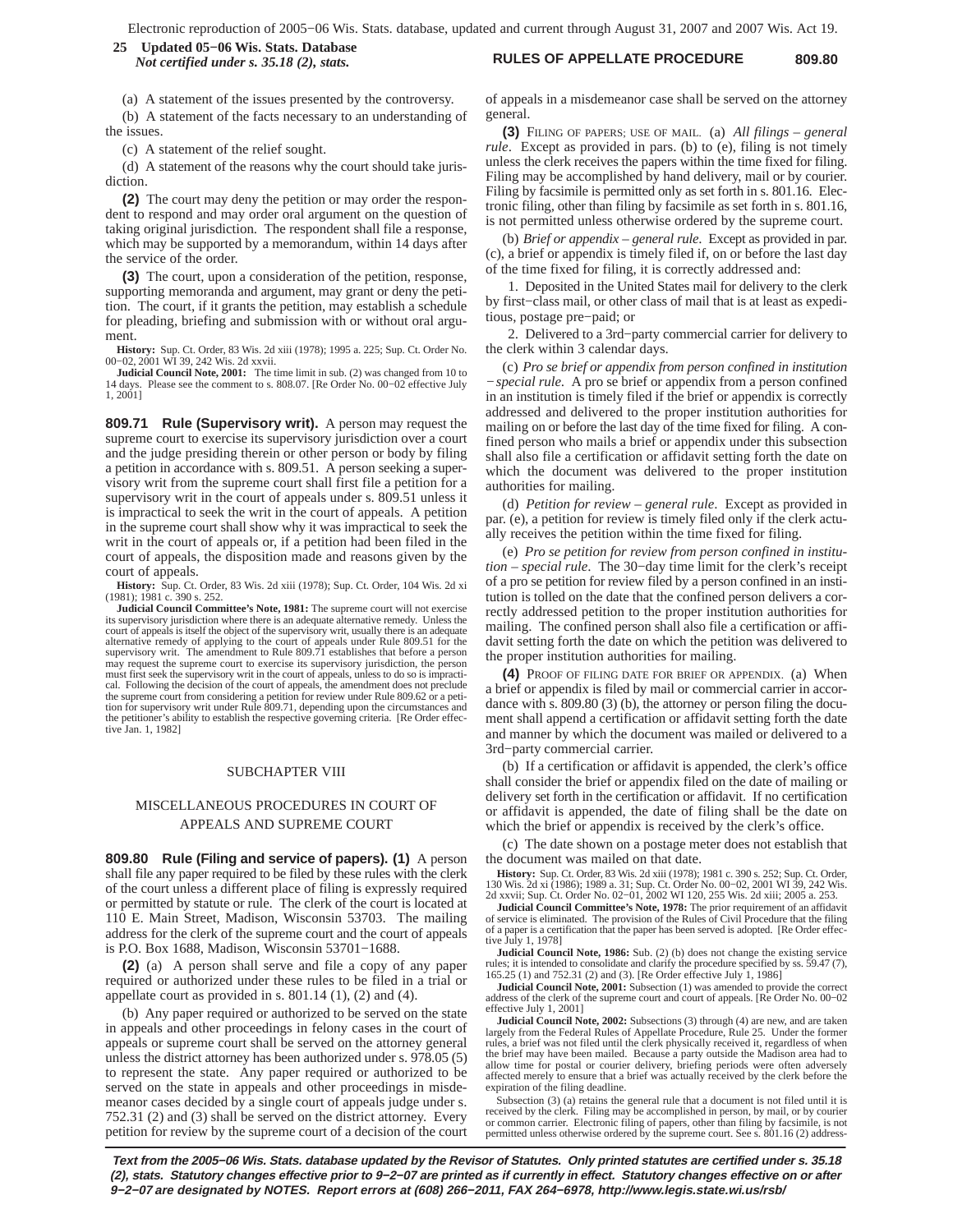# **809.80 RULES OF APPELLATE PROCEDURE** *Not certified under s. 35.18 (2), stats.*

**Updated 05−06 Wis. Stats. Database 26**

ing rules governing facsimile filing. The supreme court and the court of appeals have adopted local rules governing facsimile filing.

However, sub. (3) (b) creates a mailbox rule for briefs and appendices only. For briefs and appendices, filing will be considered timely if, on or before the deadline, the brief or appendix is correctly addressed and either: (a) deposited in the United States mail for delivery by first−class mail, or other class of mail at least as expeditious, postage pre−paid, or (b) delivered to a commercial delivery service for delivery within 3 calendar days. When a brief or appendix is mailed or sent by commercial courier, subsection (4) requires that the party also file a certification or affidavit of mailing stating the date and manner of mailing or delivery.

Subsection (3) (c) addresses pro se briefs and appendices filed by confined persons. For confined persons, a brief or appendix will be timely filed if, on or before the deadline, the brief or appendix is correctly addresse institution authorities for mailing. In order for the brief or appendix to be timely filed under sub. (3) (c), a certification or affidavit must be filed stating the date on which the brief or appendix was delivered to the proper institution authorities for mailing. The important point is that the pro se confined person must follow the institution rules or practices as to outgoing mail – whether they require placing mail in the hands of<br>certain institution authorities, depositing mail in a designated receptacle, or some<br>other procedure. See *State ex rel. Nichols v. Litsc* 2d 1013, 1028 n. 6, 635 N.W.2d 292.

Subsection (3) (d) reiterates the long−standing rule that a petition for review filed with the clerk of the supreme court must actually be received by the clerk on or before the last day of the filing period. The time limit for filing a petition for review cannot be extended. The timely filing of a petition for review is necessary to invoke the supreme court's appellate jurisdiction. See *First Wis. Nat'l Bank of Madison v. Nicho-laou*, 87 Wis. 2d 360, 274 N.W.2d 704 (1979). The mailbox rule for briefs and appendices created in sub. (3) (b) does not apply to the filing of a petition for review under s. 809.62.

Subsection (3) (e) expands the coverage of the rule tolling the time limit for the clerk's receipt of a pro se petition for review from a prisoner on the date the prisoner delivers a correctly addressed petition to the proper prison authorities, as established in *State ex rel. Nichols v. Litscher, supra* se confined persons. Subsection (3) (e) also adds a requirement for filing of a certification or affidavit setting forth the date on which the petition for review was delivered to the proper institution authorities for mailing. The important point is that in order to trigger tolling, the pro se confined person must follow the institution rules or practices as to outgoing mail – whether they require placing mail in the hands of certain institution authorities, depositing mail in a designated receptacle, or some other pro-cedure. See *State ex rel. Nichols v. Litscher, supra.* [Re Order No. 02−01 effective January 1, 2003]

To avoid potential delay, address all types of mail to: Clerk of the Court, Supreme Court of Wisconsin, P. O. Box 1688, Madison, WI 53701. Gunderson v. State, 106 Wis. 2d 611, 318 N.W.2d 779 (1982).

**809.81 Rule (Form of papers).** A paper filed in the court must conform to the following requirements unless expressly provided otherwise in these rules:

**(1)** SIZE. 8−1/2 x 11 inches.

**(2)** NUMBER OF COPIES. Five copies in the court of appeals, 9 copies in the supreme court, and 3 copies of a motion filed under s. 809.14 in the court of appeals if the appeal or other proceeding is one of the types of cases specified in s. 752.31 (2).

**(3)** STYLE. Produced using either a monospaced or a proportional serif font.

**(4)** SPACING AND MARGINS. Double−spaced with a minimum of a 1.5 inch margin on each of the 4 sides.

**(5)** PAGINATION. Paginated at the center of the bottom margin.

**(6)** COPYING PROCESS. Any duplicating or copying process that produces a clear, black image on white paper. Carbon copies may not be filed.

**(7)** BINDING. Bound or stapled at the top margin.

**(8)** CONFIDENTIALITY. Every notice of appeal or other document that is filed in the court and that is required by law to be confidential shall refer to individuals only by their first name and the first initial of their last name.

**(9)** CAPTIONS. Except as provided in s. 809.81 (8), the caption of any document shall include the full name of each party in the circuit court and shall designate each party so as to identify each party's status in the circuit court and in the appellate court, if any. In the supreme court, "petitioner" shall be added to the designation of a party filing a petition for review. The designation of a party responding to a petition for review shall remain the same as in the court of appeals.

**History:** Sup. Ct. Order, 83 Wis. 2d xiii (1978); Sup. Ct. Order, 104 Wis. 2d xi (1981); Sup. Ct. Order No. 93−18, 179 Wis. 2d xxi; Sup. Ct. Order No. 93−20, 179 Wis. 2d xxv; Sup. Ct. Order No. 00−02, 2001 WI 39, 242 Wis. 2d xxvii; Sup. Ct. Order No. 02−01, 2002 WI 120, 255 Wis. 2d xiii.

**Judicial Council Committee's Note, 1978:** The 8−1/2 x 11 letter size paper is adopted as the standard size for all papers to be filed in the Court of Appeals in place of using both 8−1/2 x 14 and 8−1/2 by 11. A standard size paper simplifies records management. There is a national trend away from legal size paper. [Re Order effective July 1, 1978] **Judicial Council Committee's Note, 1981:** Sub. (2) is amended to clarify that an

original must be filed with the 4 copies in the court of appeals or with the 8 copies in the supreme court. [Re Order effective Jan. 1, 1982]

**Judicial Council Note, 2001:** Subsection (2) was amended to eliminate the distinction between "original" and "copy," because current technology produces copies of quality as good as the original. Subsection (8) requires that only the first name and last initial be used in all documents in confidential cases. [Re Order No. 00−02 effective July 1, 2001]

**Judicial Council Note, 2002:** Subsection (9) is created to clarify that the same caption should be used on all documents filed in an appellate case, and specifies that cap-<br>tion. Captions on pleadings and other documents filed pursuant to this rule are consis-<br>tent with the current s. 809.19 (9) requireme Order No. 02−01 effective January 1, 2003]

**809.82 Rule (Computation and enlargement of time). (1)** COMPUTATION. In computing any period of time prescribed by these rules, the provisions of s. 801.15 (1) and (5) apply.

**(2)** ENLARGEMENT OR REDUCTION OF TIME. (a) Except as provided in this subsection, the court upon its own motion or upon good cause shown by motion, may enlarge or reduce the time prescribed by these rules or court order for doing any act, or waive or permit an act to be done after the expiration of the prescribed time.

(b) Notwithstanding par. (a), the time for filing a notice of appeal or cross−appeal of a final judgment or order, other than in an appeal under s. 809.107 of a judgment or order that was entered as a result of a petition under s. 48.415 that was filed by a representative of the public under s. 48.09 or an appeal under s. 809.30 or 809.32, may not be enlarged.

(c) The court may not enlarge the time prescribed for an appeal under s. 809.105 without the consent of the minor and her counsel.

(d) A copy of any motion to enlarge time limits under this subsection shall be served on the clerk of circuit court.

(e) Notwithstanding par. (a), the time for filing a motion for reconsideration under s. 809.24 may not be enlarged.

**History:** Sup. Ct. Order, 83 Wis. 2d xiii (1978); Sup. Ct. Order, 104 Wis. 2d xi<br>(1981); 1981 c. 390 s. 252; 1991 a. 263; Sup. Ct. Order No. 00–02, 2001 WI 39, 242<br>Wis. 2d xxvii; Sup. Ct. Order No. 02–01, 2002 WI 120, 255

**Judicial Council Committee's Note, 1978:** Sub. (1). The provisions of the Rules of Civil Procedure as to computation of time are adopted for appeals to avoid any problems resulting from a lack of uniformity.

Sub. (2) continues the first sentence of former Rule 251.45. It eliminates the second sentence of that Rule permitting the attorneys by stipulation to extend the time for filing briefs if the extension does not interfere with the assignment of the case because this procedure interferes with the ability of the court to monitor cases pending before it and because it is not always certain when a case will be on an assignment. The Supreme Court considers that deadlines as to briefs and other actions in the court<br>should have priority over all matters except previously scheduled trials in circuit and<br>county courts and deadlines set by a federal court. consequently, looked upon with favor by the court. [Re Order effective July 1, 1978]

**Judicial Council Committee's Note, 1981:** Sub. (2) is amended to permit the court of appeals to extend the time for filing a notice of appeal or cross−appeal in appeals under Rules 809.30 and 809.40 (1), which cover criminal appeals and postconviction motions and appeals in ch. 48, 51 and 55 cases. When read with Rules<br>809.30 and 809.40 (1), the rule was previously ambiguous regarding extensions of<br>time to file a notice of appeal or cross–appeal in ch. 48, 51 ment clarifies the rules. Other than appeals under Rules 809.30 and 809.40 (1), the time for filing a notice of appeal or cross–appeal may not be extended. [Re Order effective Jan. 1, 1982]

**Judicial Council Note, 2001:** Subsection (2) (d) was created to provide notice to the clerk of any motion affecting time limits. Subsection (2) (e) was created to facilitate computation of due dates on petitions for review. [Re Order No. 00−02 effective July 1, 2001]

The court of appeals abused its discretion by ordering oral argument one day after the petition for a writ was filed and served. State ex rel. Breier v. Milwaukee County Cir. Ct. 91 Wis. 2d 833, 284 N.W.2d 102 (1979).

The authority to extend the time for filing a notice of appeal under sub. (2) does not apply to appeals regarding terminations of parental rights under s. 809.107. Glo-ria A. v. State, 195 Wis. 2d 268, 536 N.W.2d 396 (Ct. App. 1995), 95−0315.

A claim of ineffective assistance of appellate counsel must be brought by a petition<br>for writ of habeas corpus. Utilizing sub. (2) as a substitute for habeas corpus, so as<br>to avoid making a substantive determination that a assistance of appellate counsel constitutes an erroneous exercise of discretion. State<br>v. Evans, 2004 W1 84, 273 Wis. 2d 192, 682 N.W.2d 784, 02–1869. See also Santana<br>v. Endicott, 2006 WI App 13, 288 Wis. 2d 707, 709 N.W.

It is unwise and unhelpful to replace the good cause standard for deciding exten-sion motions under this section with an ineffective assistance of counsel analysis under *Evans* when deciding requests for extensions of time to file notices of intent to pursue postconviction relief. State v. Quackenbush, 2005 WI App 2, 278 Wis. 2d 611, 692 N.W.2d 340, XX−02−0489.

**809.83 Rule (Penalties for delay or noncompliance with rules). (1)** DELAY; EXTRA COSTS AND DAMAGES. (a) If the